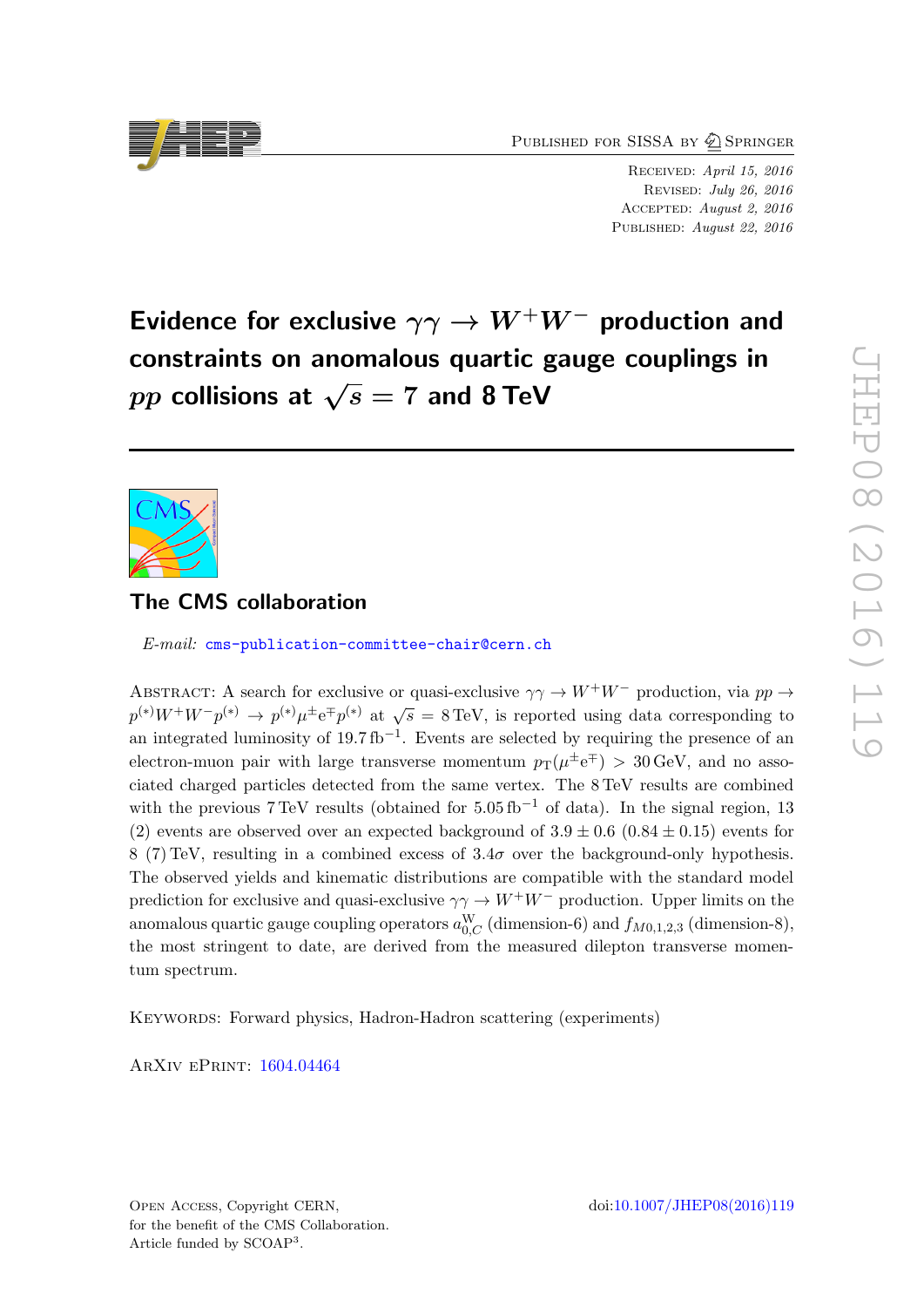# Contents

| $\mathbf{1}$   | Introduction                                                                   | $\mathbf{1}$     |  |  |  |  |
|----------------|--------------------------------------------------------------------------------|------------------|--|--|--|--|
| $\bf{2}$       | Phenomenology of anomalous couplings in $\gamma\gamma \to W^+W^-$ interactions | 3                |  |  |  |  |
| 3              | The CMS detector<br>Data sets and Monte Carlo simulation                       |                  |  |  |  |  |
| 4              |                                                                                |                  |  |  |  |  |
| 5              | <b>Event selection</b>                                                         | $\boldsymbol{6}$ |  |  |  |  |
| $6\phantom{1}$ | The $\gamma\gamma \to \ell^+\ell^-$ control samples and corrections            | 7                |  |  |  |  |
|                | Efficiency correction for track veto<br>6.1                                    | 7                |  |  |  |  |
|                | 6.2<br>Proton dissociation contribution                                        | 8                |  |  |  |  |
| $\overline{7}$ | <b>Backgrounds</b>                                                             |                  |  |  |  |  |
|                | Inclusive diboson backgrounds<br>7.1                                           | 10               |  |  |  |  |
|                | 7.2<br>W+jets background                                                       | 11               |  |  |  |  |
|                | Drell-Yan background<br>7.3                                                    | 11               |  |  |  |  |
|                | 7.4 The $\gamma\gamma \to \tau^+\tau^-$ background                             | 12               |  |  |  |  |
|                | Summary of backgrounds<br>7.5                                                  | 13               |  |  |  |  |
| 8              | Systematic uncertainties                                                       | 14               |  |  |  |  |
| 9              | Results                                                                        | 15               |  |  |  |  |
|                | Cross section measurement<br>9.1                                               | <b>16</b>        |  |  |  |  |
|                | Anomalous couplings<br>9.2                                                     | 17               |  |  |  |  |
|                | 10 Conclusions                                                                 | 18               |  |  |  |  |
|                | The CMS collaboration                                                          | 26               |  |  |  |  |
|                |                                                                                |                  |  |  |  |  |

# JHEP08(2016)112 JHEP08(2016)119

## <span id="page-1-0"></span>1 Introduction

A nonnegligible fraction of proton-proton collisions at the CERN LHC involves (quasireal) photon interactions that provide a unique opportunity to study high-energy  $\gamma\gamma$  processes at center-of-mass energies and integrated luminosities much higher than previously available [\[1\]](#page-21-0). Using the  $\sqrt{s}$  = 7 TeV data collected during Run 1 of the LHC, where Run 1 refers to the LHC data collection period between 2010-2012, measurements of  $\gamma\gamma \to \mu^+\mu^-$  [\[2,](#page-21-1) [3\]](#page-21-2) and  $\gamma\gamma \to e^+e^-$  [\[3,](#page-21-2) [4\]](#page-21-3) production were performed, followed by the first studies of  $\gamma\gamma \to W^+W^-$  [\[5\]](#page-21-4). The latter process, occurring at leading order via the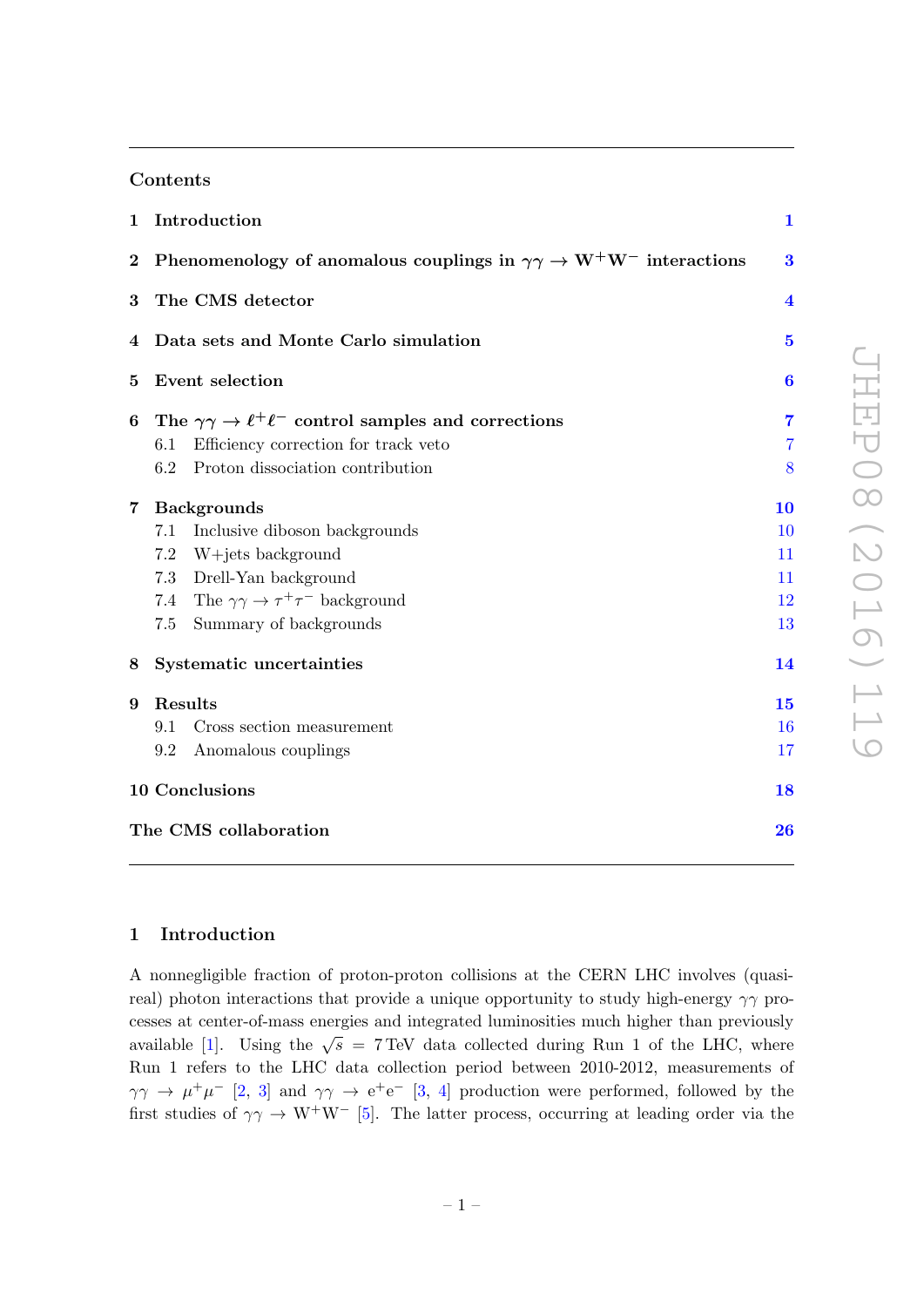

<span id="page-2-0"></span>**Figure 1.** Quartic (left), t-channel (center), and u-channel (right) diagrams contributing to the  $\gamma\gamma \to W^+W^-$  process at leading order in the SM. The  $p^{(*)}$  indicates that the final state proton(s) remain intact ("exclusive" or "elastic" production), or dissociate ("quasi-exclusive" production).

diagrams shown in figure [1,](#page-2-0) is particularly well suited to search for physics beyond the standard model (SM). Such deviations from the SM may be quantified through anomalous quartic gauge couplings (AQGC) of operators of dimension-6 or -8  $[6, 7]$  $[6, 7]$  $[6, 7]$ . Specific models including anomalous gauge-Higgs couplings  $[8, 9]$  $[8, 9]$  $[8, 9]$ , as well as composite Higgs  $[9-11]$  $[9-11]$  or warped extra dimensions [\[10\]](#page-21-10) scenarios, will also result in deviations from the SM predictions for the  $\gamma\gamma \to W^+W^-$  (differential and/or integrated) cross sections. Prior to the LHC, limits on AQGC were obtained through triboson  $(Z\gamma\gamma)$  and  $W^+W^-\gamma$ ) production, and WW  $\rightarrow \gamma\gamma$  scattering at LEP [\[12](#page-21-11)[–18\]](#page-22-0), and through  $\gamma\gamma \rightarrow W^+W^-$  scattering at the Tevatron [\[19\]](#page-22-1). Anomalous quartic gauge couplings have been explored at the LHC through triboson (W $\gamma\gamma$  or WV $\gamma$ , where V is a W or Z boson) production [\[20,](#page-22-2) [21\]](#page-22-3), and same-charge  $WW \rightarrow WW$  scattering [\[22,](#page-22-4) [23\]](#page-22-5).

This paper presents an update of the 7 TeV CMS  $\gamma\gamma \rightarrow W^+W^-$  measurement [\[5\]](#page-21-4), largely following the same analysis strategy as for 7 TeV but using the 8 TeV data set collected in 2012. The signal topology considered is  $pp \to p^{(*)}W^+W^-p^{(*)}$ , where the  $p^{(*)}$ indicates that the final state protons either remain intact ("exclusive" or "elastic" production), or dissociate into an undetected system ("quasi-exclusive" or "proton dissociation" production). The  $W^+W^- \to \mu^{\pm}e^{\mp}$  (plus undetected neutrinos) channel is the final state used to search for a signal, as the backgrounds due to Drell-Yan (DY) and  $\gamma\gamma \to \ell^+ \ell^$ production are smaller than in the same-flavor final states. Events in which one or both of the W bosons decay into a tau lepton, with a subsequent decay of the tau to a muon or electron and neutrinos, are also included in the signal. In contrast to exclusive production, inclusive W+W<sup>−</sup> production is always accompanied by underlying event activity originating from semihard multiple-parton interactions and from softer "spectator" partons at forward rapidities. This will almost always result in the production of additional detectable charged particles from the  $\mu^{\pm}e^{\mp}$  vertex. The experimental signature for the signal therefore consists of a muon-electron pair with large transverse momentum  $p_T(\mu^{\pm}e^{\mp})$ , the vector  $p_T$  sum of the pair, originating from a common primary vertex with no additional charged particles detected.

Control samples of  $\gamma\gamma \to \mu^+\mu^-$  and  $\gamma\gamma \to e^+e^-$  events are used to study the efficiency of the exclusive selection in data, as well as the "rescattering" corrections [\[24,](#page-22-6) [25\]](#page-22-7), from additional parton interactions between the protons, in quasi-exclusive collisions. Control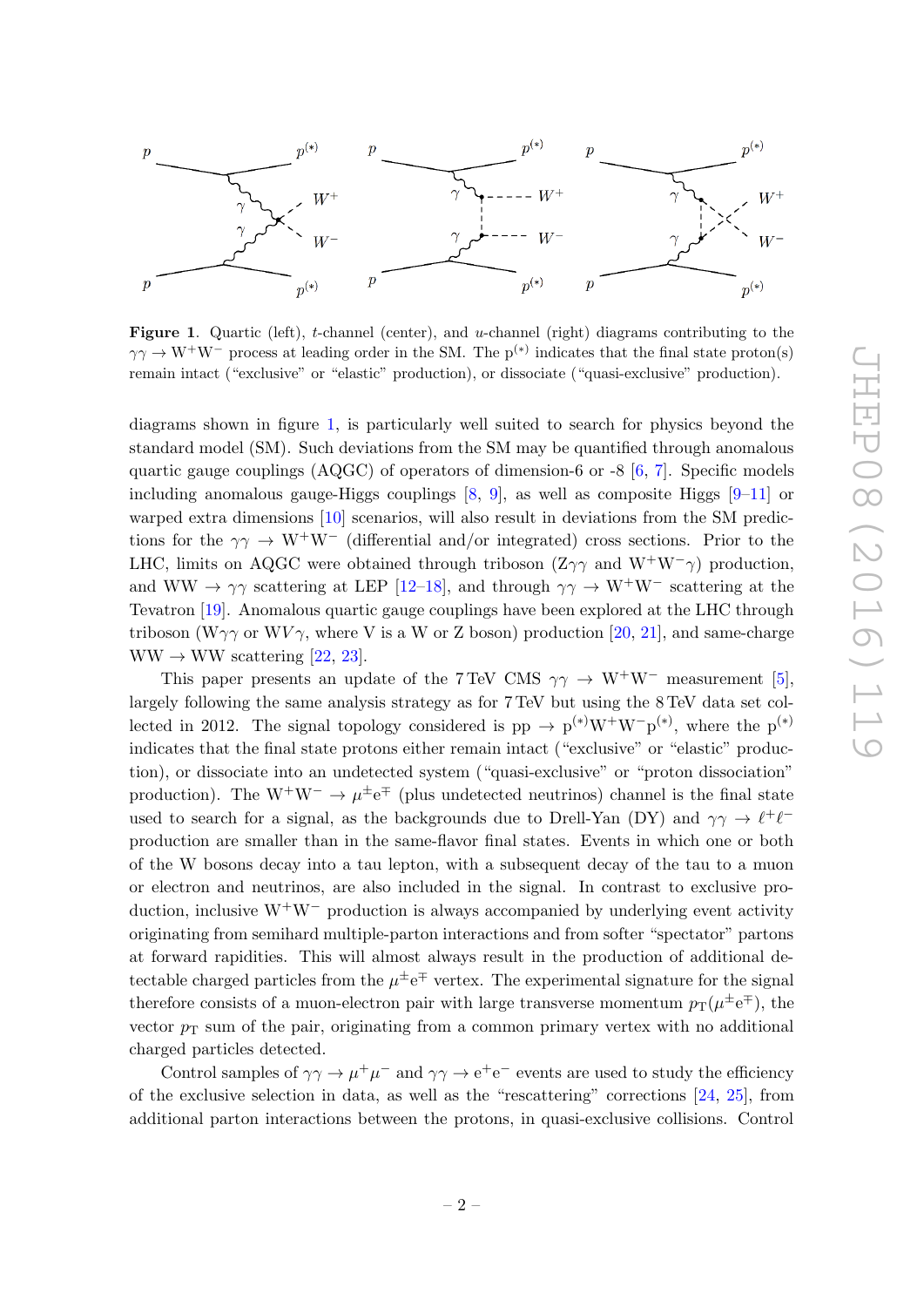regions in the dilepton  $p<sub>T</sub>$  and charged-particle multiplicity distributions are used to study the main background contributions to the signal. Finally the  $p_T(\mu^{\pm}e^{\mp})$  distribution is used as the discriminating variable to measure the standard model  $\gamma \gamma \rightarrow W^+W^-$  cross section, and to search for evidence of AQGC.

Sections [2](#page-3-0)[–3](#page-4-0) give a general description of the theory and the CMS detector, while sections [4](#page-5-0)[–5](#page-6-0) describe the data sets, Monte Carlo (MC) simulations, and event selection. Sections [6](#page-7-0)[–8](#page-14-0) explain the 8 TeV analysis, and section [9](#page-15-0) describes the present 8 TeV results, as well as their combination with those from the previous 7 TeV study.

# <span id="page-3-0"></span>2 Phenomenology of anomalous couplings in  $\gamma\gamma \to W^+W^-$  interactions

Within the SM, the triple (WW $\gamma$ ) and quartic (WW $\gamma\gamma$ ) couplings that contribute to  $\gamma\gamma \rightarrow W^+W^-$  production are fully connected through the requirement of gauge invariance. In contrast, effective field theories can be constructed to quantify potential deviations from the SM by introducing genuine AQGCs through dimension-6 operators that are not related to the SM triple or quartic couplings [\[26\]](#page-22-8). By imposing  $U(1)_{\text{EM}}$  and global custodial  $SU(2)_C$  symmetries, and further requiring charge-conjugation and parity to be separately conserved, two such operators are allowed with couplings denoted  $a_0^W/\Lambda^2$  and  $a_C^W/\Lambda^2$ , where  $\Lambda$  is the energy scale for new physics. This approach corresponds to assuming a nonlinear representation of the spontaneously broken  $SU(2) \otimes U(1)$  symmetry.

With the discovery of a light Higgs boson [\[27](#page-22-9)[–29\]](#page-22-10), a linear realization of the SU(2)  $\otimes$  $U(1)$  symmetry of the SM, spontaneously broken by the Higgs mechanism, is possible. Thus, the lowest order operators, where new physics may cause deviations in the quartic gauge boson couplings alone, are of dimension 8. In the dimension-8 formalism [\[30–](#page-22-11)[32\]](#page-23-0) there are fourteen operators contributing to  $WW\gamma\gamma$  couplings, which in general will also generate a WWZ $\gamma$  vertex. By assuming that the anomalous WWZ $\gamma$  vertex vanishes, a direct relationship between the dimension-8  $f_{M,0,1,2,3}/\Lambda^4$  couplings and the dimension-6  $a_{0,C}^{\rm W}/\Lambda^2$  couplings can be recovered [\[20,](#page-22-2) [30–](#page-22-11)[32\]](#page-23-0):

$$
\frac{a_0^{\text{W}}}{\Lambda^2} = -\frac{4M_{\text{W}}^2}{e^2} \frac{f_{M,0}}{\Lambda^4}, \n\frac{a_C^{\text{W}}}{\Lambda^2} = \frac{4M_{\text{W}}^2}{e^2} \frac{f_{M,1}}{\Lambda^4},
$$
\n(2.1)

where  $M_{\rm W}$  is the mass of the W boson and e is the unit of electric charge. The  $f_{M,2,3}/\Lambda^4$ couplings can be determined from the relations  $f_{M,0} = 2f_{M,2}$  and  $f_{M,1} = 2f_{M,3}$ , which are a result of the constraint on the WWZ $\gamma$  vertex vanishing.

In both dimension-6 and dimension-8 scenarios, the  $\gamma\gamma \to W^+W^-$  cross section in the presence of anomalous couplings would increase rapidly with the photon-photon centerof-mass energy  $W_{\gamma\gamma}$ . For couplings of the size that can be probed with the current data set, this would result in violation of unitarity at scales well below those reached in 7 and 8 TeV pp collisions at the LHC. To prevent this, various approaches modifying the effective Lagrangian have been proposed [\[33–](#page-23-1)[35\]](#page-23-2). In this analysis, following the previous  $\gamma\gamma \to W^+W^-$  results from the LHC and Tevatron, we consider a dipole form factor with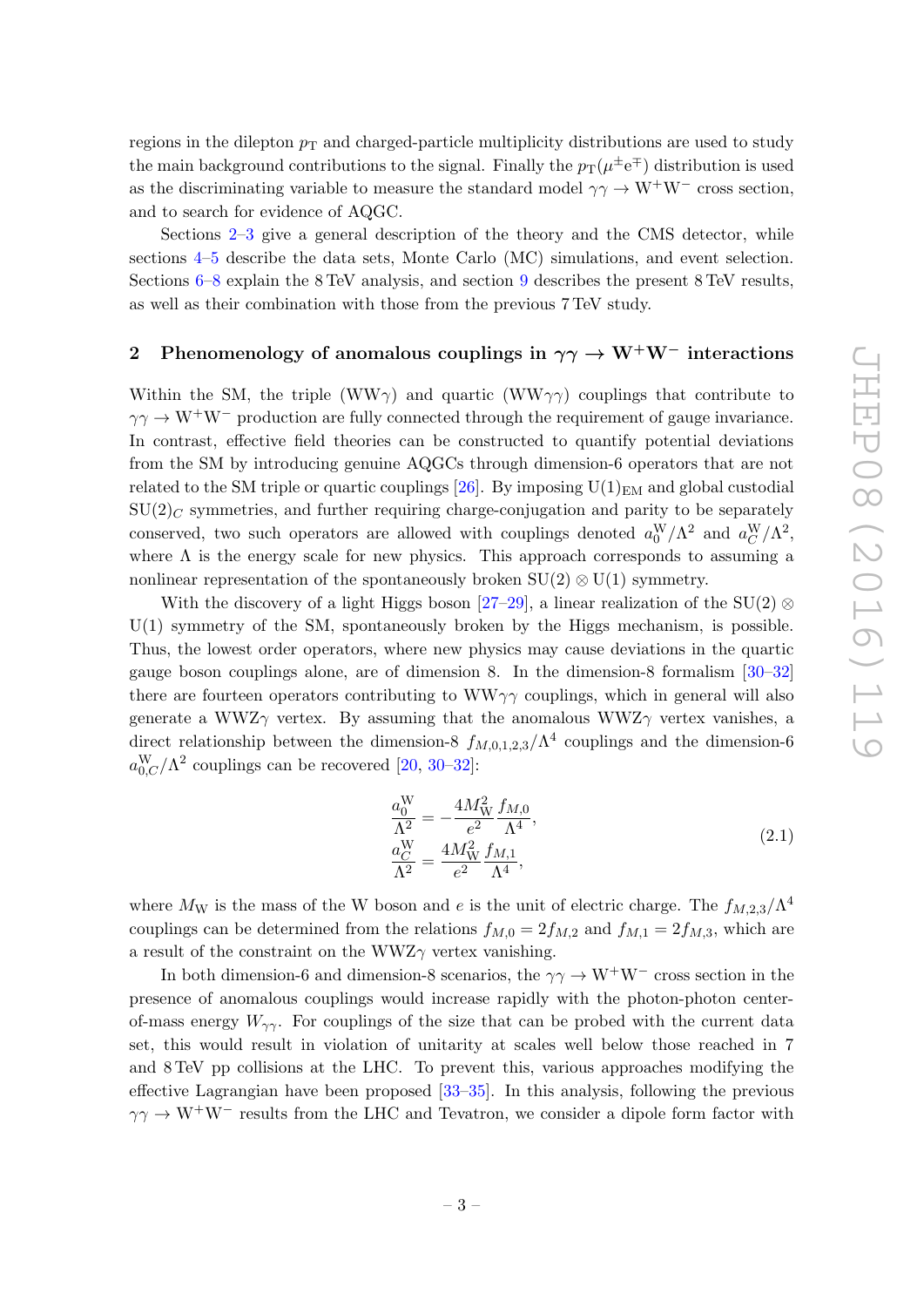a cutoff scale  $\Lambda_{\text{cutoff}}$ :

$$
a_{0,C}^{\rm W}(W_{\gamma\gamma}^2)=\frac{a_{0,C}^{\rm W}}{\left(1+\frac{W_{\gamma\gamma}^2}{\Lambda_{\rm cutoff}^2}\right)^2}.
$$

We quote both the limits which preserve unitarity, with a dipole form factor and  $\Lambda_{\text{cutoff}} = 500 \,\text{GeV}$  as was used in previous publications [\[5,](#page-21-4) [19\]](#page-22-1), and limits with  $\Lambda_{\text{cutoff}} \to \infty$ , which is equivalent to no form factor, violating unitarity.

The presence of anomalous couplings among the gauge bosons is expected to result in a harder spectrum of the transverse momentum of the W-pair system which can be probed experimentally by the hardness of the spectra in their decay products and, suitably, by that of the dilepton system of electron and muon.

#### <span id="page-4-0"></span>3 The CMS detector

A detailed description of the CMS experiment can be found in ref. [\[36\]](#page-23-3). The central feature of the CMS apparatus is a superconducting solenoid, of 6 m internal diameter. Within the field volume are the silicon pixel and strip tracker, the crystal electromagnetic calorimeter (ECAL) and the brass-scintillator hadronic calorimeter (HCAL). Muons are measured in gas-ionization detectors embedded in the steel flux-return yoke of the solenoid. The momentum resolution for electrons with  $p_T \sim 45$  GeV from  $Z \to ee$  decays ranges from 1.7% for nonshowering electrons in the barrel region to 4.5% for showering electrons in the endcaps [\[37\]](#page-23-4). The calorimeter cells are grouped in projective towers, of granularity  $\Delta \eta \times \Delta \phi = 0.087 \times 0.087$  (where  $\phi$  is the azimuthal angle in radians) in the pseudorapidity region  $|\eta| < 1.5$ , and increasing to  $0.175 \times 0.175$  in the region  $3 < |\eta| < 5$ . The silicon tracker covers a range of  $|\eta| < 2.4$ , and consists of three layers made of 66 million  $100 \times 150 \,\mu m^2$ pixels followed by ten microstrip layers, with strips of pitch between 80 and 180  $\mu$ m. The silicon tracker is used to detect charged particles as tracks. Muons are measured in the window  $|\eta| < 2.4$ , with detection planes made of three technologies: drift tubes, cathode strip chambers, and resistive-plate chambers. Thanks to the strong magnetic field, 3.8 T, and to the high granularity of the silicon tracker, the transverse momentum,  $p<sub>T</sub>$ , of the muons matched to silicon tracks is measured with a resolution better than 1.5%, for  $p_T$ smaller than  $100 \,\text{GeV}$ . The resolution of  $z_0$ , the point of closest approach of the track to the beam direction z, for a 1 (10) GeV pion is 100–300  $\mu$ m (30–60  $\mu$ m) in the central region and 300–1000  $\mu$ m (60–150  $\mu$ m) in the forward region [\[38\]](#page-23-5). The ECAL provides coverage in a range of  $|\eta| < 1.48$  in a barrel region, and  $1.48 < |\eta| < 3$  in two endcap regions (EE). A preshower detector consisting of two planes of silicon sensors interleaved with a total of 3 radiation lengths of lead is located in front of the EE. The first level of the CMS trigger system, composed of custom hardware processors, uses information from the calorimeters and muon detectors to select (in less than  $4 \mu s$ ) the most interesting events. The high-level trigger processor farm further decreases the event rate from 100 kHz to a few hundred Hz, before data storage.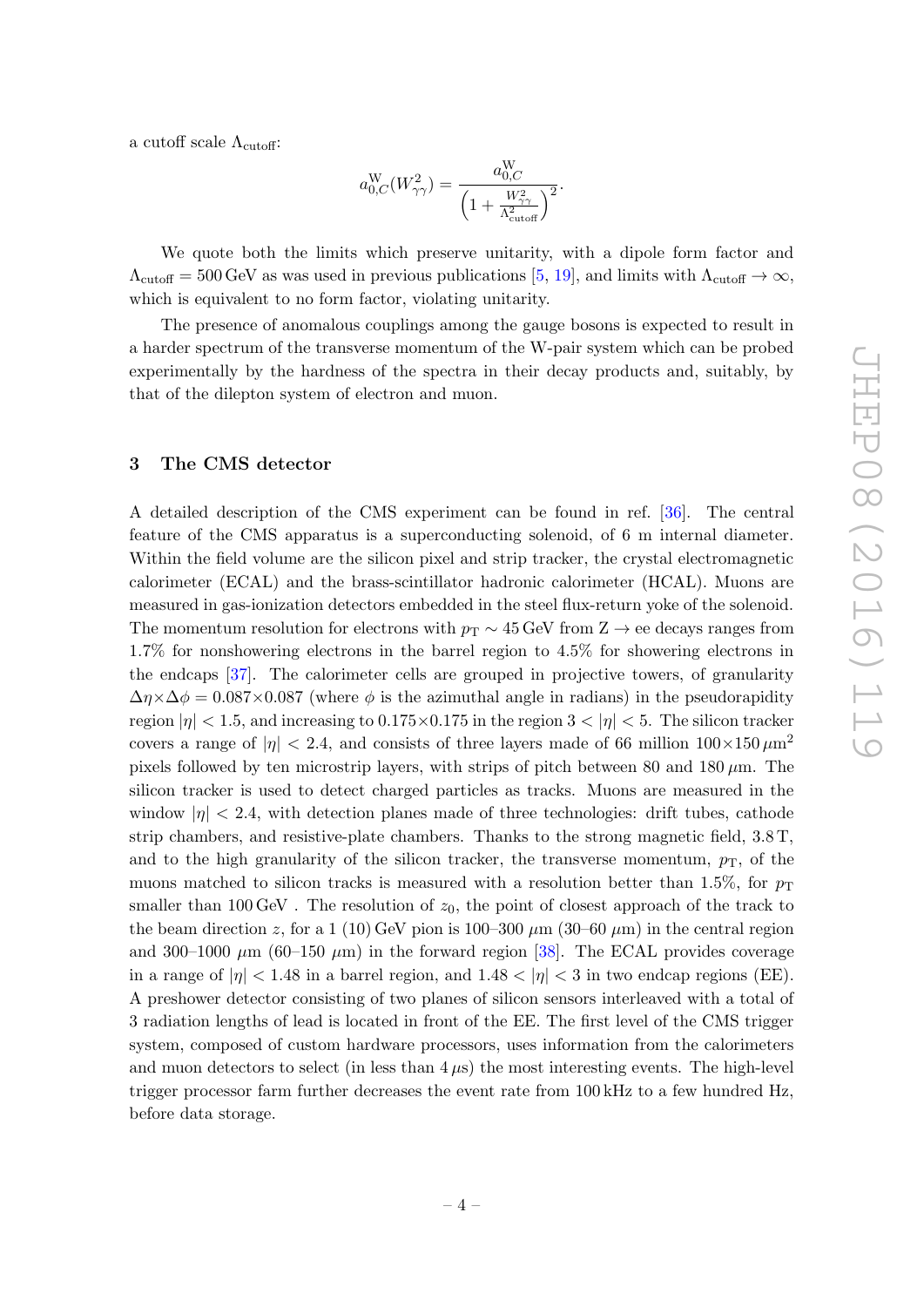#### <span id="page-5-0"></span>4 Data sets and Monte Carlo simulation

The analyzed data samples consist of 19.7 fb<sup>-1</sup> of proton-proton collisions collected in 2012 at a center-of-mass energy of  $\sqrt{s} = 8 \text{ TeV}$ . This measurement is combined with a similar analysis carried out in 2011 using  $5.05 \text{ fb}^{-1}$  of pp collisions collected at a center-of-mass energy of  $\sqrt{s} = 7 \text{ TeV}$ . During Run 1 of the LHC the number of overlapping interactions per bunch crossing ("pileup") was nonnegligible. In the 8 (7) TeV data-taking period the average pileup was 21 (9) interactions per crossing. The 7 TeV data analysis is described in ref. [\[5\]](#page-21-4), and the rest of this section focuses on describing the 8 TeV data analysis.

The simulated SM and anomalous signal samples of  $\gamma\gamma \rightarrow W^+W^-$  are generated with MADGRAPH  $[39, 40]$  $[39, 40]$  $[39, 40]$  v5 release 2.0.0, using the equivalent photon approximation (EPA) [\[41\]](#page-23-8). Cross-checks with CalcHEP [\[42\]](#page-23-9) v3.4 have also been performed since this is the generator used for simulated SM and anomalous signal samples for the 7 TeV analysis. The elastic and proton dissociation  $\gamma \gamma \to \ell^+ \ell^-$  samples are produced using the LPAIR v4.0 generator  $[43, 44]$  $[43, 44]$  $[43, 44]$ .

The backgrounds from inclusive diboson,  $W+jets$ , and  $t\bar{t}$  production are simulated with MADGRAPH. For  $t\bar{t}$  production the yields are normalized to the next-to-next-to-leadingorder (NNLO) plus next-to-next-to-leading-logarithmic cross section prediction obtained with Top $++2.0$  [\[45\]](#page-23-12). For inclusive diboson and W $+$ jets production the yields are normalized to the NNLO and next-to-leading-order cross section predictions, respectively, and are obtained with MCFM v6.6 [\[46\]](#page-23-13). Inclusive Drell-Yan samples are simulated with POWHEG  $v1.0$  [\[47–](#page-23-14)[49\]](#page-24-0). The outgoing partons from the matrix element calculation in both MAD-GRAPH and POWHEG are matched to parton showers from the PYTHIA v6.4.26 [\[50\]](#page-24-1) with the  $Z2^*$  tune [\[51\]](#page-24-2) for the analysis of the 8 TeV data and with the  $Z2$  tune [\[52\]](#page-24-3) for the analysis of the 7 TeV data. The simulated inclusive W+W<sup>−</sup> sample does not include events generated in diffractive topologies, in which one of the incoming protons remains intact. While diffractive  $W^+W^-$  production is expected to be small compared to the rate of inclusive  $W^+W^-$  production, the mean multiplicity of charged particles in diffractive events will be smaller, thus enhancing the contribution of diffractive production to the exclusive signal region. The contribution from diffractive W+W<sup>−</sup> production is simulated with pompyt v2.6.1 [\[53\]](#page-24-4), using diffractive parton distribution functions obtained from the H1 fit B to diffractive deep inelastic scattering data [\[54\]](#page-24-5). In practice, the diffractive  $W^+W^-$  background may be suppressed by a "gap survival probability" factor, representing the effect of rescattering interactions that will lead to additional hadronic activity in the event. As this factor is not precisely predicted or measured at LHC energies [\[55\]](#page-24-6), a very conservative 100% gap survival probability (meaning no correction due to rescattering interactions) is assumed. Gluon-induced central exclusive production of  $W^+W^-$  pairs, with an additional "screening" gluon emission to cancel the color flow, is expected to be heavily suppressed [\[56\]](#page-24-7) and is neglected in the current analysis.

Electroweak production (at order  $\alpha_{\rm EW}^5$  or  $\alpha_{\rm EW}^6$  for real W<sup>+</sup>W<sup>−</sup> emission) of W<sup>+</sup>W<sup>−</sup> pairs, including WW  $\rightarrow$  WW scattering, is also not included in the simulated inclusive W+W<sup>−</sup> sample. We use a sample generated with MadGraph, which describes well the electroweak production of Zqq (where 'q' indicates a quark jet) at  $\sqrt{s} = 8$  TeV [\[57\]](#page-24-8), to esti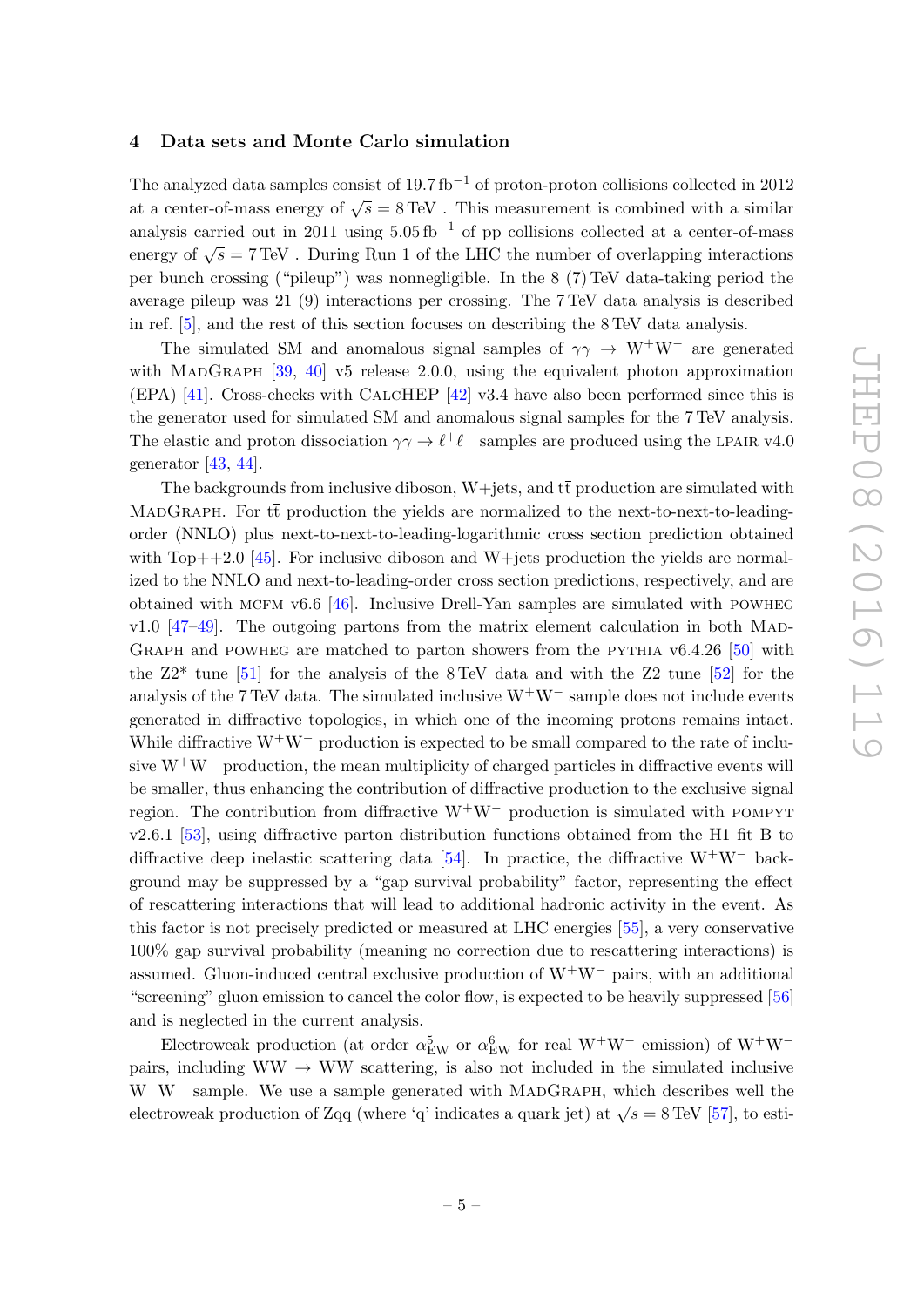mate the central value of the electroweak  $W^+W^-qq$  background, with PHANTOM v1.0 [\[58\]](#page-24-9) used for systematic studies.

All simulated samples are passed through a detailed GEANT4 simulation [\[59\]](#page-24-10) of the CMS detector. The same algorithms are used to reconstruct both the simulated samples and collision data.

## <span id="page-6-0"></span>5 Event selection

The event selection is similar for both  $\mu^{\pm}e^{\mp}$  final states used to search for a W<sup>+</sup>W<sup>-</sup> signal, and for the  $\mu^+\mu^-$  and  $e^+e^-$  final states used as control samples. The events are triggered by the presence of two leptons with transverse momentum  $p_T > 17(8)$  GeV for the leading (subleading) lepton.

Offline, the leptons are required to be of opposite charge, to have  $p_T > 20 \,\text{GeV}$ , to pass "tight" identification criteria for muons [\[60\]](#page-24-11) and "medium" identification criteria for electrons [\[37\]](#page-23-4), and come from the same reconstructed primary vertex. Primary vertices are identified by clustering tracks according to a deterministic annealing algorithm, and subsequently performing a fit to the clustered tracks [\[38\]](#page-23-5). The "tight" muon identification includes requirements on the minimum number of muon detector planes hit, the minimum number of hits in the pixel detector and of layers hit in the silicon strip detector, the goodness of the global fit to the muon track, and the transverse impact parameter with respect to the primary vertex. An additional requirement that the longitudinal impact parameter be at most 5 mm is added for the 8 TeV analysis and was not present in the 7 TeV analysis. This requirement is added to suppress cosmic muons, muons from decays in flight of charged mesons, and tracks from pileup. The "medium" identification criteria for electrons combines information from the ECAL, HCAL, and silicon tracker. This includes selections on the azimuthal angle and pseudorapidity differences between the tracks and ECAL deposits associated to the electron candidate, the ratio of energy deposited in the HCAL to that in the ECAL, the shower shape of the ECAL deposits, and the compatibility of the energy deposited in the ECAL with the momentum of the associated track. The efficiency of the "tight" muon identification is estimated to be  $\geq 96\%$  for muons with  $p_T > 20$  GeV, with a hadron misidentification probability of  $\langle 0.5\% \rangle$ . The efficiency of the "medium" electron identification rises from ~60% for electrons with  $p_T = 20$  GeV, reaching a plateau at  $>80\%$  for electrons with  $p_T > 55 \text{ GeV}$ . The misidentification probability is estimated to be  $\lt 4\%$  for the "medium" electron identification. In addition, the electrons are required to satisfy relative isolation criteria, based on the global particle-flow algorithm [\[61,](#page-24-12) [62\]](#page-24-13). The invariant dilepton mass is also required to satisfy  $m(\ell^+\ell^-) > 20$  GeV in order to remove any potential background due to low-mass resonances, which is particularly relevant in the  $\mu^+\mu^-$  and  $\mathrm{e^+e^-}$  final states.

The final signal region is then defined by the presence of an opposite-charge electronmuon pair originating from a common primary vertex that has no additional tracks associated with it, and has transverse momentum  $p_T(\mu^{\pm}e^{\mp}) > 30 \,\text{GeV}$ . The zero-additionaltracks requirement is motivated by the lack of underlying event activity expected for exclusive and quasi-exclusive  $\gamma \gamma \rightarrow W^{+}W^{-}$  production, in which the beam protons remain intact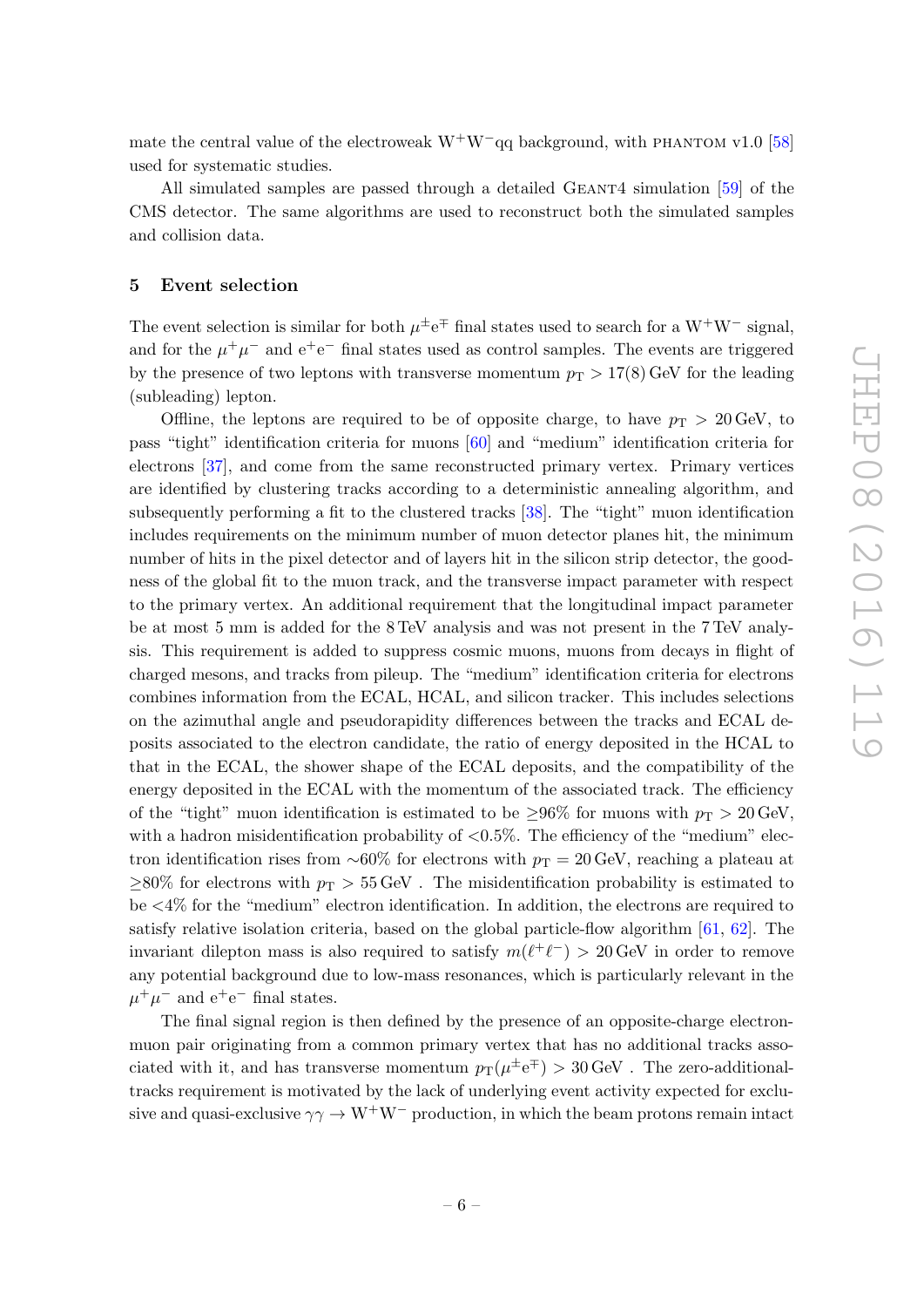or dissociate into an undetected forward system respectively, in contrast to backgrounds from inclusive diboson production. The  $p_T(\mu^{\pm}e^{\mp}) > 30 \,\text{GeV}$  requirement is designed to suppress backgrounds from  $\tau^+\tau^-$  production, including the exclusive and quasi-exclusive  $\gamma\gamma \to \tau^+\tau^-$  processes.

# <span id="page-7-0"></span>6 The  $\gamma\gamma \to \ell^+\ell^-$  control samples and corrections

In the  $\mu^+\mu^-$  and  $e^+e^-$  final states, backgrounds due to direct  $\gamma\gamma \to \ell^+\ell^-$  production and Drell-Yan processes are much larger than in the  $\mu^{\pm}e^{\mp}$  channel. Therefore these channels are used as control samples to study both the efficiency of the zero-additional-tracks selection, and the theoretically poorly known proton dissociation contribution to high-mass  $\gamma\gamma$ interactions [\[63\]](#page-24-14).

#### <span id="page-7-1"></span>6.1 Efficiency correction for track veto

First, in order to select a high-purity sample of elastic  $pp \to p\ell^+\ell^- p$  events and study the efficiency of the additional track veto, we apply harsh selection criteria to the kinematics of the lepton pair. These consist in requiring a small acoplanarity,  $|1 - \Delta \phi(\ell^+ \ell^-)/\pi| < 0.01$ where  $\Delta\phi(\ell^+\ell^-)$  is the difference in azimuthal angle between the two leptons, and an invariant mass incompatible with  $Z \to \ell^+ \ell^-$  decays  $(m(\ell^+ \ell^-) < 70 \,\text{GeV}$  or  $m(\ell^+ \ell^-) >$ 106 GeV). The leptons from elastic  $pp \to p\ell^+\ell^- p$  events have small acoplanarity because the very small virtuality of the exchanged photons results in a dilepton pair produced with  $p_T(\ell^+\ell^-) \sim 0$ . The acoplanarity and invariant mass requirements result in a sample expected to contain a negligible contribution from inclusive backgrounds, but some contamination from  $\gamma \gamma \to \ell^+ \ell^-$  events where one or both of the protons dissociate. In this control sample we find a deficit in the data compared to the theoretical prediction for events with zero additional tracks associated to the dilepton vertex (figure [2\)](#page-8-1). We have verified that this is due to the fact that the efficiency of the additional-track veto is overestimated in the simulation. To numerically calculate the data-to-simulation ratio, we use a tighter acoplanarity requirement  $(|1 - \Delta \phi(\ell^+ \ell^-)/\pi| < 0.001$ , corresponding to  $>3\sigma$  in terms of the experimental resolution on the acoplanarity) to further reduce the contamination from  $\gamma\gamma \to \ell^+\ell^-$  events where one or both of the protons dissociate. The data-to-simulation ratio is  $0.63 \pm 0.04$  in the  $\mu^+ \mu^-$  channel and  $0.63 \pm 0.07$  in the e<sup>+</sup>e<sup>-</sup> channel. By comparing the shapes of the  $\gamma \gamma \to \ell^+ \ell^-$  distributions we find a good data-to-theory agreement, apart from the overall difference in normalization (figures [2](#page-8-1) and [3\)](#page-9-0). We therefore apply this ratio, averaged over the  $\mu^+\mu^-$  and  $e^+e^-$  samples, as a track veto efficiency correction to the  $\gamma \gamma \rightarrow W^{+}W^{-}$  signal.

In exclusive and quasi-exclusive production, additional tracks identified as coming from the dilepton vertex are predominantly misassociated tracks originating from other pileup vertices in the event. These are mainly very low- $p<sub>T</sub>$ , forward tracks not modeled perfectly by the simulation. Therefore a track veto efficiency correction is applied to account for the resulting migration of signal events to higher multiplicities. For inclusive backgrounds, migrations may happen in both directions, with tracks from pileup vertices being wrongly associated with a dilepton vertex, or tracks from the underlying event being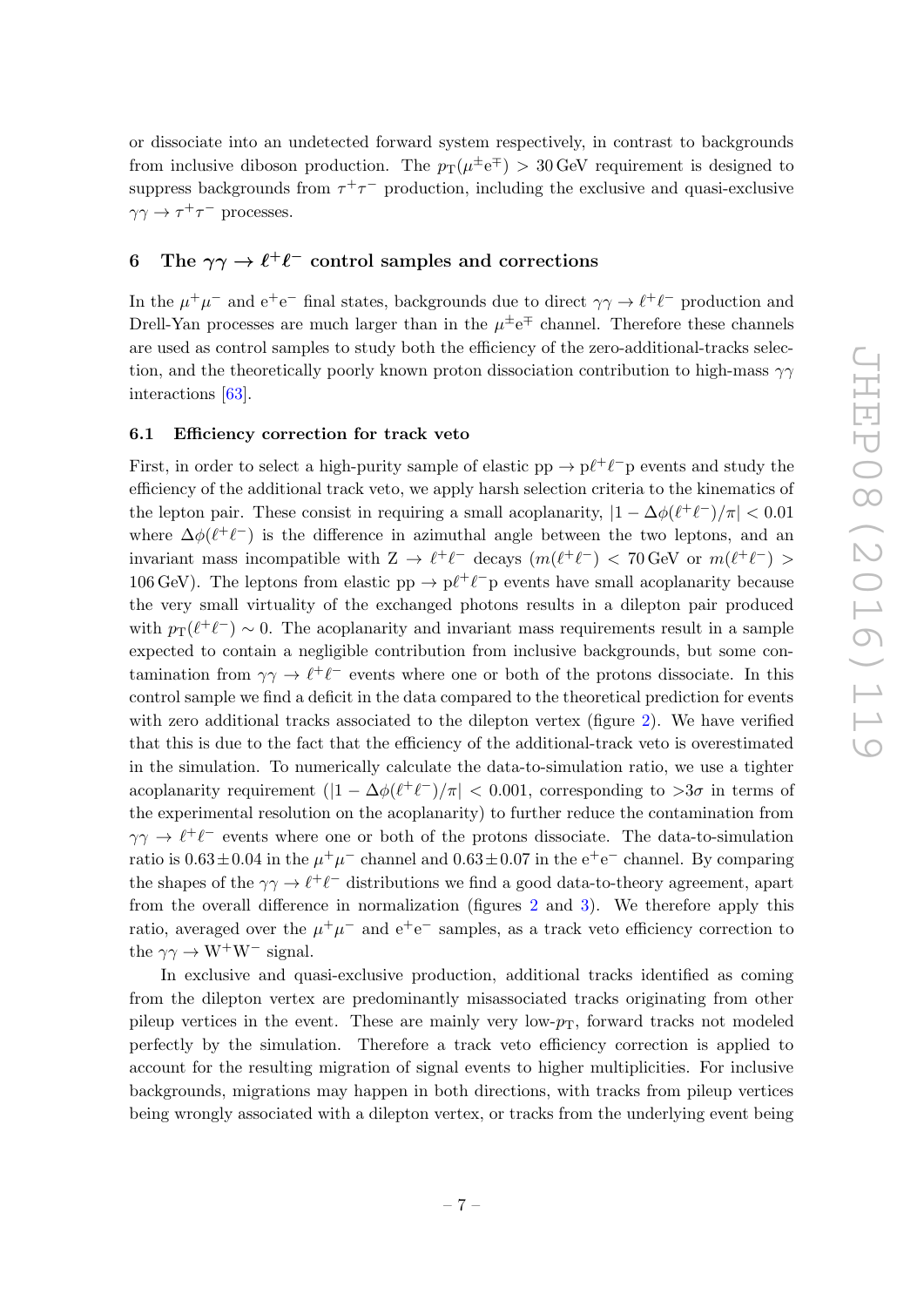

<span id="page-8-1"></span>**Figure 2.** Acoplanarity for the  $\mu^+\mu^-$  (left) and  $e^+e^-$  (right) final states in the elastic  $\gamma\gamma \to \ell^+\ell^$ control region  $(|1 - \Delta \phi(\ell^+ \ell^-)/\pi| < 0.01$  and  $m(\ell^+ \ell^-) < 70$  GeV or  $m(\ell^+ \ell^-) > 106$  GeV) and 0 additional tracks associated to the dilepton vertex. The data (points with error bars) are compared to the simulated samples (histograms) in the top panels. The data/MC ratios are shown in the bottom panels (the red line shows the extracted correction for the track veto efficiency).

wrongly associated with a pileup vertex. For the largest background of inclusive W+W<sup>−</sup> production, the simulation is observed to reproduce the data in the relevant control region; therefore no correction is applied to the backgrounds.

## <span id="page-8-0"></span>6.2 Proton dissociation contribution

Simulations of high-mass  $\gamma\gamma$  interactions with the LPAIR matrix element generator show that they predominantly occur in events where at least one of the protons dissociates. However, the cross section calculations do not include rescattering effects, in which additional gluon interactions between the protons produce extra hadronic activity in the event besides the final-state leptons or gauge bosons. As a result of these rescattering corrections,  $\gamma\gamma \to \ell^+\ell^-$  and  $\gamma\gamma \to W^+W^-$  signal events will migrate to higher multiplicities. This is expected to be a large effect, particularly for events in which both protons dissociate, with up to about 90% of events being nonexclusive, depending on the exact kinematic range studied [\[25,](#page-22-7) [63\]](#page-24-14). The contribution from proton dissociation is therefore estimated directly from the data, rather than relying on simulation.

To estimate the contribution due to proton dissociation in a kinematic region similar to the W+W<sup>−</sup> signal, we select a sample of dilepton events with invariant mass greater than 160 GeV, corresponding to the threshold for the production of two on-shell W bosons, with no additional tracks associated with the dilepton vertex. We then compute the ratio of the number of events measured in this region to the predicted number of elastic pp  $\rightarrow$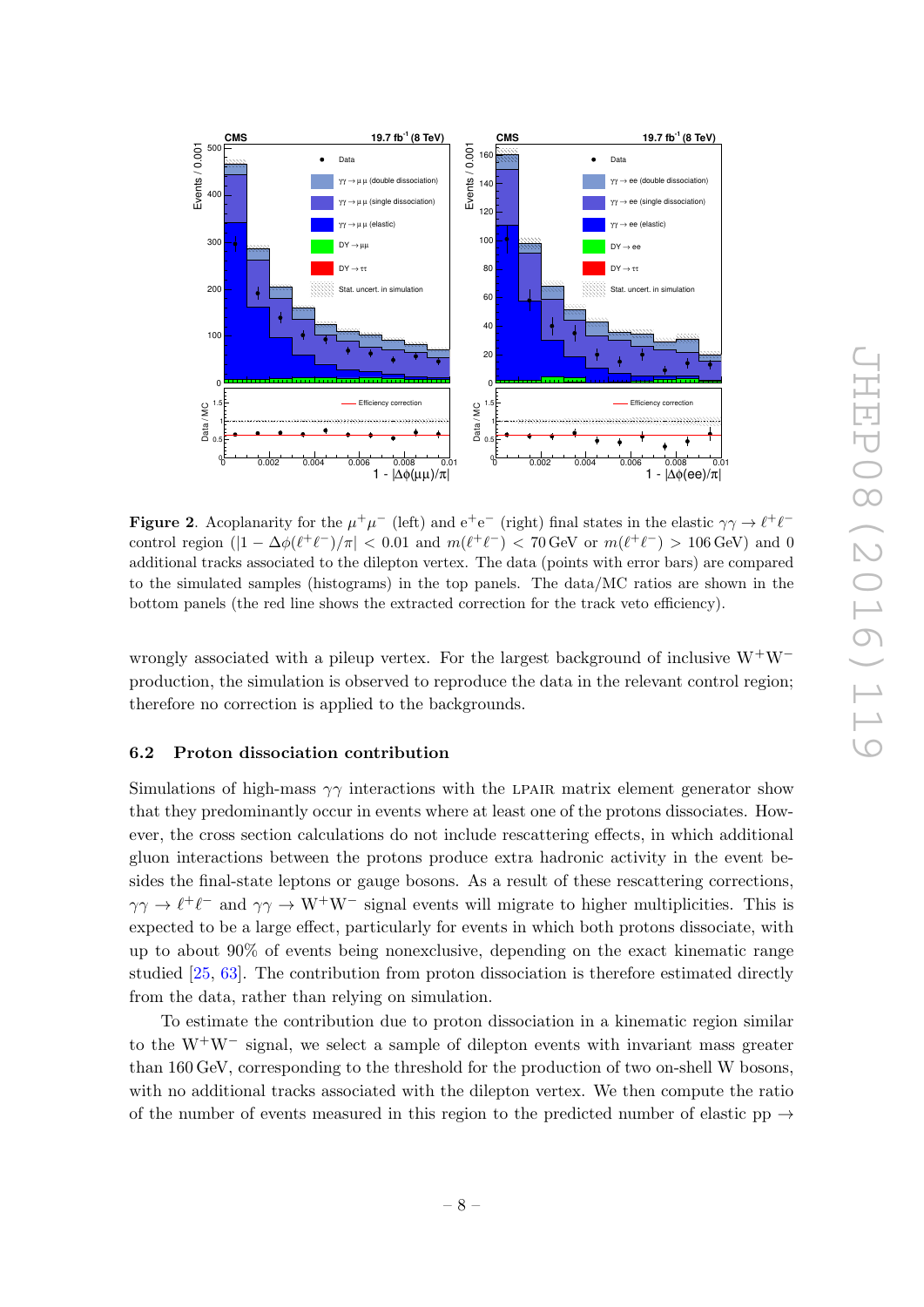

<span id="page-9-0"></span>**Figure 3.** Dilepton invariant mass for the  $\mu^+\mu^-$  (left) and  $e^+e^-$  (right) final states with an acoplanarity requirement,  $|1 - \Delta \phi(\ell^+ \ell^-)/\pi| < 0.01$ , and zero additional tracks associated to the dilepton vertex. The data (points with error bars) are compared to the simulated samples (histograms) in the top panels, and the data/MC ratios are shown in the bottom panels. The exclusiveproduction simulated samples are scaled to the number of events in data for  $m(\ell^+\ell^-) < 70$  GeV or  $m(\ell^+\ell^-) > 106 \,\text{GeV}$ . The Drell-Yan simulation is scaled to the number of events in data for  $70 < m(\ell^+\ell^-) < 106 \,\text{GeV}$ . The last bin in both plots is an overflow bin and includes all events with invariant mass greater than 200 GeV.

 $p\ell^+\ell^-$  p events, with the additional track veto efficiency correction applied and the Drell-Yan contribution subtracted from the data. This results in a scale factor  $F = 4.10 \pm 10^{-10}$ 0.43, with the uncertainty determined from the statistical uncertainty of the data control sample, that is used to correct the elastic pp  $\rightarrow$  pW<sup>+</sup>W<sup>-</sup>p prediction to the total pp  $\rightarrow$  $p^{(*)}W^{+}W^{-}p^{(*)}$  prediction, including proton dissociation.

Figure [4](#page-10-2) shows the dilepton invariant mass distribution for events with no additional tracks at the dilepton vertex. The theoretical double-dissociation contribution (blue dotted line on top of the sum of all other simulated data samples in figure [4\)](#page-10-2) is much larger than the data, because the value of the gap survival probability factor is too high in the calculations, whereas at high dilepton mass the data are consistent with a very low survival probability for this contribution. For a 100% gap survival probability in both single- and double-dissociation processes, the scale factor to correct the elastic prediction would be  $F = 7.71 \pm 0.57$ , by applying the same procedure described above but using the single- and double-dissociation simulated samples. However, if the double-dissociation contribution is assumed to have a gap survival probability of  $0\%$  (maximum predicted rescattering), whereas the single-dissociation contribution is assumed to have a gap survival probability of 100% (no rescattering), the proton dissociation factor estimated from the simulation would be  $F = 4.39 \pm 0.48$ . This factor is compatible with that extracted from the data-driven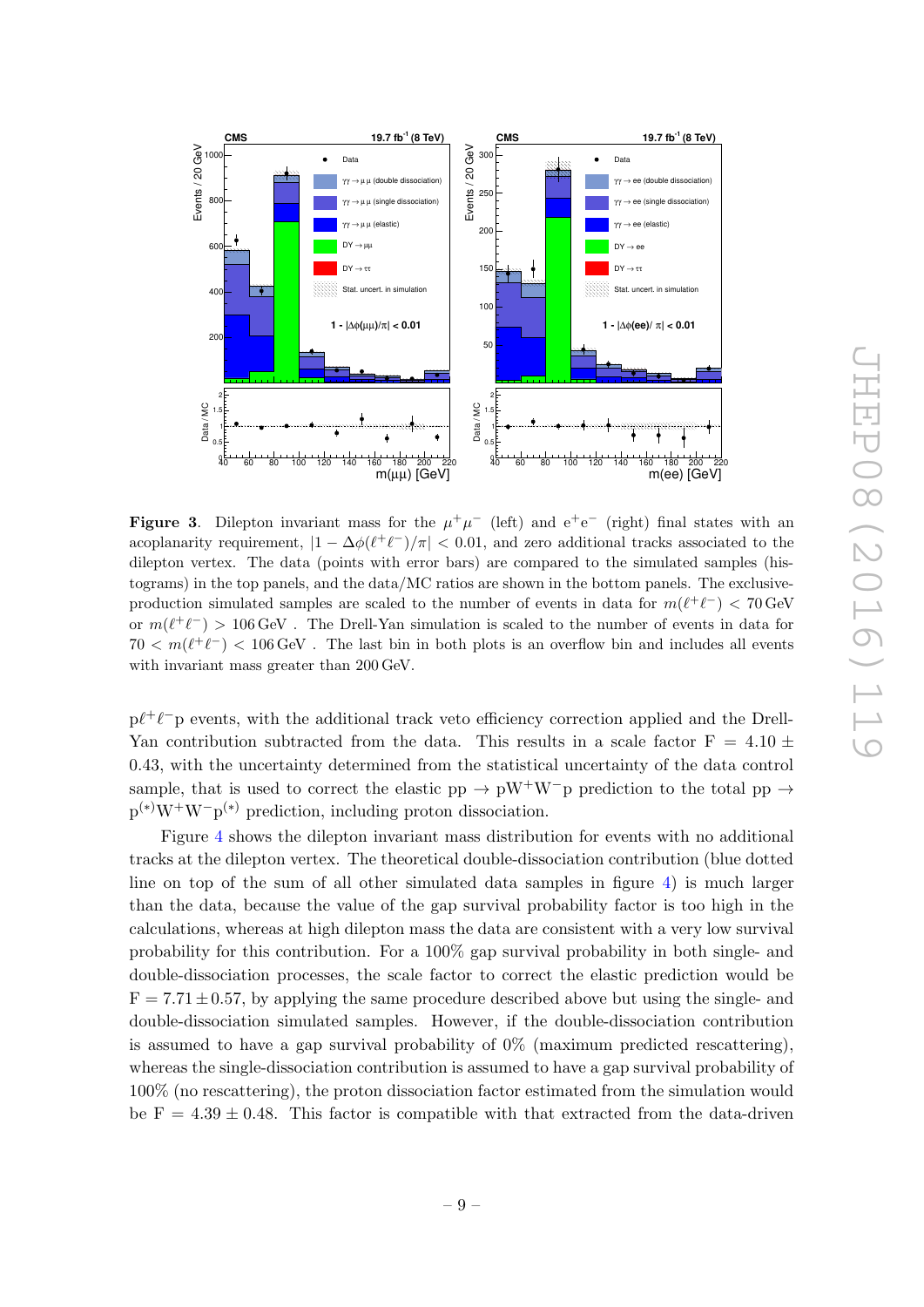

<span id="page-10-2"></span>**Figure 4.** Dilepton invariant mass for the  $\mu^+\mu^-$  (left) and  $e^+e^-$  (right) final states in the  $\gamma\gamma \to$  $\ell^+\ell^-$  proton dissociation control region with no additional tracks associated to the dilepton vertex, for data (points with error bars) and simulated samples (histograms, with the efficiency correction applied to the exclusive samples). The last bin in both plots is an overflow bin and includes all events above the maximum value in the plot. The bottom panels show the data/MC ratio where the denominator includes the sum of all simulated samples except the double-dissociation contribution (shown as the blue dotted line in the top plots).

method described above and is also consistent with the expectation from theory [\[25,](#page-22-7) [64\]](#page-24-15) that the single-dissociation contribution has a large gap survival probability while the double-dissociation contribution has a small gap survival probability.

## <span id="page-10-0"></span>7 Backgrounds

#### <span id="page-10-1"></span>7.1 Inclusive diboson backgrounds

The dominant inclusive diboson backgrounds consist mainly of  $W^+W^-$  events, with a small contribution from WZ and ZZ events. As indicated in table [1,](#page-14-1) the inclusive diboson background is reduced by a factor of more than 300 by vetoing on additional tracks at the  $\mu^{\pm}e^{\mp}$  vertex. The remaining backgrounds are studied by selecting electron-muon vertices with  $p_T(\mu^{\pm}e^{\mp}) > 30 \,\text{GeV}$ , and 1–6 additional tracks. The event yields and kinematic distributions are compatible with the expectations from simulation, with  $247.0 \pm 8.0$  (stat) events expected and 214 events observed in data (figure [5\)](#page-11-2).

The inclusive  $W^+W^-$  background estimate obtained using MADGRAPH for the signal region (no additional tracks and  $p_T(\mu^{\pm}e^{\mp}) > 30$  GeV) is  $2.2 \pm 0.4$  (stat) events. The prediction is additionally cross-checked with an estimate based on pythia, which also describes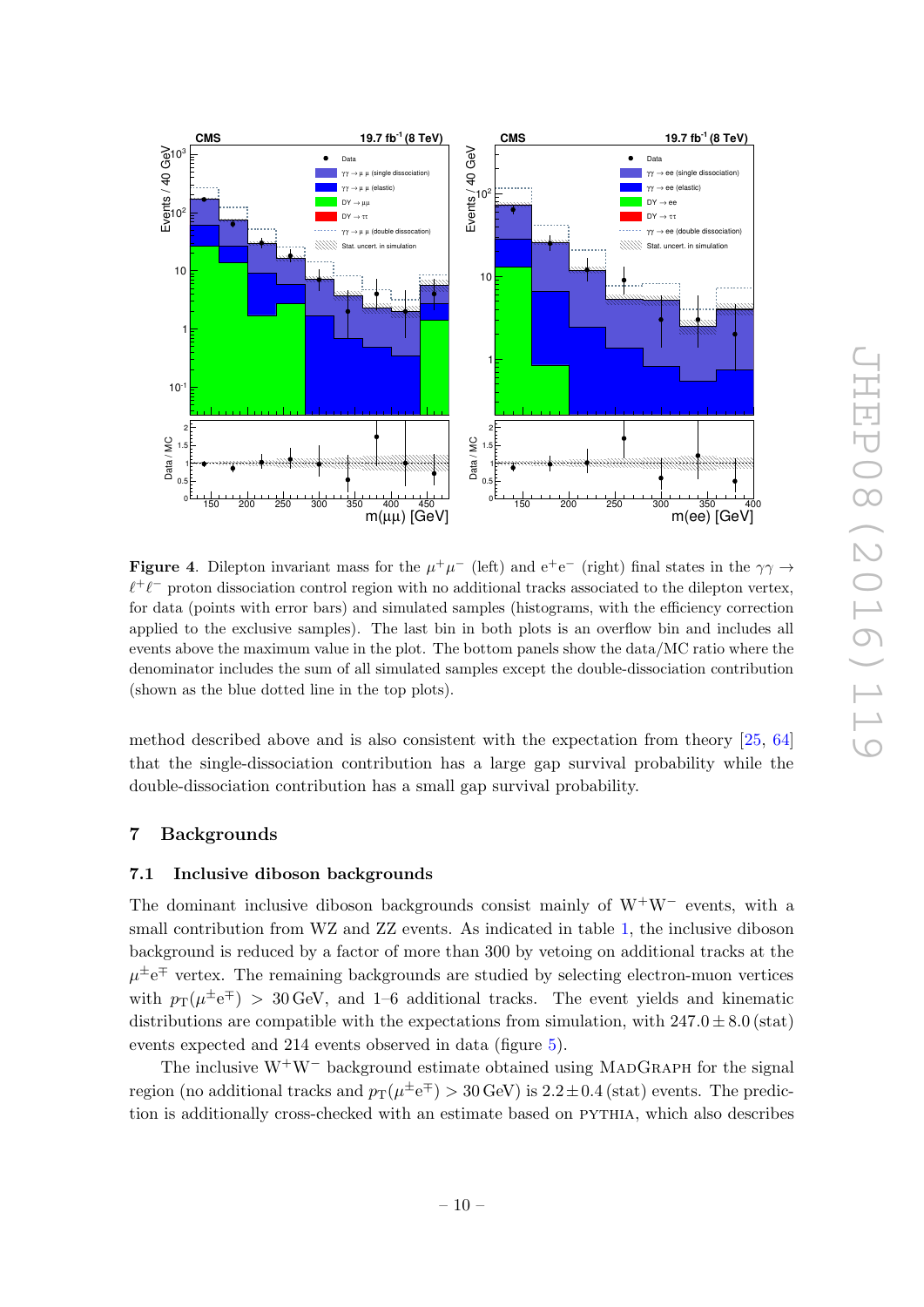

<span id="page-11-2"></span>**Figure 5.** Distributions of  $\mu^{\pm}e^{\mp}$  invariant mass (left) and acoplanarity (right) for data (points with error bars) and expected backgrounds (histograms) for  $p_T(\mu^{\pm}e^{\mp}) > 30 \,\text{GeV}$  and 1–6 extra tracks (inclusive W+W<sup>−</sup> control region). The last bin in the invariant mass plot is an overflow bin and includes all events with  $m(\mu e) > 360 \,\text{GeV}$ . The bottom panels show the data/MC ratio.

well the control region with 1–6 extra tracks. This results in an inclusive  $W^+W^-$  background prediction of  $2.5 \pm 0.9$  (stat) events, consistent with the default prediction using MADGRAPH. The WZ and ZZ background estimates are obtained from MADGRAPH as well, and only contribute  $0.1 \pm 0.1$  (stat) events in the signal region.

## <span id="page-11-0"></span>7.2 W+jets background

The background due to W+jets production, with one genuine lepton and one misidentified or nonprompt lepton in a jet, is expected to be small. To study this background in data, a control sample, expected to be dominated by W+jets, is selected with the  $p_T(\mu^{\pm}e^{\mp}) > 30$  GeV requirement, where at least one of the two leptons has failed the nominal offline identification described in section [5.](#page-6-0) The control sample is expected to contain 78% W+jets events. To extract a prediction for the W+jets background contribution in which both leptons pass the nominal lepton identification requirements, we use the ratio of the number of events in the signal and control regions calculated from simulation and multiply this ratio by the number of data events in the control region. The resulting prediction in the signal region is  $0.2 \pm 0.1$  (stat) events, approximately 5% of the total background.

## <span id="page-11-1"></span>7.3 Drell-Yan background

The background due to DY  $\tau^+\tau^-$  production is suppressed by a factor of more than 700 by the requirement of no additional tracks associated with the  $\mu^{\pm}e^{\mp}$  vertex (table [1\)](#page-14-1). To check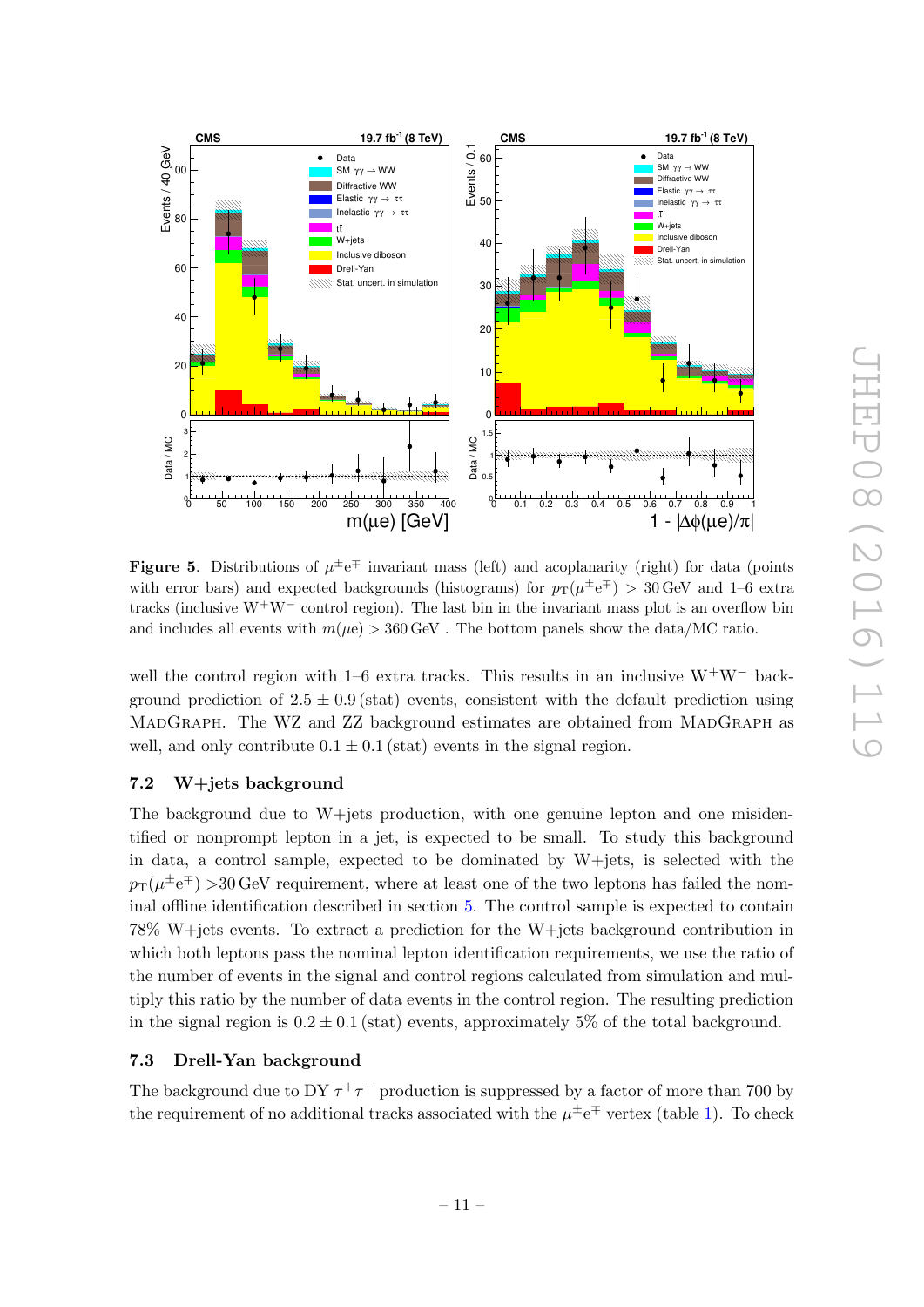

<span id="page-12-1"></span>Figure 6. Distributions of  $\mu^{\pm}e^{\mp}$  invariant mass (left) and acoplanarity (right) for data (points with error bars) and expected backgrounds (histograms) for  $p_T(\mu^{\pm}e^{\mp}) < 30 \,\text{GeV}$  and 1–6 extra tracks (Drell–Yan  $\tau^+\tau^-$  control region). The last bin in both plots is an overflow bin and includes all events above the maximum value in the plot. The bottom panels show the data/MC ratio.

the modeling of the DY background contribution, a control region with  $p_T(\mu^{\pm}e^{\mp}) < 30 \,\text{GeV}$ and 1–6 additional tracks is selected, resulting in a sample that is expected to contain 87% DY  $\tau^+\tau^-$  events. We find an overall deficit in the data with respect to the prediction from simulation, with 771 events observed and  $1008 \pm 27$  (stat) events expected. Figure [6](#page-12-1) shows that this deficit appears at low mass and low-acoplanarity where the DY background is expected. At higher values of the mass and acoplanarity where the inclusive  $W^+W^$ contribution is significant, the data agree well with the simulation, consistent with the behavior observed in the  $W^+W^-$  control region. The number of simulated DY events surviving in the signal region after all selections is zero, therefore no rescaling of the DY background is performed based on the control region yields.

# <span id="page-12-0"></span>7.4 The  $\gamma\gamma\to\tau^+\tau^-$  background

As  $\gamma\gamma \to \tau^+\tau^-$  is produced in both exclusive and quasi-exclusive topologies, it cannot be completely eliminated by requiring no additional tracks at the  $\mu^{\pm}e^{\mp}$  vertex. The requirement that  $p_T(\mu^{\pm}e^{\mp}) > 30$  GeV, however, combined with the 20 GeV single-lepton thresholds, reduces this background to approximately one event in the signal region (table [1\)](#page-14-1).

A control sample enriched in  $\gamma\gamma \to \tau^+\tau^-$  events is selected by requiring an electronmuon vertex with no additional associated tracks, and  $p_T(\mu^{\pm}e^{\mp}) < 30\,\text{GeV}$  . In data, 11 events are observed, compared to a prediction of  $12.9 \pm 2.5$ , including  $3.4 \pm 0.5$  events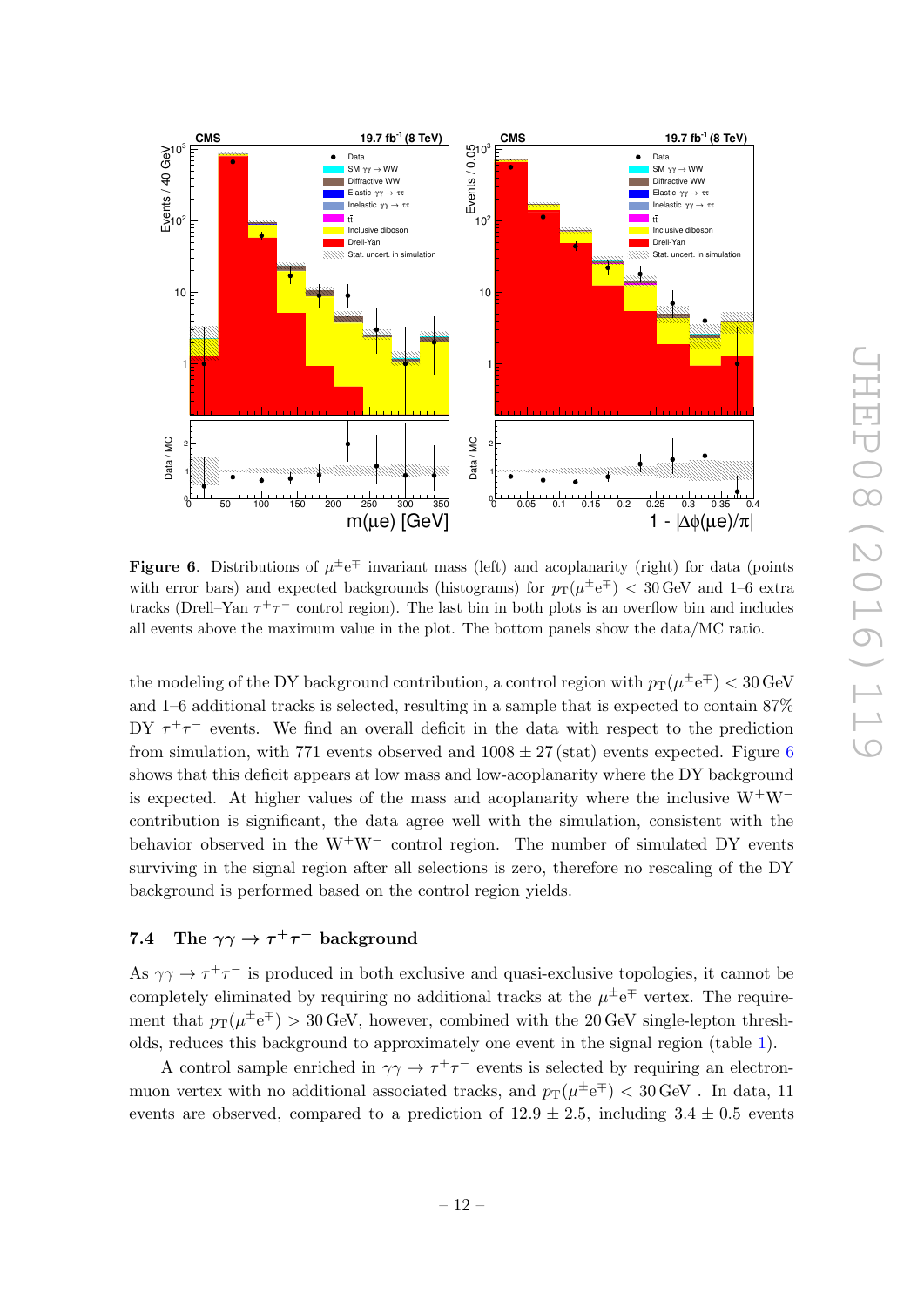

<span id="page-13-1"></span>Figure 7. Distributions of  $\mu^{\pm}e^{\mp}$  invariant mass (left) and acoplanarity (right) for data (points with error bars) and expected backgrounds (histograms) for  $p_T(\mu^{\pm}e^{\mp}) < 30 \,\text{GeV}$  and no additional tracks ( $\gamma\gamma \to \tau^+\tau^-$  control region). The last bin in both plots is an overflow bin and includes all events above the maximum value in the plot. The bottom panels show the data/MC ratio.

expected from  $\gamma \gamma \rightarrow \tau^+ \tau^-$  production. The kinematic distributions are in good agreement with the predicted sum of  $\gamma\gamma \to \tau^+\tau^-$  and other backgrounds (figure [7\)](#page-13-1).

## <span id="page-13-0"></span>7.5 Summary of backgrounds

The number of expected signal and background events at each stage of the selection is shown in table [1.](#page-14-1) As described in section [4,](#page-5-0) the diffractive  $W^+W^-$  background is estimated from simulation, assuming the maximal gap survival probability of 100%. By assuming a smaller survival probability the total background prediction would decrease by at most 0.1 events, which is less than 3% of the total background and less than 2% of the expected SM signal. The "Other backgrounds" category includes the contributions of  $t\bar{t}$ , W+jets, electroweak  $W^+W^-$ qq, diffractive  $W^+W^-$ , and jets. The total expected background is  $3.9\pm0.6$  events, with the largest contribution coming from inclusive W+W<sup>−</sup> production. The expected SM signal is  $5.3 \pm 0.7$  events.

As a final check for potential mismodeled backgrounds, we examine same-charge  $\mu^{\pm}e^{\pm}$ events. In the control region with 1–6 extra tracks and  $p_T(\mu^{\pm}e^{\pm}) > 30\,\text{GeV}, 28$  such events are observed, with track multiplicity and invariant mass distributions consistent with the simulation, which predicts  $20.6 \pm 2.1$  events. In the signal-like region with no additional tracks and  $p_T(\mu^{\pm}e^{\pm}) > 30$  GeV, no same-charge events are observed in the data, consistent with the prediction of 0.12 background events from simulation.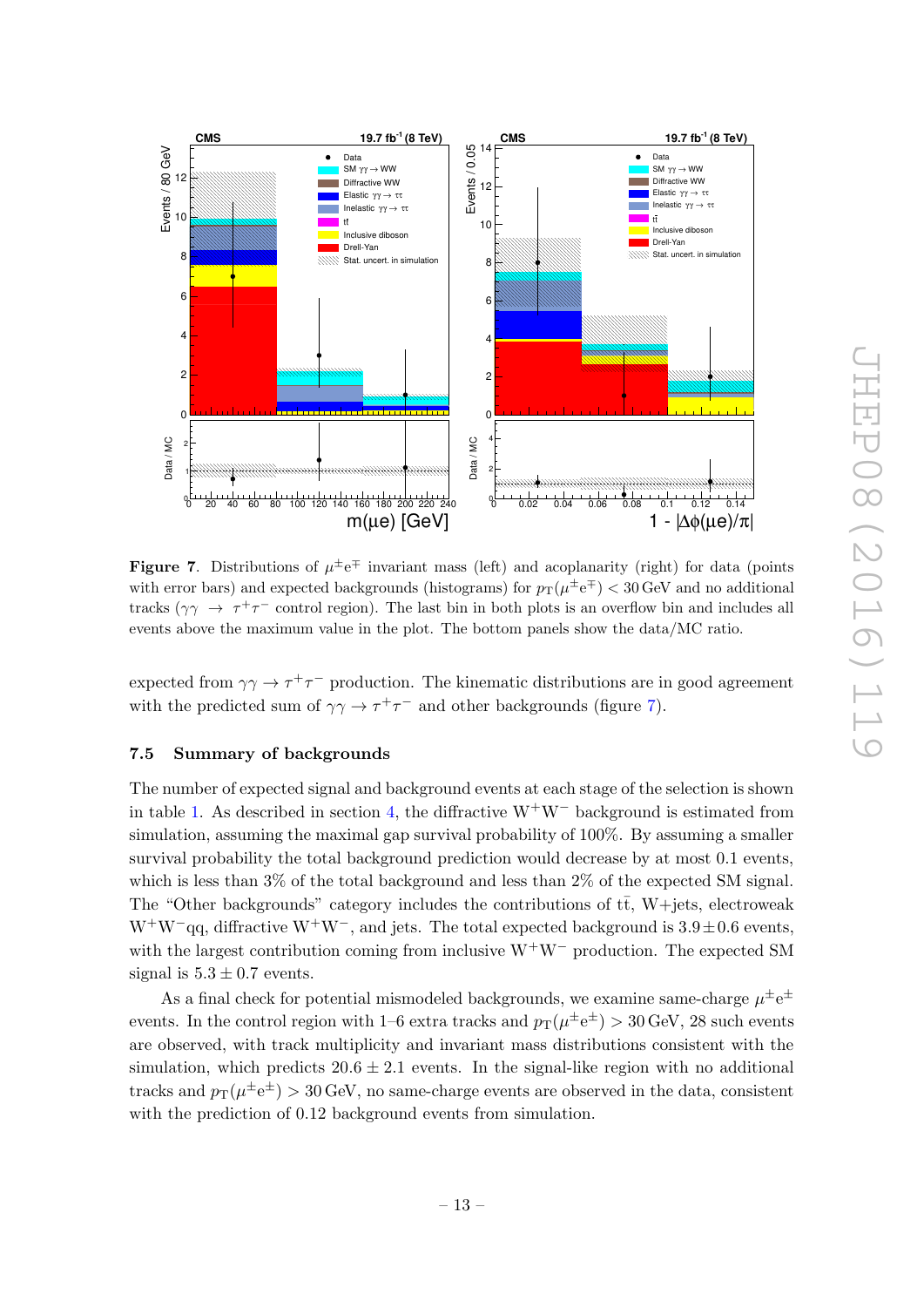| Selection step                                | Data  | Exclusive                     | Total            |               | Inclusive Drell-Yan $\gamma\gamma \to \tau\tau$ |              | Other                                                                          |
|-----------------------------------------------|-------|-------------------------------|------------------|---------------|-------------------------------------------------|--------------|--------------------------------------------------------------------------------|
|                                               |       | $\gamma\gamma \rightarrow WW$ | background       | diboson       |                                                 |              | backgrounds                                                                    |
| Trigger and Preselection                      | 19406 | $26.9 \pm 0.2$                |                  |               |                                                 |              | $22180 \pm 1890$   $1546 \pm 15$ 7093 $\pm 75$ 18.1 $\pm 0.8$ 13520 $\pm 1890$ |
| $m(\mu^{\pm}e^{\mp}) > 20 \,\text{GeV}$       | 18466 | $26.6 \pm 0.2$                | $21590 \pm 1850$ |               | $1507 \pm 15$ 7065 $\pm 75$ 18.1 $\pm 0.8$      |              | $13000 \pm 1850$                                                               |
| Muon and electron identification              | 6541  | $22.5+0.2$                    | $6640 \pm 93$    | $1306 + 11$   | $4219 + 58$                                     | $12.6 + 0.7$ | $1102+72$                                                                      |
| $\mu^{\pm}e^{\mp}$ vertex with no add. tracks | 24    | $6.7 \pm 0.2$                 | $15.2 \pm 2.5$   | $3.7 + 0.7$   | $6.5 + 2.3$                                     | $4.3 + 0.5$  | $0.7 \pm 0.1$                                                                  |
| $p_T(\mu^{\pm}e^{\mp}) > 30 \,\text{GeV}$     | 13    | $5.3 \pm 0.1$                 | $3.9 \pm 0.5$    | $2.3 \pm 0.4$ | $0.1 \pm 0.1$                                   | $0.9 + 0.2$  | $0.6 \pm 0.1$                                                                  |

<span id="page-14-1"></span>Table 1. Number of expected signal and background events in simulation passing each selection step, normalized to an integrated luminosity of  $19.7 \text{ fb}^{-1}$ . The preselection includes events with an opposite-charge muon and electron associated with the same vertex, each with  $p_T > 20$  GeV and  $|\eta|$  < 2.4, and <16 additional tracks at the vertex. Uncertainties are statistical only.

#### <span id="page-14-0"></span>8 Systematic uncertainties

We consider systematic uncertainties related to the integrated luminosity, the lepton trigger and selection efficiency, the efficiency of the additional track veto, and the uncertainty in the proton dissociation contribution.

The integrated luminosity uncertainty for the 8 TeV data set used in this measurement is estimated to be  $2.6\%$  [\[65\]](#page-25-0). The trigger and lepton identification efficiencies are corrected for differences between data and simulation using control samples of  $Z \to \ell^+ \ell^-$  events. The systematic uncertainty is estimated from the statistical uncertainty associated with the correction applied, resulting in an uncertainty of 2.4% in the signal efficiency.

The correction for the efficiency of the additional track veto is obtained from the control samples of elastic-enriched  $\gamma \gamma \to \ell^+ \ell^-$  events, as described in section [6.](#page-7-0) Since the correction factors obtained in the  $\mu^+\mu^-$  and  $e^+e^-$  channels are consistent, they are combined to obtain the final correction factor. The systematic uncertainty is estimated from the statistical uncertainty associated with the correction applied, resulting in an overall uncertainty of 5% in the signal efficiency.

The normalization factor for the proton dissociation contribution to the signal is obtained from high-mass  $\gamma \gamma \to \ell^+ \ell^-$  events in data as explained in section [6.](#page-7-0) The statistical uncertainty in this factor is 9.2%, based on the combination of the  $\mu^+\mu^-$  and  $e^+e^-$  channels. An additional effect of 5.0% must be included to describe the difference between the matrix element prediction of LPAIR used in the method described in section [6,](#page-7-0) and the equivalent photon approximation used to generate signal events. Adding in quadrature these contributions results in an overall systematic uncertainty of 10.5% related to the proton dissociation contribution. It is also checked that the proton dissociation factor does not vary as a function of the dilepton invariant mass threshold, between 100–400 GeV.

The full list of systematic uncertainties for the signal efficiency is shown in table [2.](#page-15-1) The overall systematic uncertainty assigned to the signal is 12.2%. The systematic uncertainties considered for the background prediction include the limited statistics of the relevant simulation or data control samples, integrated luminosity, trigger efficiency, and lepton identification efficiency. In addition, an uncertainty of  $\pm 0.24$  events in the electroweak W+W<sup>−</sup> background contribution is included, corresponding to the difference between the background predictions of the MADGRAPH and PHANTOM generators.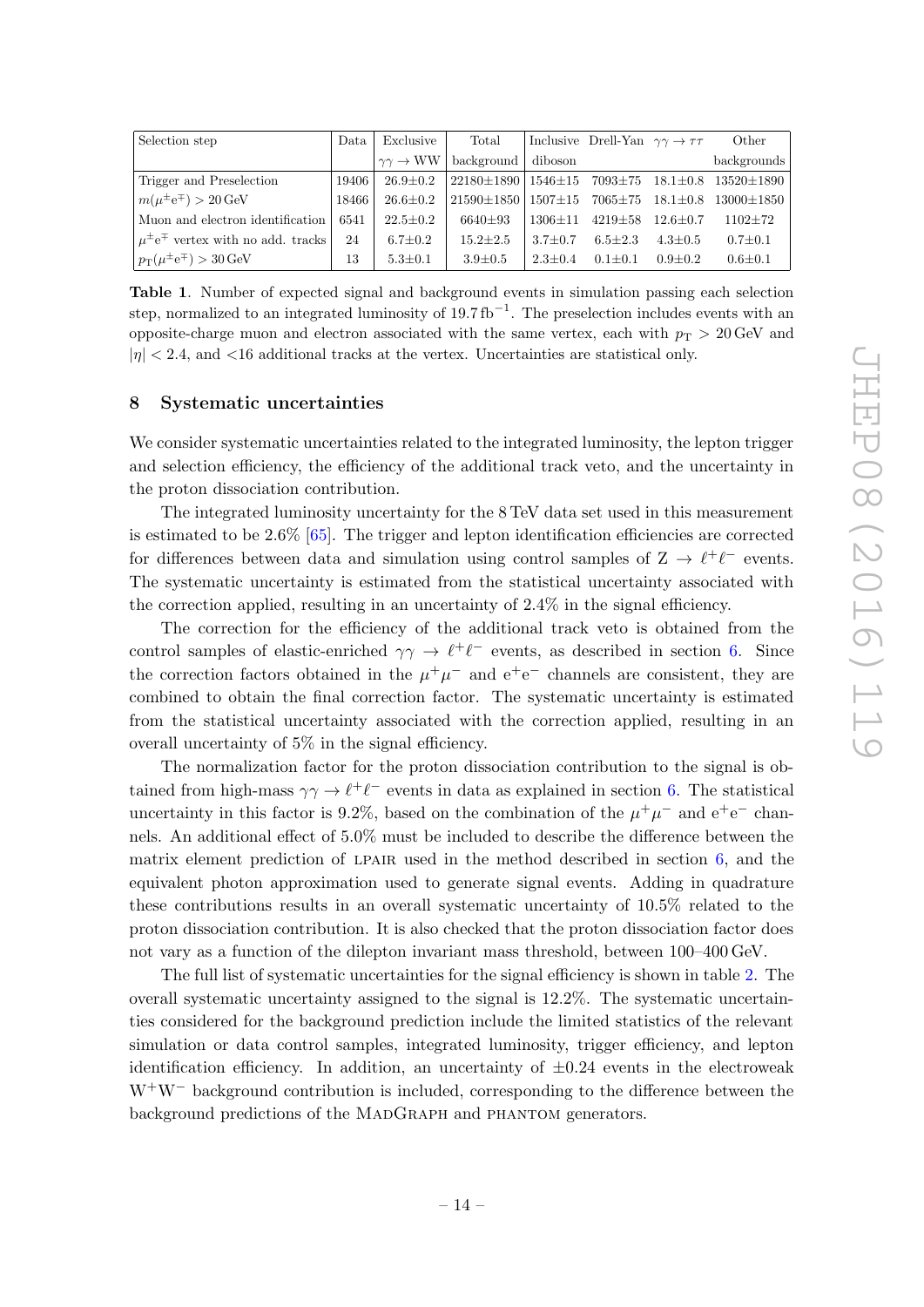|                                          | Uncertainty |
|------------------------------------------|-------------|
| Proton dissociation factor               | 10.5%       |
| Efficiency correction for no add. tracks | $5.0\%$     |
| Trigger and lepton identification        | 2.4%        |
| Integrated luminosity                    | $2.6\%$     |
| Total                                    | 12.2%       |

<span id="page-15-1"></span>Table 2. Summary of systematic uncertainties affecting the signal.



<span id="page-15-2"></span>Figure 8. Distributions of muon-electron transverse momentum for events with zero associated tracks (left), and extra-tracks multiplicity for events with  $p_T(\mu^{\pm}e^{\mp}) > 30 \,\text{GeV}$  (right). The data are shown by the points with error bars; the histograms indicate the expected SM signal and backgrounds. Two representative values for anomalous couplings are shown stacked on top of the backgrounds. The last bin in the  $p_T(\mu^{\pm}e^{\mp})$  distribution is an overflow bin and includes all events with  $p_T(\mu^{\pm}e^{\mp}) > 210 \,\text{GeV}.$ 

## <span id="page-15-0"></span>9 Results

The total expected signal from standard model exclusive or quasi-exclusive  $\gamma \gamma \rightarrow W^{+}W^{-}$ production in the 8 TeV data set is  $5.3\pm0.7$  events, with an expected background of  $3.9\pm0.6$ events. This corresponds to a mean expected signal significance of  $2.1\sigma$ . Figure [8](#page-15-2) shows the  $p_T(\mu^{\pm}e^{\mp})$  and extra-tracks multiplicity distributions for events passing all other selection requirements. In the signal region with no additional tracks and  $p_T(\mu^{\pm}e^{\mp}) > 30$  GeV, 13 events are observed in the data that pass all the selection criteria. The properties of the selected events, including the  $\mu^{\pm}e^{\mp}$  invariant mass, acoplanarity, and missing transverse energy  $(E_{\text{T}}^{\text{miss}})$ , are consistent with the SM signal plus background prediction (figure [9\)](#page-16-1).

The observed significance above the background-only hypothesis in the 8 TeV data, including systematic uncertainties, is  $3.2\sigma$ . In the 7 TeV data, two events were observed in the signal region, with an expected background of  $0.84 \pm 0.15$  events, corresponding to an observed (expected) significance of  $0.8\sigma$  ( $1.8\sigma$ ). We combine the 7 and 8 TeV results, treating all systematic uncertainties as fully uncorrelated between the two measurements, with the exception of the 5% uncertainty from the use of the equivalent photon approximation in the generation of signal samples, which is treated as fully correlated between the two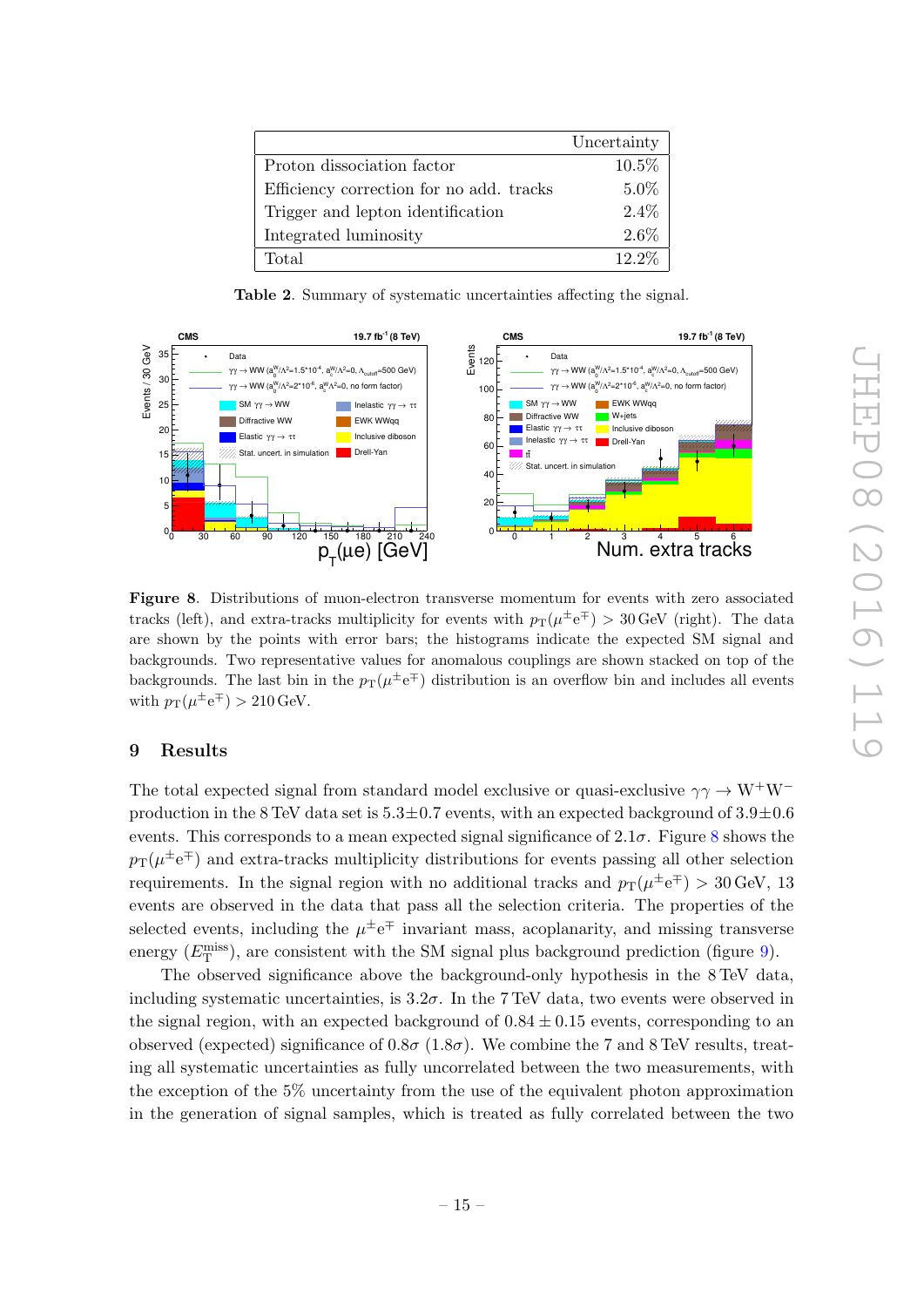

<span id="page-16-1"></span>Figure 9. Muon-electron invariant mass (top left), acoplanarity (top right), and missing transverse energy (bottom) in the  $\gamma\gamma \rightarrow W^+W^-$  signal region. The data are shown by the points with error bars; the histograms indicate the expected SM signal and backgrounds. The last bin in the invariant mass and missing transverse energy plots is an overflow bin and includes also all events above the maximum value in the plot.

analyses. The resulting observed (expected) significance for the 7 and 8 TeV combination is 3.4 $\sigma$  (2.8 $\sigma$ ), constituting evidence for  $\gamma\gamma \to W^+W^-$  production in proton-proton collisions at the LHC.

#### <span id="page-16-0"></span>9.1 Cross section measurement

Interpreting the 8 TeV results as a cross section multiplied by the branching fraction to  $\mu^{\pm}e^{\mp}$  final states, corrected for all experimental efficiencies and extrapolated to the full phase space, yields:

$$
\sigma(pp \to p^{(*)}W^+W^-p^{(*)} \to p^{(*)}\mu^{\pm}e^{\mp}p^{(*)}) = 10.8^{+5.1}_{-4.1} \text{ fb}.
$$

The SM prediction is  $6.2 \pm 0.5$  fb, with the elastic component calculated with MAD-Graph and then rescaled by the proton dissociation factor. The uncertainty on the SM prediction reflects the uncertainty in the proton dissociation contribution to the signal. The acceptance for the SM signal calculated from the simulation is  $57.8 \pm 0.9\%$ .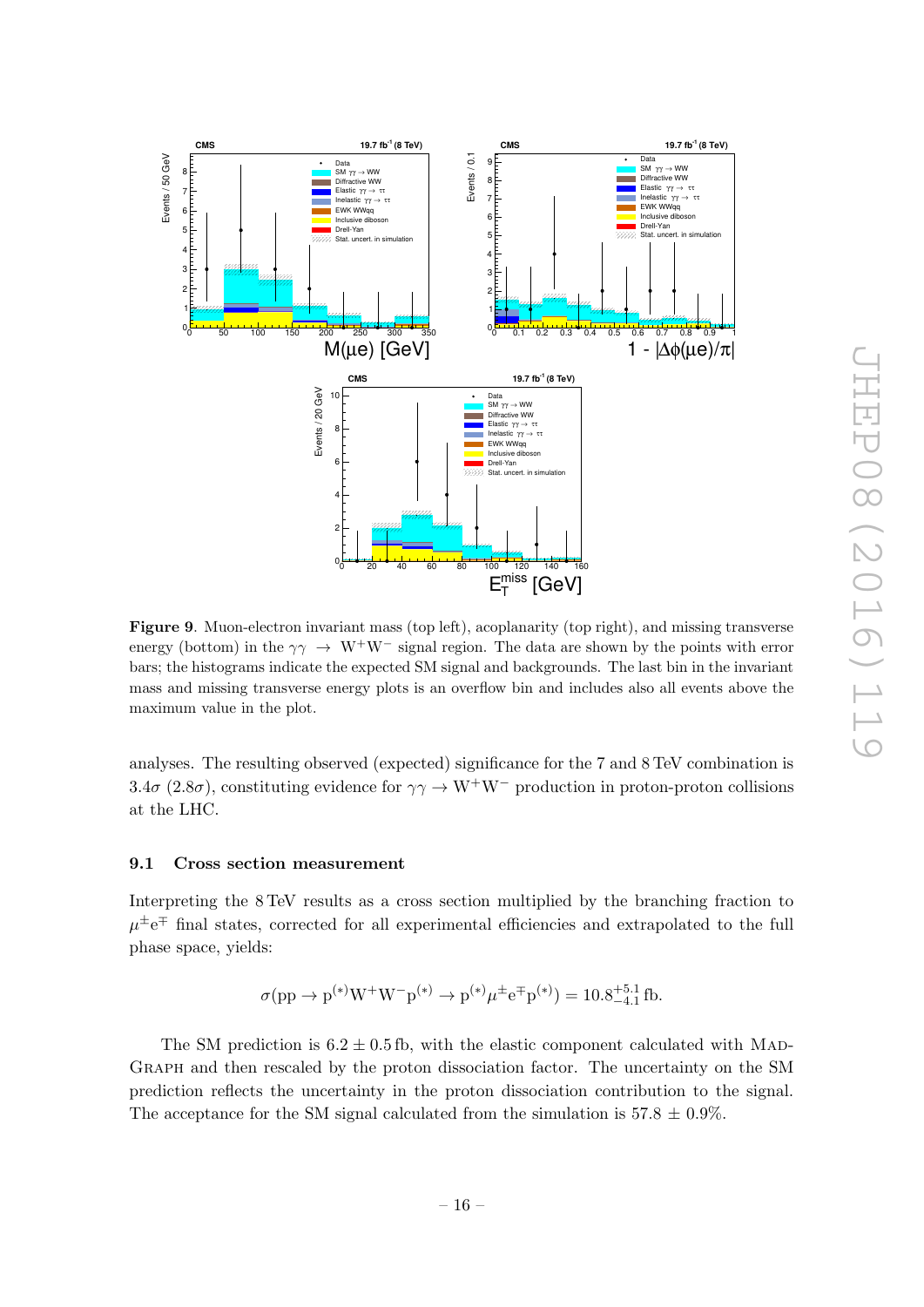The corresponding 95% confidence level (CL) upper limit obtained from the 7 TeV data was  $[5]$ :

$$
\sigma(pp \to p^{(*)}W^+W^-p^{(*)} \to p^{(*)}\mu^{\pm}e^{\mp}p^{(*)}) < 10.6 \,\text{fb},
$$

with a central value of  $2.2^{+3.3}_{-2.0}$  fb. The corresponding SM prediction at 7 TeV is  $4.0 \pm 0.7$  fb, with the uncertainty reflecting that of the proton dissociation contribution to the signal.

#### <span id="page-17-0"></span>9.2 Anomalous couplings

We use the dilepton transverse momentum  $p_T(\mu^{\pm}e^{\mp})$  (figure [8,](#page-15-2) left) as a discriminating variable to extract limits on AQGCs. Two bins, with boundaries  $p_T(\mu^{\pm}e^{\mp}) = 30$ –130 GeV and  $p_T(\mu^{\pm}e^{\mp}) > 130 \,\text{GeV}$ , are used in the limit setting procedure for the 8 TeV analysis. The bin boundaries are chosen such that the a priori expectation for SM  $\gamma\gamma \to W^+W^-$  in the highest bin is ∼0.1 events, with other backgrounds, predominantly electroweak W+W<sup>−</sup> production, contributing an additional ∼0.1 events. In the 7 TeV analysis [\[5\]](#page-21-4) a single bin with  $p_T(\mu^{\pm}e^{\mp}) > 100 \,\text{GeV}$  was used, also chosen such that the a priori expectation for SM  $\gamma\gamma \to W^+W^-$  is ~0.1 events.

In both the 7 and 8 TeV analyses, and in the combination, the Feldman-Cousins prescription  $[66]$  is used to derive limits. In the 7 TeV analysis, where the number of expected and observed events was near zero, the inclusion of systematic uncertainties in the background estimate resulted in a shortening of the 95% confidence interval. Therefore a conservative procedure of integrating the systematic uncertainties out, reproducing the method advocated by Cousins and Highland [\[67\]](#page-25-2), was used. In the 8 TeV analysis and in the 7+8 TeV combination, no such effect is observed, therefore the systematic uncertainties are included as log-normal nuisance parameters in the limit calculation. As in the case of the combined significance calculations, the systematic uncertainties are treated as uncorrelated between the two data sets, except for the EPA uncertainty, which is fully correlated.

Table [3](#page-18-1) summarizes all of the limits on the dimension-6 and dimension-8 AQGC parameters obtained from the 7 and 8 TeV  $\gamma\gamma \rightarrow W^+W^-$  data separately, and from the combination of the two. The 7 TeV dimension-6 results are taken from ref. [\[5\]](#page-21-4), and translated into the dimension-8 formalism as described in section [2,](#page-3-0) using eq. (1). For these limits all parameters except the one shown are fixed to zero (the value expected in the standard model). The 8 TeV results are an improvement over previously published values with  $\Lambda_{\text{cutoff}} = 500 \,\text{GeV}$  [\[5,](#page-21-4) [19,](#page-22-1) [21\]](#page-22-3), of which the CMS 7 TeV limits of  $1.5 \times 10^{-4} \,\text{GeV}^{-2}$ and  $5 \times 10^{-4} \text{ GeV}^{-2}$  on  $a_0^W/\Lambda^2$  and  $a_C^W/\Lambda^2$ , respectively, are the most stringent. These limits are also approximately two orders of magnitude more stringent than those obtained at LEP [\[12–](#page-21-11)[18\]](#page-22-0), where unitarity was approximately preserved without form factors, due to the lower  $\sqrt{s}$  of  $e^+e^-$  collisions. By combining the 7 and 8 TeV data sets, we find upper limits at 95% CL that are ∼10% more restrictive than the 8 TeV results alone, for the case of a dipole form factor with  $\Lambda_{\text{cutoff}} = 500 \,\text{GeV}$ .

With no form factor corrections, there is nothing to prevent the rapidly increasing cross section from violating unitarity at high energies in the theory. We also obtain exclusion results in this scenario, listed in table [3,](#page-18-1) for comparison with other unitarity-violating limits on the same operators  $[5, 19-21, 23]$  $[5, 19-21, 23]$  $[5, 19-21, 23]$  $[5, 19-21, 23]$  $[5, 19-21, 23]$ . In this case the high-energy behavior leads to a larger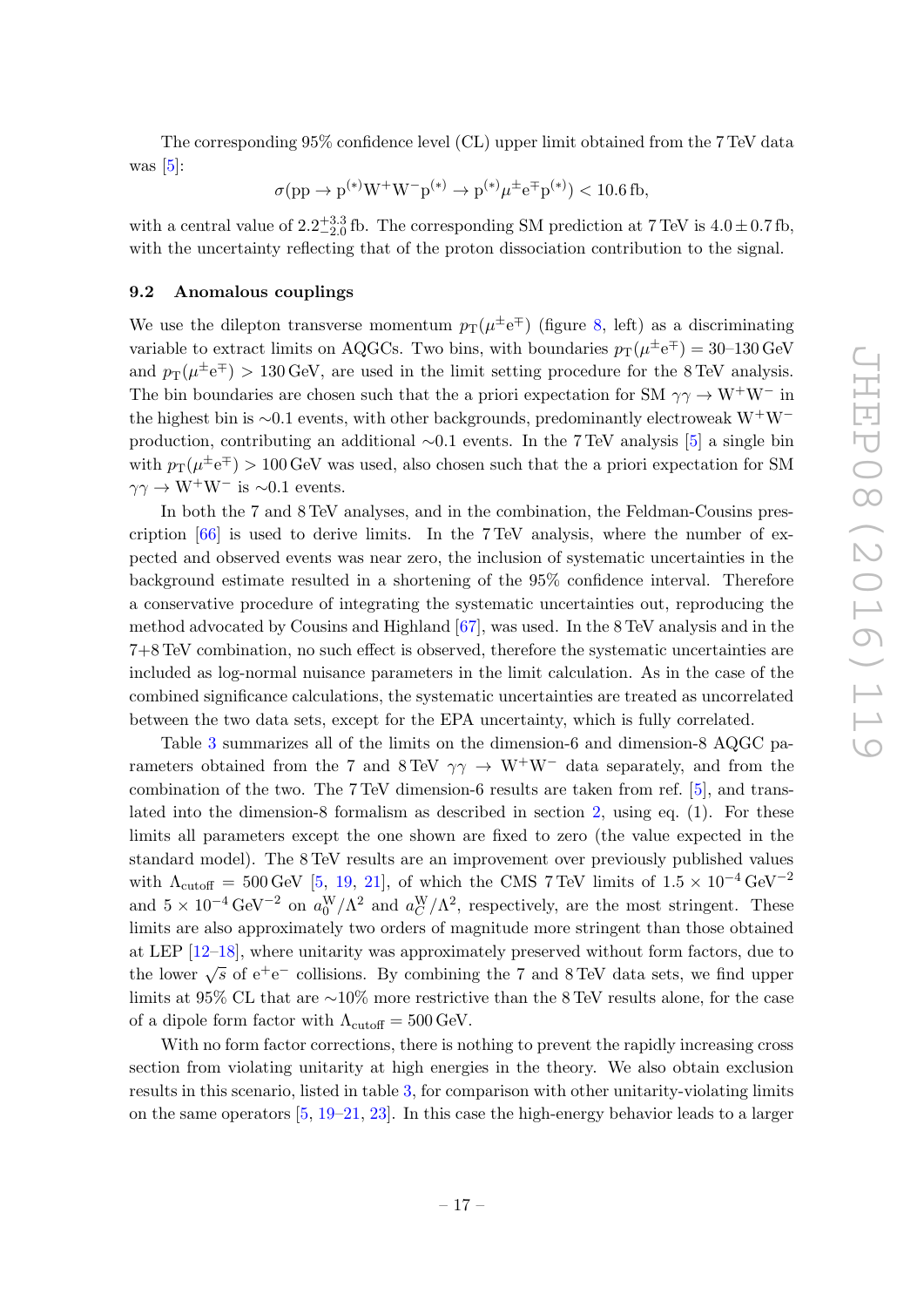| Dimension-6 AQGC parameter                                    | 7 TeV $(\times 10^{-4} \,\text{GeV}^{-2})$             | $8 \,\text{TeV}$ ( $\times 10^{-4} \,\text{GeV}^{-2}$ ) | 7+8 TeV $(\times 10^{-4} \,\text{GeV}^{-2})$            |
|---------------------------------------------------------------|--------------------------------------------------------|---------------------------------------------------------|---------------------------------------------------------|
| $a_0^W/\Lambda^2(\Lambda_{\text{cutoff}} = 500 \,\text{GeV})$ | $-1.5 < a_0^{\rm W}/\Lambda^2 < 1.5$                   | $-1.1 < a_0^{\rm W}/\Lambda^2 < 1.0$                    | $-0.9 < a_0^{\rm W}/\Lambda^2 < 0.9$                    |
| $a_C^{\rm W}/\Lambda^2(\Lambda_{\rm cutoff}=500\,\text{GeV})$ | $-5 < a_C^{\rm W}/\Lambda^2 < 5$                       | $-4.2 < a_C^{\rm W}/\Lambda^2 < 3.4$                    | $-3.6 < a_C^{\rm W}/\Lambda^2 < 3.0$                    |
| Dimension-8 AQGC parameter                                    | $7 \,\text{TeV}$ $(\times 10^{-10} \,\text{GeV}^{-4})$ | 8 TeV $(\times 10^{-10} \,\text{GeV}^{-4})$             | 7+8 TeV $(\times 10^{-10} \,\text{GeV}^{-4})$           |
| $f_{M,0}/\Lambda^4(\Lambda_{\rm cutoff}=500\,\text{GeV})$     | $-5.7 < f_{M,0}/\Lambda^4 < 5.7$                       | $-3.8 < f_{M,0}/\Lambda^4 < 4.2$                        | $-3.4 < f_{M,0}/\Lambda^4 < 3.4$                        |
| $f_{M,1}/\Lambda^4(\Lambda_{\rm cutoff}=500\,\text{GeV})$     | $-19 < f_{M,1}/\Lambda^4 < 19$                         | $-16 < f_{M,1}/\Lambda^4 < 13$                          | $-14 < f_{M,1}/\Lambda^4 < 12$                          |
| $f_{M,2}/\Lambda^4(\Lambda_{\rm cutoff}=500\,\text{GeV})$     | $-2.8 < f_{M,2}/\Lambda^4 < 2.8$                       | $-1.9 < f_{M,2}/\Lambda^4 < 2.1$                        | $-1.9 < f_{M,2}/\Lambda^4 < 1.9$                        |
| $f_{M,3}/\Lambda^4(\Lambda_{\rm cutoff}=500\,\text{GeV})$     | $-9.5 < f_{M,3}/\Lambda^4 < 9.5$                       | $-8.0 < f_{M,3}/\Lambda^4 < 6.5$                        | $-6.8 < f_{M,3}/\Lambda^4 < 5.7$                        |
| Dimension-6 AQGC parameter                                    | $7 \,\mathrm{TeV}~(\times 10^{-6}\,\mathrm{GeV}^{-2})$ | $8 \,\text{TeV}$ $(\times 10^{-6} \,\text{GeV}^{-2})$   | $7+8 \,\text{TeV}$ $(\times 10^{-6} \,\text{GeV}^{-2})$ |
| $a_0^W/\Lambda^2$ (no form factor)                            | $-4 < a_0^{\rm W}/\Lambda^2 < 4$                       | $-1.2 < a_0^{\rm W}/\Lambda^2 < 1.2$                    | $-1.1 < a_0^{\rm W}/\Lambda^2 < 1.1$                    |
| $a_C^{\rm W}/\Lambda^2$ (no form factor)                      | $-15 < a_C^{\rm W}/\Lambda^2 < 15$                     | $-4.4 < a_C^{\rm W}/\Lambda^2 < 4.4$                    | $-4.1 < a_C^{\rm W}/\Lambda^2 < 4.1$                    |
| Dimension-8 AQGC parameter                                    | $7 \,\text{TeV}$ $(\times 10^{-12} \,\text{GeV}^{-4})$ | 8 TeV $(\times 10^{-12} \text{ GeV}^{-4})$              | 7+8 TeV $(\times 10^{-12} \,\text{GeV}^{-4})$           |
| $f_{M,0}/\Lambda^4$ (no form factor)                          | $-15 < f_{M,0}/\Lambda^4 < 15$                         | $-4.6 < f_{M,0}/\Lambda^4 < 4.6$                        | $-4.2 < f_{M,0}/\Lambda^4 < 4.2$                        |
| $f_{M,1}/\Lambda^4$ (no form factor)                          | $-57 < f_{M,1}/\Lambda^4 < 57$                         | $-17 < f_{M,1}/\Lambda^4 < 17$                          | $-16 < f_{M,1}/\Lambda^4 < 16$                          |
| $f_{M,2}/\Lambda^4$ (no form factor)                          | $-7.6 < f_{M,2}/\Lambda^4 < 7.6$                       | $-2.3 < f_{M,2}/\Lambda^4 < 2.3$                        | $-2.1 < f_{M,2}/\Lambda^4 < 2.1$                        |
| $f_{M,3}/\Lambda^4$ (no form factor)                          | $-28 < f_{M,3}/\Lambda^4 < 28$                         | $-8.4 < f_{M,3}/\Lambda^4 < 8.4$                        | $-7.8 < f_{M,3}/\Lambda^4 < 7.8$                        |

<span id="page-18-1"></span>**Table 3.** Summary of all 95% CL AQGC limits derived from the measured  $p_T(\mu e)$  distributions in the  $\gamma\gamma \to W^+W^-$  signal region production in CMS at 7 and 8 TeV. The second column lists the 7 TeV limits on dimension-6 operators taken from ref. [\[5\]](#page-21-4), as well as their conversion to dimension-8 operators at 7 TeV . The third column contains the 8 TeV results described in this paper. The final column shows the combined 7 and 8 TeV limits.

improvement when comparing the 8 TeV to the 7 TeV results in the  $\gamma\gamma \to W^+W^-$  channel. The dominance of the 8 TeV results in the unitarity-violating limits also results in only a very small improvement when they are combined with the 7 TeV limits.

We perform a similar procedure to derive two-dimensional limits in the  $(a_0^W/\Lambda^2,$  $a_C^{\rm W}/\Lambda^2$ ) parameter space for the unitarized results with  $\Lambda_{\rm cutoff} = 500$  GeV. The twodimensional 95% confidence level exclusion regions obtained from  $\gamma\gamma \to W^+W^-$  production at CMS are shown in figure [10](#page-19-0) for the 7 TeV data (from ref. [\[5\]](#page-21-4)), the 8 TeV data, and from the final 7 and 8 TeV combination.

## <span id="page-18-0"></span>10 Conclusions

Results are presented for exclusive and quasi-exclusive  $\gamma\gamma \rightarrow W^+W^-$  production in the  $\mu^{\pm}e^{\mp}$  final state in pp collisions at  $\sqrt{s} = 8(7)$  TeV, using data samples corresponding to integrated luminosities of 19.7 (5.05) fb<sup>-1</sup>. In the signal region with  $p_T(\mu^{\pm}e^{\mp}) > 30$  GeV and no additional charged particles associated with the  $\mu^{\pm}e^{\mp}$  vertex, we observe 13(2) events with an expected background of  $3.9 \pm 0.6$  (0.84  $\pm$  0.15) events in the 8 (7) TeV data. The observed yields and kinematic distributions are consistent with the SM prediction, with a combined significance over the background-only hypothesis of  $3.4\sigma$ . No significant deviations from the SM are observed in the  $p_T(\mu^{\pm}e^{\mp})$  distribution, and the combined 7+8 TeV limits are interpreted in terms of improved constraints on dimension-6 and dimension-8 anomalous quartic gauge operator couplings.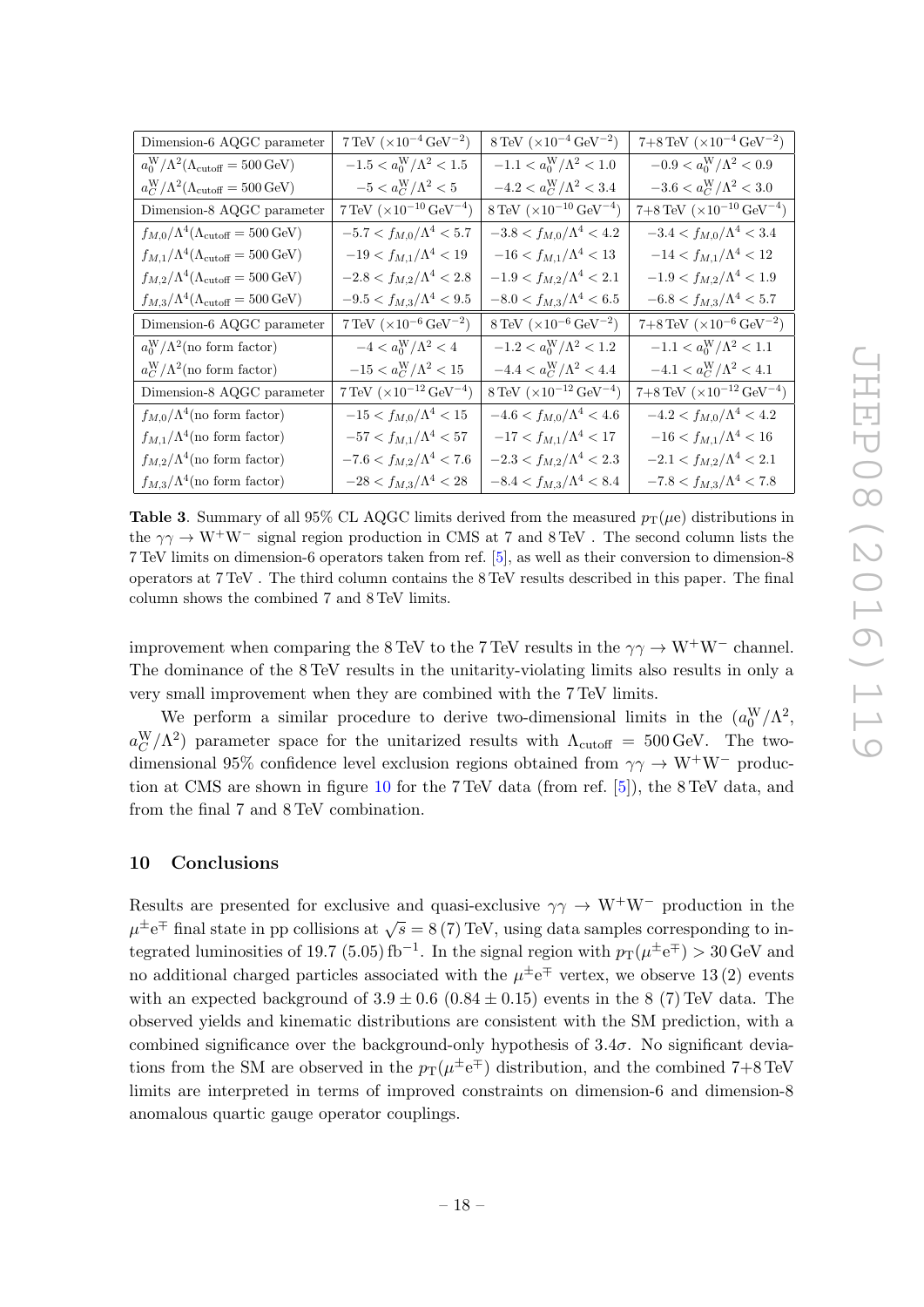

<span id="page-19-0"></span>Figure 10. Excluded values of the anomalous coupling parameters  $a_0^W/\Lambda^2$  and  $a_C^W/\Lambda^2$  with  $\Lambda_{\text{cutoff}} = 500 \,\text{GeV}$ . The exclusion regions are shown for the CMS measurements of  $\gamma \gamma \to W^+W^-$  at 7 TeV (outer contour), 8 TeV (middle contour), and the 7+8 TeV combination (innermost contour). The areas outside the solid contours are excluded by each measurement at 95% CL. The cross indicates the one-dimensional limits obtained for each parameter from the 7 and 8 TeV combination, with the other parameter fixed to zero.

## Acknowledgments

We congratulate our colleagues in the CERN accelerator departments for the excellent performance of the LHC and thank the technical and administrative staffs at CERN and at other CMS institutes for their contributions to the success of the CMS effort. In addition, we gratefully acknowledge the computing centers and personnel of the Worldwide LHC Computing Grid for delivering so effectively the computing infrastructure essential to our analyses. Finally, we acknowledge the enduring support for the construction and operation of the LHC and the CMS detector provided by the following funding agencies: the Austrian Federal Ministry of Science, Research and Economy and the Austrian Science Fund; the Belgian Fonds de la Recherche Scientifique, and Fonds voor Wetenschappelijk Onderzoek; the Brazilian Funding Agencies (CNPq, CAPES, FAPERJ, and FAPESP); the Bulgarian Ministry of Education and Science; CERN; the Chinese Academy of Sciences, Ministry of Science and Technology, and National Natural Science Foundation of China; the Colombian Funding Agency (COLCIENCIAS); the Croatian Ministry of Science, Education and Sport, and the Croatian Science Foundation; the Research Promotion Foundation,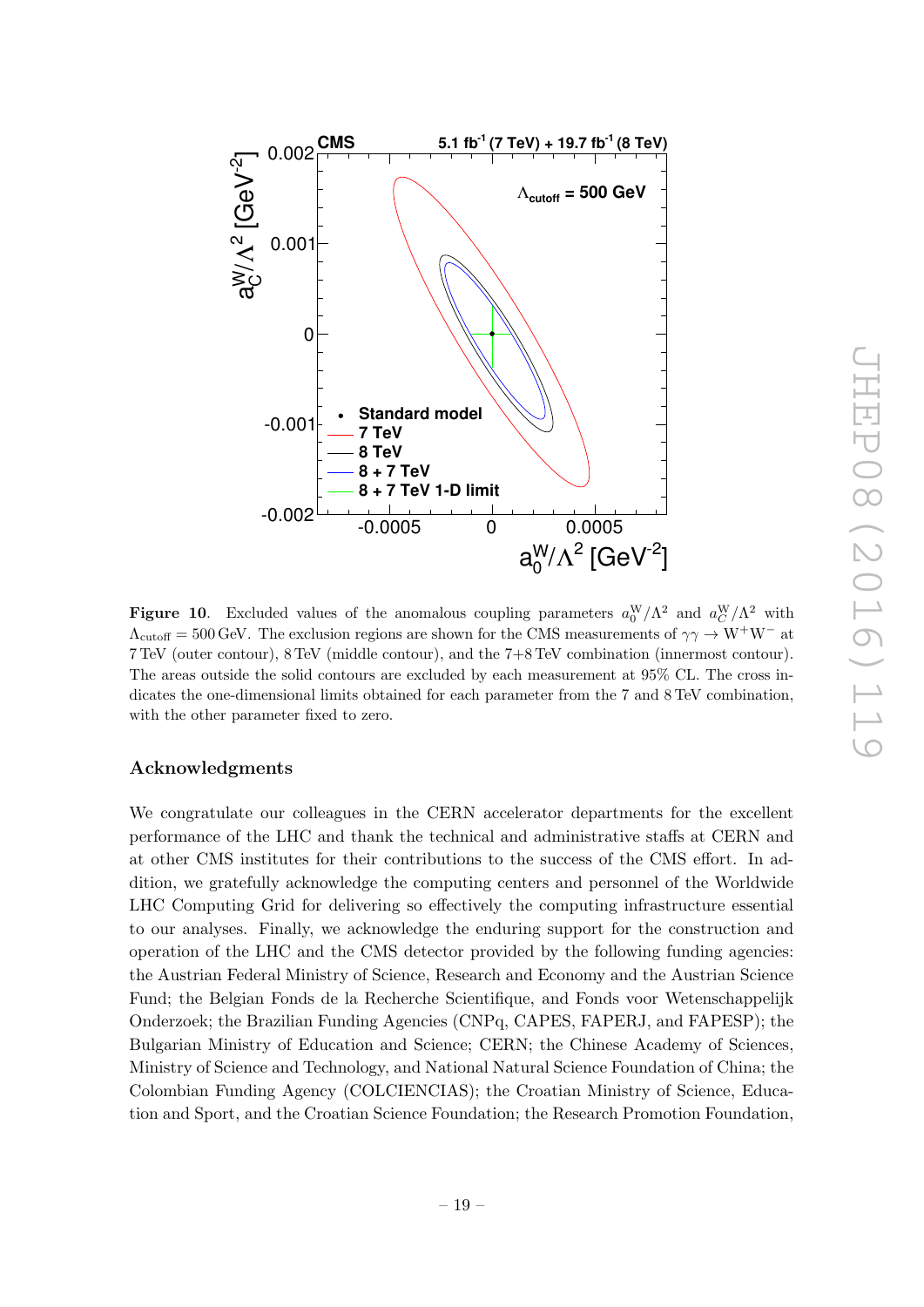Cyprus; the Ministry of Education and Research, Estonian Research Council via IUT23-4 and IUT23-6 and European Regional Development Fund, Estonia; the Academy of Finland, Finnish Ministry of Education and Culture, and Helsinki Institute of Physics; the Institut National de Physique Nucléaire et de Physique des Particules / CNRS, and Commissariat à l'Energie Atomique et aux Energies Alternatives / CEA, France; the Bundesministerium für Bildung und Forschung, Deutsche Forschungsgemeinschaft, and Helmholtz-Gemeinschaft Deutscher Forschungszentren, Germany; the General Secretariat for Research and Technology, Greece; the National Scientific Research Foundation, and National Innovation Office, Hungary; the Department of Atomic Energy and the Department of Science and Technology, India; the Institute for Studies in Theoretical Physics and Mathematics, Iran; the Science Foundation, Ireland; the Istituto Nazionale di Fisica Nucleare, Italy; the Ministry of Science, ICT and Future Planning, and National Research Foundation (NRF), Republic of Korea; the Lithuanian Academy of Sciences; the Ministry of Education, and University of Malaya (Malaysia); the Mexican Funding Agencies (CINVESTAV, CONACYT, SEP, and UASLP-FAI); the Ministry of Business, Innovation and Employment, New Zealand; the Pakistan Atomic Energy Commission; the Ministry of Science and Higher Education and the National Science Centre, Poland; the Fundação para a Ciência e a Tecnologia, Portugal; JINR, Dubna; the Ministry of Education and Science of the Russian Federation, the Federal Agency of Atomic Energy of the Russian Federation, Russian Academy of Sciences, and the Russian Foundation for Basic Research; the Ministry of Education, Science and Technological Development of Serbia; the Secretaría de Estado de Investigación, Desarrollo e Innovación and Programa Consolider-Ingenio 2010, Spain; the Swiss Funding Agencies (ETH Board, ETH Zurich, PSI, SNF, UniZH, Canton Zurich, and SER); the Ministry of Science and Technology, Taipei; the Thailand Center of Excellence in Physics, the Institute for the Promotion of Teaching Science and Technology of Thailand, Special Task Force for Activating Research and the National Science and Technology Development Agency of Thailand; the Scientific and Technical Research Council of Turkey, and Turkish Atomic Energy Authority; the National Academy of Sciences of Ukraine, and State Fund for Fundamental Researches, Ukraine; the Science and Technology Facilities Council, UK; the US Department of Energy, and the US National Science Foundation.

Individuals have received support from the Marie-Curie program and the European Research Council and EPLANET (European Union); the Leventis Foundation; the A. P. Sloan Foundation; the Alexander von Humboldt Foundation; the Belgian Federal Science Policy Office; the Fonds pour la Formation `a la Recherche dans l'Industrie et dans l'Agriculture (FRIA-Belgium); the Agentschap voor Innovatie door Wetenschap en Technologie (IWT-Belgium); the Ministry of Education, Youth and Sports (MEYS) of the Czech Republic; the Council of Science and Industrial Research, India; the HOMING PLUS program of the Foundation for Polish Science, cofinanced from European Union, Regional Development Fund; the Mobility Plus program of the Ministry of Science and Higher Education (Poland); the OPUS program of the National Science Center (Poland); MIUR project 20108T4XTM (Italy); the Thalis and Aristeia programs cofinanced by EU-ESF and the Greek NSRF; the National Priorities Research Program by Qatar National Research Fund; the Rachadapisek Sompot Fund for Postdoctoral Fellowship, Chulalongkorn University (Thailand); the Chu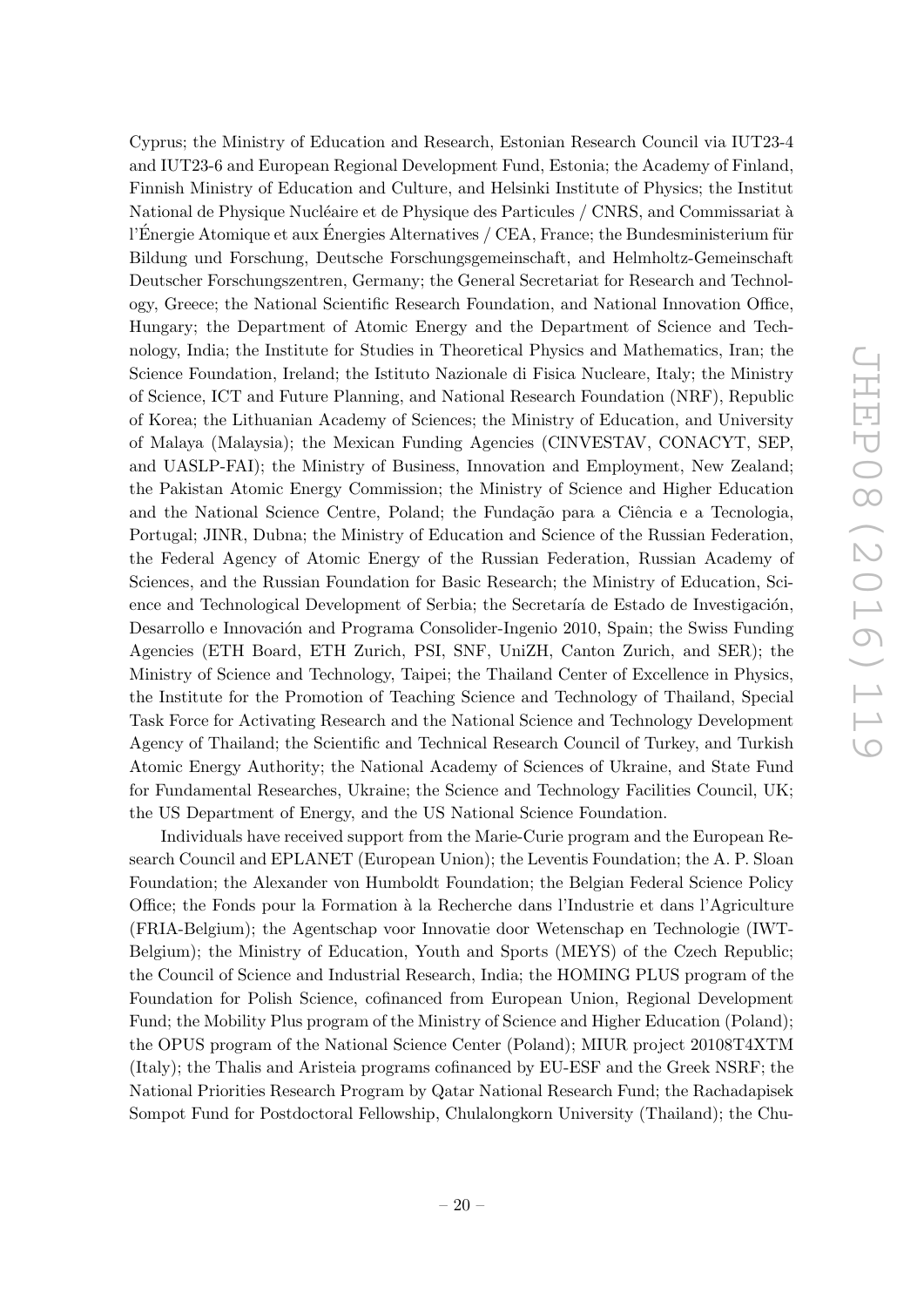lalongkorn Academic into Its 2nd Century Project Advancement Project (Thailand); and the Welch Foundation, contract C-1845.

Open Access. This article is distributed under the terms of the Creative Commons Attribution License [\(CC-BY 4.0\)](http://creativecommons.org/licenses/by/4.0/), which permits any use, distribution and reproduction in any medium, provided the original author(s) and source are credited.

## References

- <span id="page-21-0"></span>[1] J. de Favereau de Jeneret et al., High energy photon interactions at the LHC, [arXiv:0908.2020](http://arxiv.org/abs/0908.2020) [IN[SPIRE](http://inspirehep.net/search?p=find+EPRINT+arXiv:0908.2020)].
- <span id="page-21-1"></span>[2] CMS collaboration, Exclusive photon-photon production of muon pairs in proton-proton collisions at  $\sqrt{s}$  = 7 TeV, JHEP 01 [\(2012\) 052](http://dx.doi.org/10.1007/JHEP01(2012)052) [[arXiv:1111.5536](http://arxiv.org/abs/1111.5536)] [IN[SPIRE](http://inspirehep.net/search?p=find+EPRINT+arXiv:1111.5536)].
- <span id="page-21-2"></span>[3] ATLAS collaboration, Measurement of exclusive  $\gamma \gamma \to \ell^+ \ell^-$  production in proton-proton collisions at  $\sqrt{s} = 7$  TeV with the ATLAS detector, [Phys. Lett.](http://dx.doi.org/10.1016/j.physletb.2015.07.069) **B 749** (2015) 242 [[arXiv:1506.07098](http://arxiv.org/abs/1506.07098)] [IN[SPIRE](http://inspirehep.net/search?p=find+EPRINT+arXiv:1506.07098)].
- <span id="page-21-3"></span>[4] CMS collaboration, Search for exclusive or semi-exclusive photon pair production and observation of exclusive and semi-exclusive electron pair production in pp collisions at  $\sqrt{7}$   $\approx$   $\frac{7}{3}$  M, HHD 11 (2012) 200 m, 1200 1200 [  $\approx$  1707]  $\sqrt{s} = 7$  TeV, JHEP 11 [\(2012\) 080](http://dx.doi.org/10.1007/JHEP11(2012)080) [[arXiv:1209.1666](http://arxiv.org/abs/1209.1666)] [IN[SPIRE](http://inspirehep.net/search?p=find+EPRINT+arXiv:1209.1666)].
- <span id="page-21-4"></span>[5] CMS collaboration, *Study of exclusive two-photon production of*  $W^+W^-$  in pp collisions at  $\sqrt{s}$  = 7 TeV and constraints on anomalous quartic gauge couplings, JHEP 07 [\(2013\) 116](http://dx.doi.org/10.1007/JHEP07(2013)116) [[arXiv:1305.5596](http://arxiv.org/abs/1305.5596)] [IN[SPIRE](http://inspirehep.net/search?p=find+EPRINT+arXiv:1305.5596)].
- <span id="page-21-5"></span>[6] T. Pierzchala and K. Piotrzkowski, Sensitivity to anomalous quartic gauge couplings in photon-photon interactions at the LHC, [Nucl. Phys. Proc. Suppl.](http://dx.doi.org/10.1016/j.nuclphysBPS.2008.07.032) 179-180 (2008) 257 [[arXiv:0807.1121](http://arxiv.org/abs/0807.1121)] [IN[SPIRE](http://inspirehep.net/search?p=find+EPRINT+arXiv:0807.1121)].
- <span id="page-21-6"></span>[7] E. Chapon, C. Royon and O. Kepka, Anomalous quartic  $WW\gamma\gamma$ ,  $ZZ\gamma\gamma$ , and trilinear  $WW\gamma$ couplings in two-photon processes at high luminosity at the LHC, [Phys. Rev.](http://dx.doi.org/10.1103/PhysRevD.81.074003)  $\bf{D} 81$  (2010) [074003](http://dx.doi.org/10.1103/PhysRevD.81.074003) [[arXiv:0912.5161](http://arxiv.org/abs/0912.5161)] [IN[SPIRE](http://inspirehep.net/search?p=find+EPRINT+arXiv:0912.5161)].
- <span id="page-21-7"></span>[8] M. Maniatis, A. von Manteuffel and O. Nachtmann, Anomalous couplings in  $\gamma \gamma \to W^+W^-$ at LHC and ILC, [Nucl. Phys. Proc. Suppl.](http://dx.doi.org/10.1016/j.nuclphysBPS.2008.07.012)  $179-180$  (2008) 104 [IN[SPIRE](http://inspirehep.net/search?p=find+%22Nucl.Phys.Proc.Suppl.,179,104%22)].
- <span id="page-21-8"></span>[9] R.L. Delgado, A. Dobado, M.J. Herrero and J.J. Sanz-Cillero,  $One-loop \gamma \gamma \rightarrow W_L^+ W_L^-$  and  $\gamma\gamma \rightarrow Z_L Z_L$  from the electroweak chiral lagrangian with a light Higgs-like scalar, [JHEP](http://dx.doi.org/10.1007/JHEP07(2014)149) 07 [\(2014\) 149](http://dx.doi.org/10.1007/JHEP07(2014)149) [[arXiv:1404.2866](http://arxiv.org/abs/1404.2866)] [IN[SPIRE](http://inspirehep.net/search?p=find+EPRINT+arXiv:1404.2866)].
- <span id="page-21-10"></span>[10] S. Fichet and G. von Gersdorff, Anomalous gauge couplings from composite Higgs and warped extra dimensions, JHEP  $03$  [\(2014\) 102](http://dx.doi.org/10.1007/JHEP03(2014)102)  $\text{arXiv:1311.6815}$  $\text{arXiv:1311.6815}$  $\text{arXiv:1311.6815}$  [IN[SPIRE](http://inspirehep.net/search?p=find+EPRINT+arXiv:1311.6815)].
- <span id="page-21-9"></span>[11] D. Espriu and F. Mescia, Unitarity and causality constraints in composite Higgs models, Phys. Rev. **D 90** [\(2014\) 015035](http://dx.doi.org/10.1103/PhysRevD.90.015035) [[arXiv:1403.7386](http://arxiv.org/abs/1403.7386)] [IN[SPIRE](http://inspirehep.net/search?p=find+EPRINT+arXiv:1403.7386)].
- <span id="page-21-11"></span>[12] ALEPH collaboration, A. Heister et al., Constraints on anomalous  $QGC's$  in  $e^+e^$ interactions from 183 to 209 GeV, [CERN-PH-EP-2004-001](http://cds.cern.ch/record/705799) (2004).
- [13] OPAL collaboration, G. Abbiendi et al., Constraints on anomalous quartic gauge boson couplings from  $\nu\bar{\nu}\gamma\gamma$  and  $q\bar{q}\gamma\gamma$  events at LEP-2, Phys. Rev. **D** 70 [\(2004\) 032005](http://dx.doi.org/10.1103/PhysRevD.70.032005) [[hep-ex/0402021](http://arxiv.org/abs/hep-ex/0402021)] [IN[SPIRE](http://inspirehep.net/search?p=find+EPRINT+hep-ex/0402021)].
- [14] OPAL collaboration, G. Abbiendi et al., A study of  $W^+W^-\gamma$  events at LEP, [Phys. Lett.](http://dx.doi.org/10.1016/j.physletb.2003.10.063) B 580 [\(2004\) 17](http://dx.doi.org/10.1016/j.physletb.2003.10.063) [[hep-ex/0309013](http://arxiv.org/abs/hep-ex/0309013)] [IN[SPIRE](http://inspirehep.net/search?p=find+EPRINT+hep-ex/0309013)].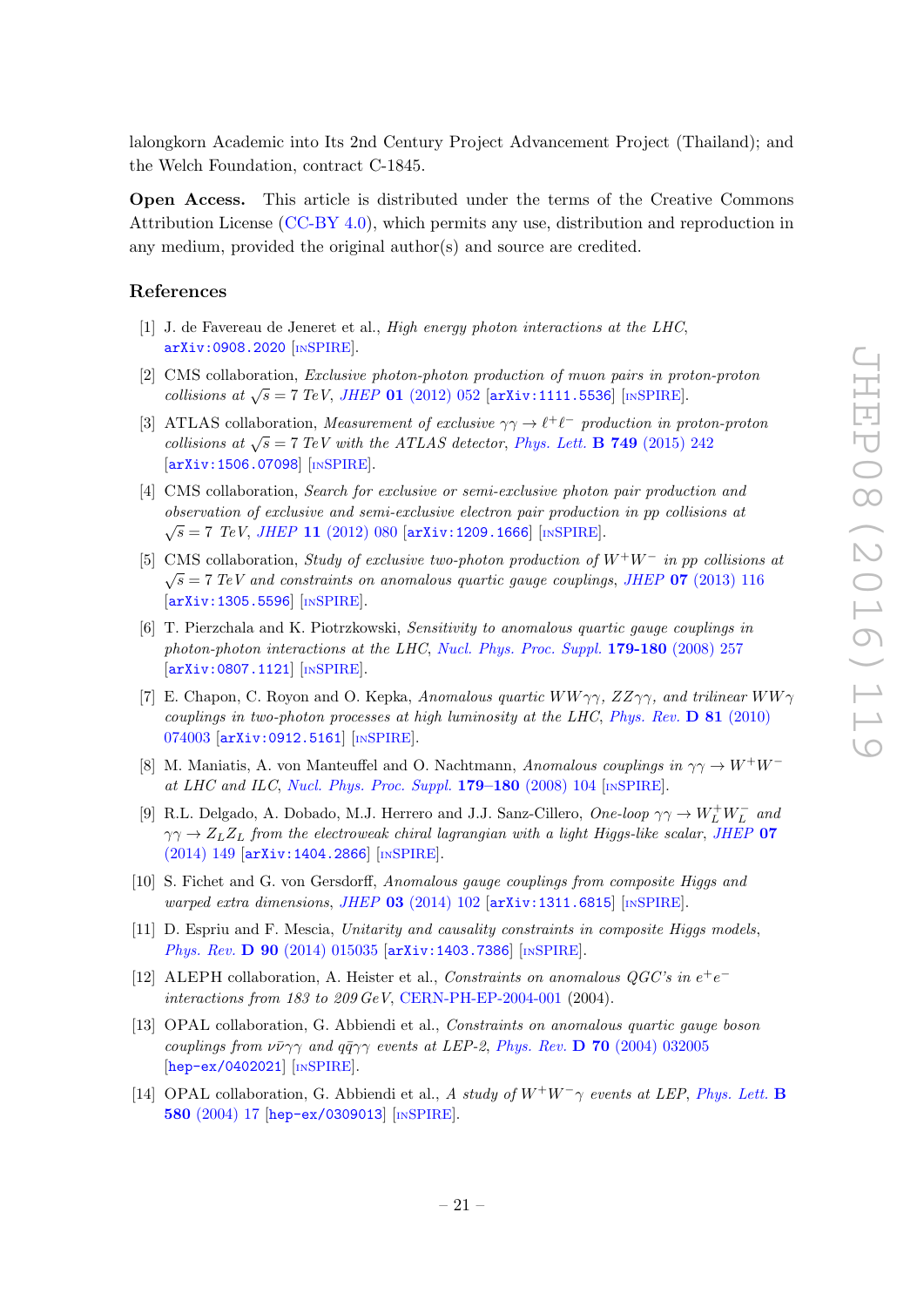- [15] OPAL collaboration, G. Abbiendi et al., Measurement of the  $W^+W^-\gamma$  cross-section and first direct limits on anomalous electroweak quartic gauge couplings, [Phys. Lett.](http://dx.doi.org/10.1016/S0370-2693(99)01357-X) B 471 [\(1999\) 293](http://dx.doi.org/10.1016/S0370-2693(99)01357-X) [[hep-ex/9910069](http://arxiv.org/abs/hep-ex/9910069)] [IN[SPIRE](http://inspirehep.net/search?p=find+EPRINT+hep-ex/9910069)].
- [16] DELPHI collaboration, J. Abdallah et al., Measurement of the  $e^+e^- \rightarrow W^+W^-\gamma$ cross-section and limits on anomalous quartic gauge couplings with DELPHI, [Eur. Phys. J.](http://dx.doi.org/10.1140/epjc/s2003-01350-x) C 31 [\(2003\) 139](http://dx.doi.org/10.1140/epjc/s2003-01350-x) [[hep-ex/0311004](http://arxiv.org/abs/hep-ex/0311004)] [IN[SPIRE](http://inspirehep.net/search?p=find+EPRINT+hep-ex/0311004)].
- [17] L3 collaboration, P. Achard et al., The  $e^+e^- \rightarrow Z\gamma\gamma \rightarrow q\bar{q}\gamma\gamma$  reaction at LEP and  $constraints on anomalous quartic gauge boson couplings, Phys. Lett. **B** 540 (2002) 43$  $constraints on anomalous quartic gauge boson couplings, Phys. Lett. **B** 540 (2002) 43$  $constraints on anomalous quartic gauge boson couplings, Phys. Lett. **B** 540 (2002) 43$ [[hep-ex/0206050](http://arxiv.org/abs/hep-ex/0206050)] [IN[SPIRE](http://inspirehep.net/search?p=find+EPRINT+hep-ex/0206050)].
- <span id="page-22-0"></span>[18] L3 collaboration, P. Achard et al., Study of the  $W^+W^-\gamma$  process and limits on anomalous quartic gauge boson couplings at LEP, [Phys. Lett.](http://dx.doi.org/10.1016/S0370-2693(02)01167-X)  $\bf{B}$  527 (2002) 29 [[hep-ex/0111029](http://arxiv.org/abs/hep-ex/0111029)] [IN[SPIRE](http://inspirehep.net/search?p=find+EPRINT+hep-ex/0111029)].
- <span id="page-22-1"></span>[19] D0 collaboration, V.M. Abazov et al., Search for anomalous quartic  $WW\gamma\gamma$  couplings in  $\omega$  commonlines,  $\sqrt{s}$ ,  $\omega$ ,  $\omega$ ,  $\omega$ ,  $\omega$ ,  $\omega$ ,  $\omega$ ,  $\omega$ ,  $\omega$ ,  $\omega$ ,  $\omega$ ,  $\omega$ ,  $\omega$ ,  $\omega$ ,  $\omega$ ,  $\omega$ ,  $\omega$ ,  $\omega$ ,  $\omega$ ,  $\omega$ ,  $\omega$ ,  $\omega$ ,  $\omega$ ,  $\omega$ ,  $\omega$ ,  $\omega$ ,  $\omega$ ,  $\omega$ ,  $\omega$ ,  $\omega$ ,  $\omega$ ,  $\omega$ ,  $\omega$ ,  $\omega$ [\(2013\) 012005](http://dx.doi.org/10.1103/PhysRevD.88.012005) [[arXiv:1305.1258](http://arxiv.org/abs/1305.1258)] [IN[SPIRE](http://inspirehep.net/search?p=find+EPRINT+arXiv:1305.1258)].
- <span id="page-22-2"></span>[20] CMS collaboration, Search for  $WW\gamma$  and  $WZ\gamma$  production and constraints on anomalous quartic gauge couplings in pp collisions at  $\sqrt{s} = 8 \text{ TeV}$ , Phys. Rev. **D** 90 [\(2014\) 032008](http://dx.doi.org/10.1103/PhysRevD.90.032008) [[arXiv:1404.4619](http://arxiv.org/abs/1404.4619)] [IN[SPIRE](http://inspirehep.net/search?p=find+EPRINT+arXiv:1404.4619)].
- <span id="page-22-3"></span>[21] ATLAS collaboration, Evidence of  $W\gamma\gamma$  production in pp collisions at  $\sqrt{s} = 8 \text{ TeV}$  and limits on anomalous quartic gauge couplings with the ATLAS Detector, [Phys. Rev. Lett.](http://dx.doi.org/10.1103/PhysRevLett.115.031802) 115 [\(2015\) 031802](http://dx.doi.org/10.1103/PhysRevLett.115.031802) [[arXiv:1503.03243](http://arxiv.org/abs/1503.03243)] [IN[SPIRE](http://inspirehep.net/search?p=find+EPRINT+arXiv:1503.03243)].
- <span id="page-22-4"></span>[22] ATLAS collaboration, Evidence for Electroweak Production of  $W^{\pm}W^{\pm}jj$  in pp Collisions at  $\sqrt{s} = 8 \text{ TeV}$  with the ATLAS Detector, [Phys. Rev. Lett.](http://dx.doi.org/10.1103/PhysRevLett.113.141803) 113 (2014) 141803  $\left[$ [arXiv:1405.6241](http://arxiv.org/abs/1405.6241) $\right]$  $\left[$ IN[SPIRE](http://inspirehep.net/search?p=find+EPRINT+arXiv:1405.6241) $\right]$ .
- <span id="page-22-5"></span>[23] CMS collaboration, Study of vector boson scattering and search for new physics in events with two same-sign leptons and two jets, [Phys. Rev. Lett.](http://dx.doi.org/10.1103/PhysRevLett.114.051801)  $114$  (2015) 051801 [[arXiv:1410.6315](http://arxiv.org/abs/1410.6315)] [IN[SPIRE](http://inspirehep.net/search?p=find+EPRINT+arXiv:1410.6315)].
- <span id="page-22-6"></span>[24] V.A. Khoze, A.D. Martin, R. Orava and M.G. Ryskin, *Luminosity monitors at the LHC*, [Eur. Phys. J.](http://dx.doi.org/10.1007/s100520100616) C 19 (2001) 313 [[hep-ph/0010163](http://arxiv.org/abs/hep-ph/0010163)] [IN[SPIRE](http://inspirehep.net/search?p=find+EPRINT+hep-ph/0010163)].
- <span id="page-22-7"></span>[25] L.A. Harland-Lang, V.A. Khoze, M.G. Ryskin and W.J. Stirling, The phenomenology of central exclusive production at hadron colliders, [Eur. Phys. J.](http://dx.doi.org/10.1140/epjc/s10052-012-2110-2)  $\bf{C}$  72 (2012) 2110 [[arXiv:1204.4803](http://arxiv.org/abs/1204.4803)] [IN[SPIRE](http://inspirehep.net/search?p=find+EPRINT+arXiv:1204.4803)].
- <span id="page-22-8"></span>[26] G. Bélanger and F. Boudiema, *Probing quartic couplings of weak bosons through three vectors* production at a 500 GeV NLC, [Phys. Lett.](http://dx.doi.org/10.1016/0370-2693(92)91978-I) **B 288** (1992) 201 [IN[SPIRE](http://inspirehep.net/search?p=find+J+%22Phys.Lett.,B288,201%22)].
- <span id="page-22-9"></span>[27] ATLAS collaboration, Observation of a new particle in the search for the Standard Model Higgs boson with the ATLAS detector at the LHC, [Phys. Lett.](http://dx.doi.org/10.1016/j.physletb.2012.08.020) **B** 716 (2012) 1 [[arXiv:1207.7214](http://arxiv.org/abs/1207.7214)] [IN[SPIRE](http://inspirehep.net/search?p=find+EPRINT+arXiv:1207.7214)].
- [28] CMS collaboration, Observation of a new boson at a mass of 125 GeV with the CMS experiment at the LHC, [Phys. Lett.](http://dx.doi.org/10.1016/j.physletb.2012.08.021) **B** 716 (2012) 30  $\left[\text{arXiv:1207.7235}\right]$  $\left[\text{arXiv:1207.7235}\right]$  $\left[\text{arXiv:1207.7235}\right]$   $\left[\text{nsPIRE}\right]$ .
- <span id="page-22-10"></span>[29] CMS collaboration, Observation of a new boson with mass near  $125 \text{ GeV}$  in pp collisions at  $\sqrt{s}$  = 7 and 8 TeV, JHEP 06 [\(2013\) 081](http://dx.doi.org/10.1007/JHEP06(2013)081) [[arXiv:1303.4571](http://arxiv.org/abs/1303.4571)] [IN[SPIRE](http://inspirehep.net/search?p=find+EPRINT+arXiv:1303.4571)].
- <span id="page-22-11"></span>[30] G. Bélanger, F. Boudjema, Y. Kurihara, D. Perret-Gallix and A. Semenov, Bosonic quartic couplings at LEP-2, [Eur. Phys. J.](http://dx.doi.org/10.1007/s100520000305) C 13 (2000) 283  $[hep-ph/9908254]$  $[hep-ph/9908254]$  $[hep-ph/9908254]$  [IN[SPIRE](http://inspirehep.net/search?p=find+EPRINT+hep-ph/9908254)].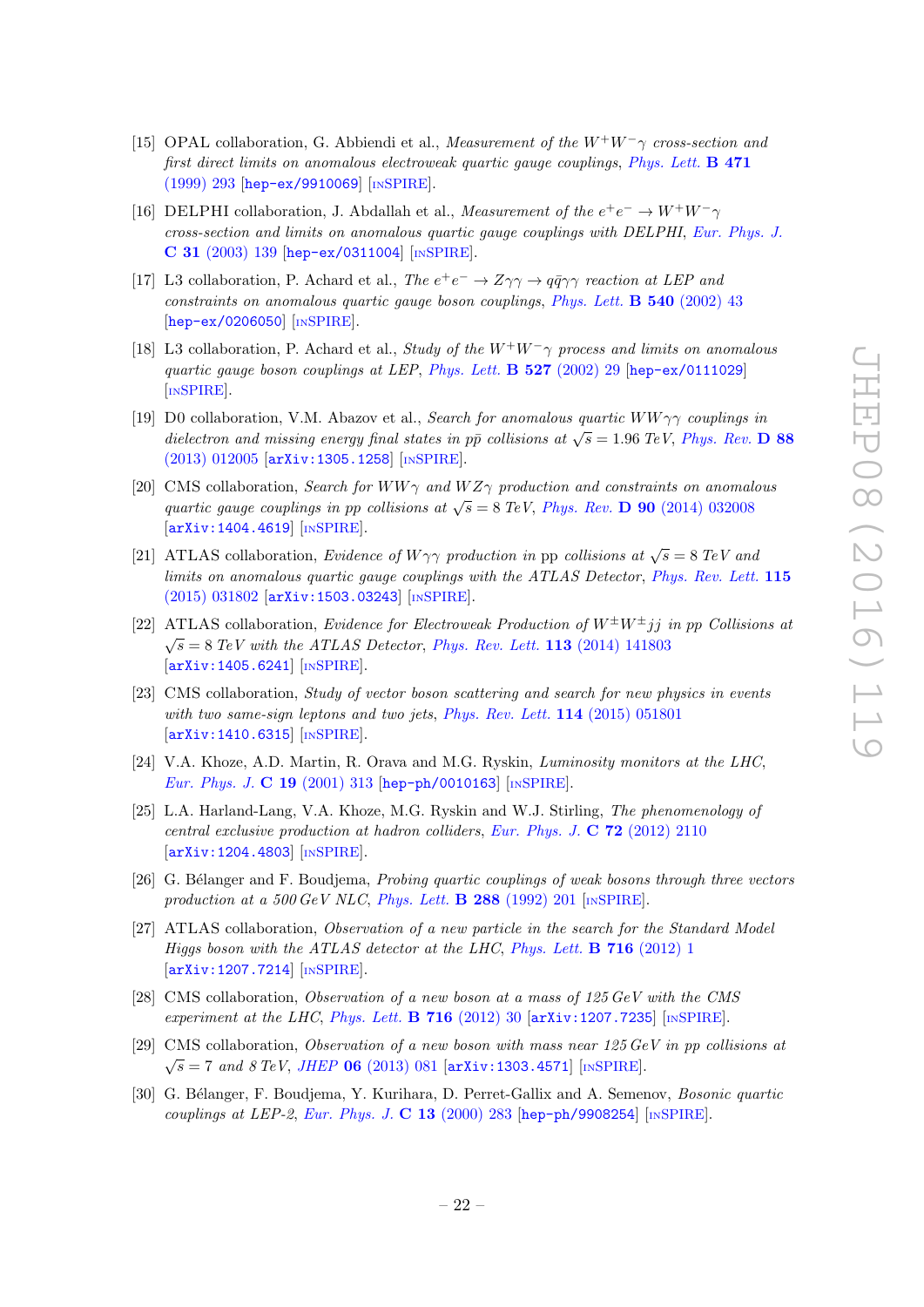- [31] O.J.P. Eboli, M.C. Gonzalez-Garcia and J.K. Mizukoshi,  $pp \rightarrow jje^{\pm} \mu^{\pm} \nu \nu$  and  $jje^{\pm} \mu^{\mp} \nu \nu$  at  $O(\alpha_{em}^6)$  and  $O(\alpha_{em}^4 \alpha_s^2)$  for the study of the quartic electroweak gauge boson vertex at CERN LHC, Phys. Rev. D 74 [\(2006\) 073005](http://dx.doi.org/10.1103/PhysRevD.74.073005) [[hep-ph/0606118](http://arxiv.org/abs/hep-ph/0606118)] [IN[SPIRE](http://inspirehep.net/search?p=find+EPRINT+hep-ph/0606118)].
- <span id="page-23-0"></span>[32] M. Baak et al., Working group report: precision study of electroweak interactions, [arXiv:1310.6708](http://arxiv.org/abs/1310.6708) [IN[SPIRE](http://inspirehep.net/search?p=find+EPRINT+arXiv:1310.6708)].
- <span id="page-23-1"></span>[33] O.J.P. Eboli, M.C. Gonzalez-Garcia, S.M. Lietti and S.F. Novaes, Anomalous quartic gauge boson couplings at hadron colliders, Phys. Rev. D 63 [\(2001\) 075008](http://dx.doi.org/10.1103/PhysRevD.63.075008) [[hep-ph/0009262](http://arxiv.org/abs/hep-ph/0009262)] [IN[SPIRE](http://inspirehep.net/search?p=find+EPRINT+hep-ph/0009262)].
- [34] R.S. Gupta, Probing quartic neutral gauge boson couplings using diffractive photon fusion at the LHC, Phys. Rev. D 85 [\(2012\) 014006](http://dx.doi.org/10.1103/PhysRevD.85.014006) [[arXiv:1111.3354](http://arxiv.org/abs/1111.3354)] [IN[SPIRE](http://inspirehep.net/search?p=find+EPRINT+arXiv:1111.3354)].
- <span id="page-23-2"></span>[35] A. Alboteanu, W. Kilian and J. Reuter, Resonances and unitarity in weak boson scattering at the LHC, JHEP 11 [\(2008\) 010](http://dx.doi.org/10.1088/1126-6708/2008/11/010) [[arXiv:0806.4145](http://arxiv.org/abs/0806.4145)] [IN[SPIRE](http://inspirehep.net/search?p=find+EPRINT+arXiv:0806.4145)].
- <span id="page-23-3"></span>[36] CMS collaboration, The CMS experiment at the CERN LHC, 2008 JINST 3 [S08004](http://dx.doi.org/10.1088/1748-0221/3/08/S08004) [IN[SPIRE](http://inspirehep.net/search?p=find+J+%22JINST,3,S08004%22)].
- <span id="page-23-4"></span>[37] CMS collaboration, Performance of electron reconstruction and selection with the CMS detector in proton-proton collisions at  $\sqrt{s} = 8$  TeV, 2015 JINST 10 [P06005](http://dx.doi.org/10.1088/1748-0221/10/06/P06005) [[arXiv:1502.02701](http://arxiv.org/abs/1502.02701)] [IN[SPIRE](http://inspirehep.net/search?p=find+EPRINT+arXiv:1502.02701)].
- <span id="page-23-5"></span>[38] CMS collaboration, *Description and performance of track and primary-vertex reconstruction* with the CMS tracker,  $2014$  JINST 9 [P10009](http://dx.doi.org/10.1088/1748-0221/9/10/P10009)  $arXiv:1405.6569$  [IN[SPIRE](http://inspirehep.net/search?p=find+EPRINT+arXiv:1405.6569)].
- <span id="page-23-6"></span>[39] J. Alwall, M. Herquet, F. Maltoni, O. Mattelaer and T. Stelzer, MadGraph 5: going beyond, JHEP 06 [\(2011\) 128](http://dx.doi.org/10.1007/JHEP06(2011)128) [[arXiv:1106.0522](http://arxiv.org/abs/1106.0522)] [IN[SPIRE](http://inspirehep.net/search?p=find+EPRINT+arXiv:1106.0522)].
- <span id="page-23-7"></span>[40] J. Alwall et al., The automated computation of tree-level and next-to-leading order differential cross sections and their matching to parton shower simulations, JHEP 07 [\(2014\)](http://dx.doi.org/10.1007/JHEP07(2014)079) [079](http://dx.doi.org/10.1007/JHEP07(2014)079) [[arXiv:1405.0301](http://arxiv.org/abs/1405.0301)] [IN[SPIRE](http://inspirehep.net/search?p=find+EPRINT+arXiv:1405.0301)].
- <span id="page-23-8"></span>[41] V.M. Budnev, I.F. Ginzburg, G.V. Meledin and V.G. Serbo, The two-photon particle production mechanism. Physical problems. Applications. Equivalent photon approximation, [Phys. Rept.](http://dx.doi.org/10.1016/0370-1573(75)90009-5) 15 (1975) 181 [IN[SPIRE](http://inspirehep.net/search?p=find+J+%22Phys.Rept.,15,181%22)].
- <span id="page-23-9"></span>[42] A. Belyaev, N.D. Christensen and A. Pukhov, CalcHEP 3.4 for collider physics within and beyond the Standard Model, [Comput. Phys. Commun.](http://dx.doi.org/10.1016/j.cpc.2013.01.014) 184 (2013) 1729 [[arXiv:1207.6082](http://arxiv.org/abs/1207.6082)] [IN[SPIRE](http://inspirehep.net/search?p=find+EPRINT+arXiv:1207.6082)].
- <span id="page-23-10"></span>[43] J.A.M. Vermaseren, Two-photon processes at very high-energies, [Nucl. Phys.](http://dx.doi.org/10.1016/0550-3213(83)90336-X) B 229 (1983) [347](http://dx.doi.org/10.1016/0550-3213(83)90336-X) [IN[SPIRE](http://inspirehep.net/search?p=find+J+%22Nucl.Phys.,B229,347%22)].
- <span id="page-23-11"></span>[44] S.P Baranov, O. Duenger, H. Shooshtari and J.A.M. Vermaseren, LPAIR: A generator for lepton pair production, in proceedings of Workshop on Physics at HERA, Hamburg, Germany, 29-30 October 1991, [IN[SPIRE](http://inspirehep.net/search?p=find+IRN+2712636)].
- <span id="page-23-12"></span>[45] M. Czakon and A. Mitov,  $Top++: a program for the calculation of the top-pair cross-section$ at hadron colliders, [Comput. Phys. Commun.](http://dx.doi.org/10.1016/j.cpc.2014.06.021) 185 (2014) 2930 [[arXiv:1112.5675](http://arxiv.org/abs/1112.5675)] [IN[SPIRE](http://inspirehep.net/search?p=find+EPRINT+arXiv:1112.5675)].
- <span id="page-23-13"></span>[46] J.M. Campbell and R.K. Ellis, MCFM for the Tevatron and the LHC, [Nucl. Phys. Proc.](http://dx.doi.org/10.1016/j.nuclphysBPS.2010.08.011) Suppl. 205-206 [\(2010\) 10](http://dx.doi.org/10.1016/j.nuclphysBPS.2010.08.011) [[arXiv:1007.3492](http://arxiv.org/abs/1007.3492)] [IN[SPIRE](http://inspirehep.net/search?p=find+EPRINT+arXiv:1007.3492)].
- <span id="page-23-14"></span>[47] P. Nason, A new method for combining NLO QCD with shower Monte Carlo algorithms, JHEP 11 [\(2004\) 040](http://dx.doi.org/10.1088/1126-6708/2004/11/040) [[hep-ph/0409146](http://arxiv.org/abs/hep-ph/0409146)] [IN[SPIRE](http://inspirehep.net/search?p=find+EPRINT+hep-ph/0409146)].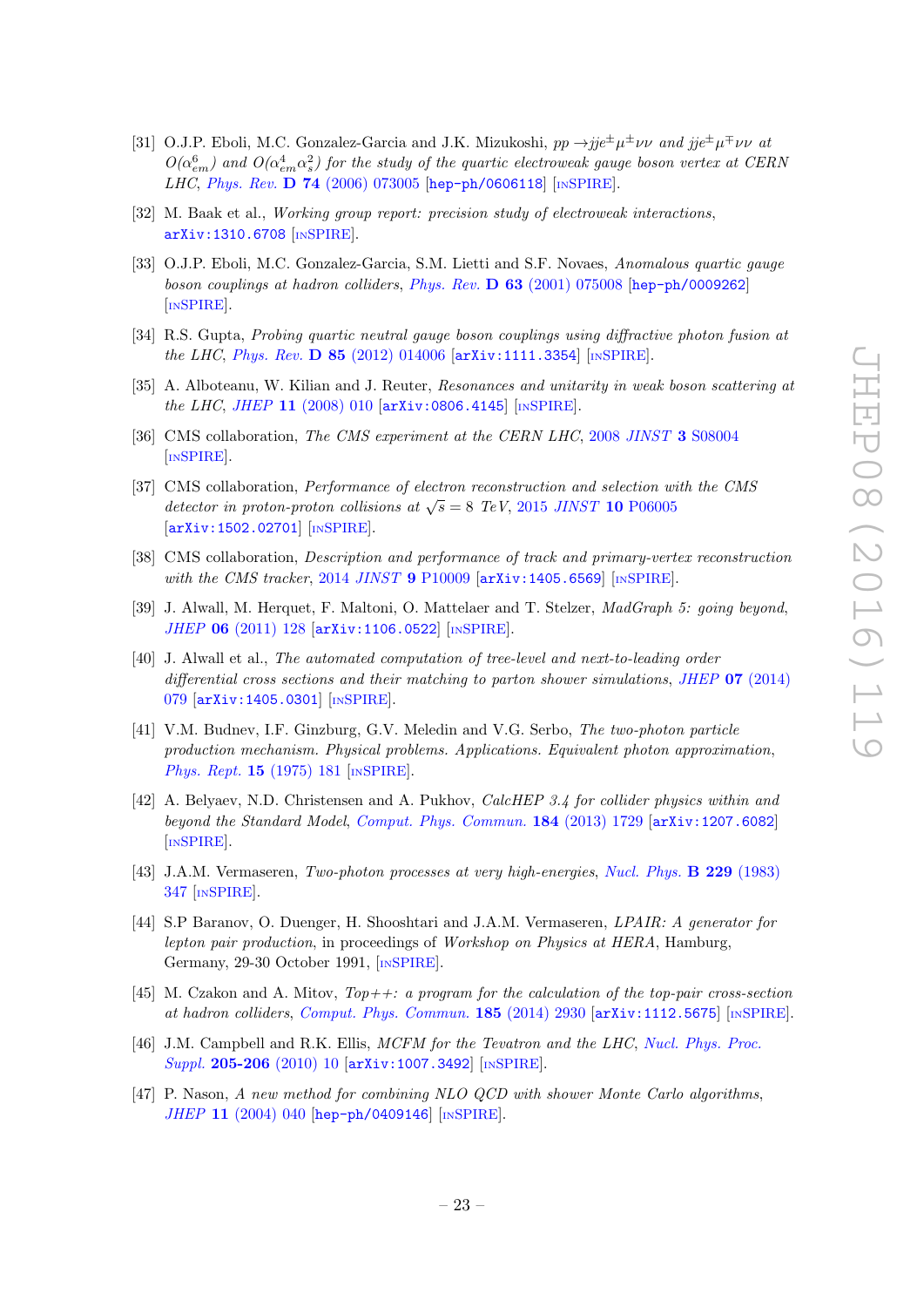- [48] S. Frixione, P. Nason and C. Oleari, Matching NLO QCD computations with parton shower simulations: the POWHEG method, JHEP 11 [\(2007\) 070](http://dx.doi.org/10.1088/1126-6708/2007/11/070)  $\left[$ [arXiv:0709.2092](http://arxiv.org/abs/0709.2092) $\right]$   $\left[$ IN[SPIRE](http://inspirehep.net/search?p=find+EPRINT+arXiv:0709.2092) $\right]$ .
- <span id="page-24-0"></span>[49] S. Alioli, P. Nason, C. Oleari and E. Re, A general framework for implementing NLO calculations in shower Monte Carlo programs: the POWHEG BOX, JHEP 06 [\(2010\) 043](http://dx.doi.org/10.1007/JHEP06(2010)043) [[arXiv:1002.2581](http://arxiv.org/abs/1002.2581)] [IN[SPIRE](http://inspirehep.net/search?p=find+EPRINT+arXiv:1002.2581)].
- <span id="page-24-1"></span>[50] T. Sjöstrand, S. Mrenna and P.Z. Skands, PYTHIA 6.4 Physics and Manual, [JHEP](http://dx.doi.org/10.1088/1126-6708/2006/05/026) 05 [\(2006\) 026](http://dx.doi.org/10.1088/1126-6708/2006/05/026) [[hep-ph/0603175](http://arxiv.org/abs/hep-ph/0603175)] [IN[SPIRE](http://inspirehep.net/search?p=find+EPRINT+hep-ph/0603175)].
- <span id="page-24-2"></span>[51] CMS collaboration, *Study of the underlying event at forward rapidity in pp collisions at*  $\sqrt{s} = 0.9$ , 2.76 and 7 TeV, JHEP 04 [\(2013\) 072](http://dx.doi.org/10.1007/JHEP04(2013)072) [[arXiv:1302.2394](http://arxiv.org/abs/1302.2394)] [IN[SPIRE](http://inspirehep.net/search?p=find+EPRINT+arXiv:1302.2394)].
- <span id="page-24-3"></span>[52] R. Field, Min-bias and the underlying event at the LHC, [Acta Phys. Polon.](http://dx.doi.org/10.5506/APhysPolB.42.2631) **B 42** (2011) [2631](http://dx.doi.org/10.5506/APhysPolB.42.2631) [[arXiv:1110.5530](http://arxiv.org/abs/1110.5530)] [IN[SPIRE](http://inspirehep.net/search?p=find+EPRINT+arXiv:1110.5530)].
- <span id="page-24-4"></span>[53] P. Bruni and G. Ingelman, *Diffractive hard scattering at* ep and  $p\bar{p}$  colliders, in Proceedings of the Int. Europhysics Conf. on High Energy Physics, J. Carr and M. Perrottet eds., Ed. Frontières, Marseille, France, (1994).
- <span id="page-24-5"></span>[54] H1 collaboration, A. Aktas et al., *Measurement and OCD analysis of the diffractive* deep-inelastic scattering cross-section at HERA, [Eur. Phys. J.](http://dx.doi.org/10.1140/epjc/s10052-006-0035-3) C 48 (2006) 715 [[hep-ex/0606004](http://arxiv.org/abs/hep-ex/0606004)] [IN[SPIRE](http://inspirehep.net/search?p=find+EPRINT+hep-ex/0606004)].
- <span id="page-24-6"></span>[55] CMS collaboration, Observation of a diffractive contribution to dijet production in proton-proton collisions at  $\sqrt{s} = 7 \text{ TeV}$ , Phys. Rev. **D 87** [\(2013\) 012006](http://dx.doi.org/10.1103/PhysRevD.87.012006) [[arXiv:1209.1805](http://arxiv.org/abs/1209.1805)] [IN[SPIRE](http://inspirehep.net/search?p=find+EPRINT+arXiv:1209.1805)].
- <span id="page-24-7"></span>[56] P. Lebiedowicz, R. Pasechnik and A. Szczurek, QCD diffractive mechanism of exclusive  $W^+W^-$  pair production at high energies, [Nucl. Phys.](http://dx.doi.org/10.1016/j.nuclphysb.2012.09.014) **B** 867 (2013) 61 [[arXiv:1203.1832](http://arxiv.org/abs/1203.1832)] [IN[SPIRE](http://inspirehep.net/search?p=find+EPRINT+arXiv:1203.1832)].
- <span id="page-24-8"></span>[57] CMS collaboration, Measurement of electroweak production of two jets in association with a Z boson in proton-proton collisions at  $\sqrt{s} = 8 \text{ TeV}$ , [Eur. Phys. J.](http://dx.doi.org/10.1140/epjc/s10052-014-3232-5) C 75 (2015) 66 [[arXiv:1410.3153](http://arxiv.org/abs/1410.3153)] [IN[SPIRE](http://inspirehep.net/search?p=find+EPRINT+arXiv:1410.3153)].
- <span id="page-24-9"></span>[58] A. Ballestrero, A. Belhouari, G. Bevilacqua, V. Kashkan and E. Maina, PHANTOM: A Monte Carlo event generator for six parton final states at high energy colliders, [Comput.](http://dx.doi.org/10.1016/j.cpc.2008.10.005) [Phys. Commun.](http://dx.doi.org/10.1016/j.cpc.2008.10.005) 180 (2009) 401 [[arXiv:0801.3359](http://arxiv.org/abs/0801.3359)] [IN[SPIRE](http://inspirehep.net/search?p=find+EPRINT+arXiv:0801.3359)].
- <span id="page-24-10"></span>[59] GEANT4 collaboration, S. Agostinelli et al., GEANT4: a simulation toolkit, [Nucl. Instrum.](http://dx.doi.org/10.1016/S0168-9002(03)01368-8) Meth. A 506 [\(2003\) 250](http://dx.doi.org/10.1016/S0168-9002(03)01368-8) [IN[SPIRE](http://inspirehep.net/search?p=find+J+%22Nucl.Instrum.Meth.,A506,250%22)].
- <span id="page-24-11"></span>[60] CMS collaboration, Performance of CMS muon reconstruction in pp collision events at  $\sqrt{s}$  = 7 TeV, 2012 JINST 7 [P10002](http://dx.doi.org/10.1088/1748-0221/7/10/P10002) [[arXiv:1206.4071](http://arxiv.org/abs/1206.4071)] [IN[SPIRE](http://inspirehep.net/search?p=find+EPRINT+arXiv:1206.4071)].
- <span id="page-24-12"></span>[61] CMS collaboration, Particle-Flow Event Reconstruction in CMS and Performance for Jets, Taus and MET, [CMS-PAS-PFT-09-001](http://cds.cern.ch/record/1194487) (Particle-Flow Event Reconstruction in CMS and Performance for Jets, Taus and MET).
- <span id="page-24-13"></span>[62] CMS collaboration, *Commissioning of the Particle-flow Event Reconstruction with the first* LHC collisions recorded in the CMS detector, [CMS-PAS-PFT-10-001](http://cds.cern.ch/record/1247373) (2010).
- <span id="page-24-14"></span>[63] G.G. da Silveira, L. Forthomme, K. Piotrzkowski, W. Schäfer and A. Szczurek, Central  $\mu^+$  $\mu^-$  production via photon-photon fusion in proton-proton collisions with proton dissociation JHEP 02 [\(2015\) 159](http://dx.doi.org/10.1007/JHEP02(2015)159) [[arXiv:1409.1541](http://arxiv.org/abs/1409.1541)] [IN[SPIRE](http://inspirehep.net/search?p=find+EPRINT+arXiv:1409.1541)].
- <span id="page-24-15"></span>[64] L.A. Harland-Lang, V.A. Khoze and M.G. Ryskin, The photon PDF in events with rapidity gaps, [Eur. Phys. J.](http://dx.doi.org/10.1140/epjc/s10052-016-4100-2) C 76 (2016) 255 [[arXiv:1601.03772](http://arxiv.org/abs/1601.03772)] [IN[SPIRE](http://inspirehep.net/search?p=find+EPRINT+arXiv:1601.03772)].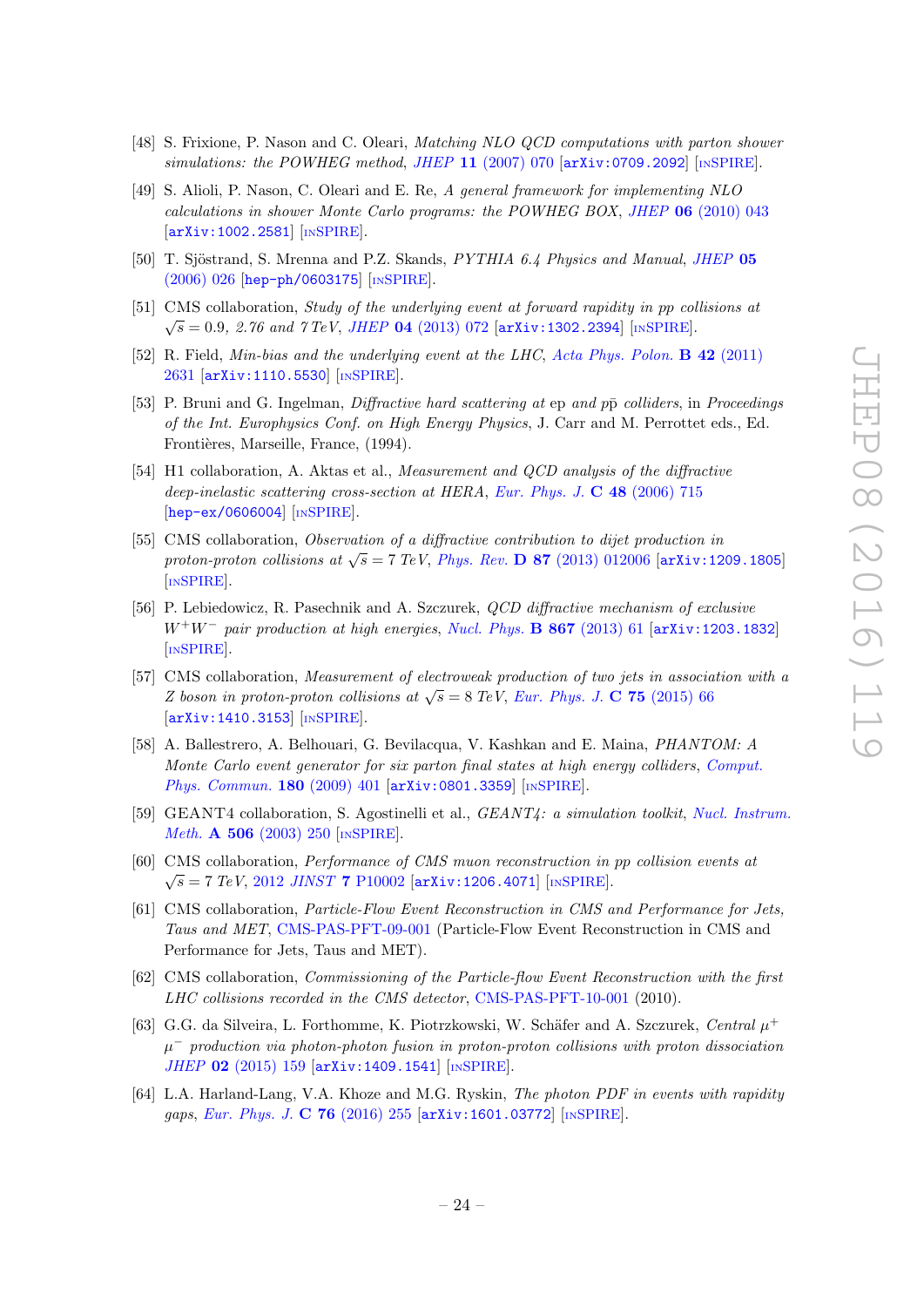- <span id="page-25-0"></span>[65] CMS collaboration, CMS Luminosity Based on Pixel Cluster Counting — Summer 2013 Update, [CMS-PAS-LUM-13-001](http://cds.cern.ch/record/1598864) (2013).
- <span id="page-25-1"></span>[66] G.J. Feldman and R.D. Cousins, A unified approach to the classical statistical analysis of small signals, Phys. Rev. D 57 [\(1998\) 3873](http://dx.doi.org/10.1103/PhysRevD.57.3873) [[physics/9711021](http://arxiv.org/abs/physics/9711021)] [IN[SPIRE](http://inspirehep.net/search?p=find+EPRINT+physics/9711021)].
- <span id="page-25-2"></span>[67] R.D. Cousins and V.L. Highland, Incorporating systematic uncertainties into an upper limit, [Nucl. Instrum. Meth.](http://dx.doi.org/10.1016/0168-9002(92)90794-5) A 320 (1992) 331 [IN[SPIRE](http://inspirehep.net/search?p=find+J+%22Nucl.Instrum.Meth.,A320,331%22)].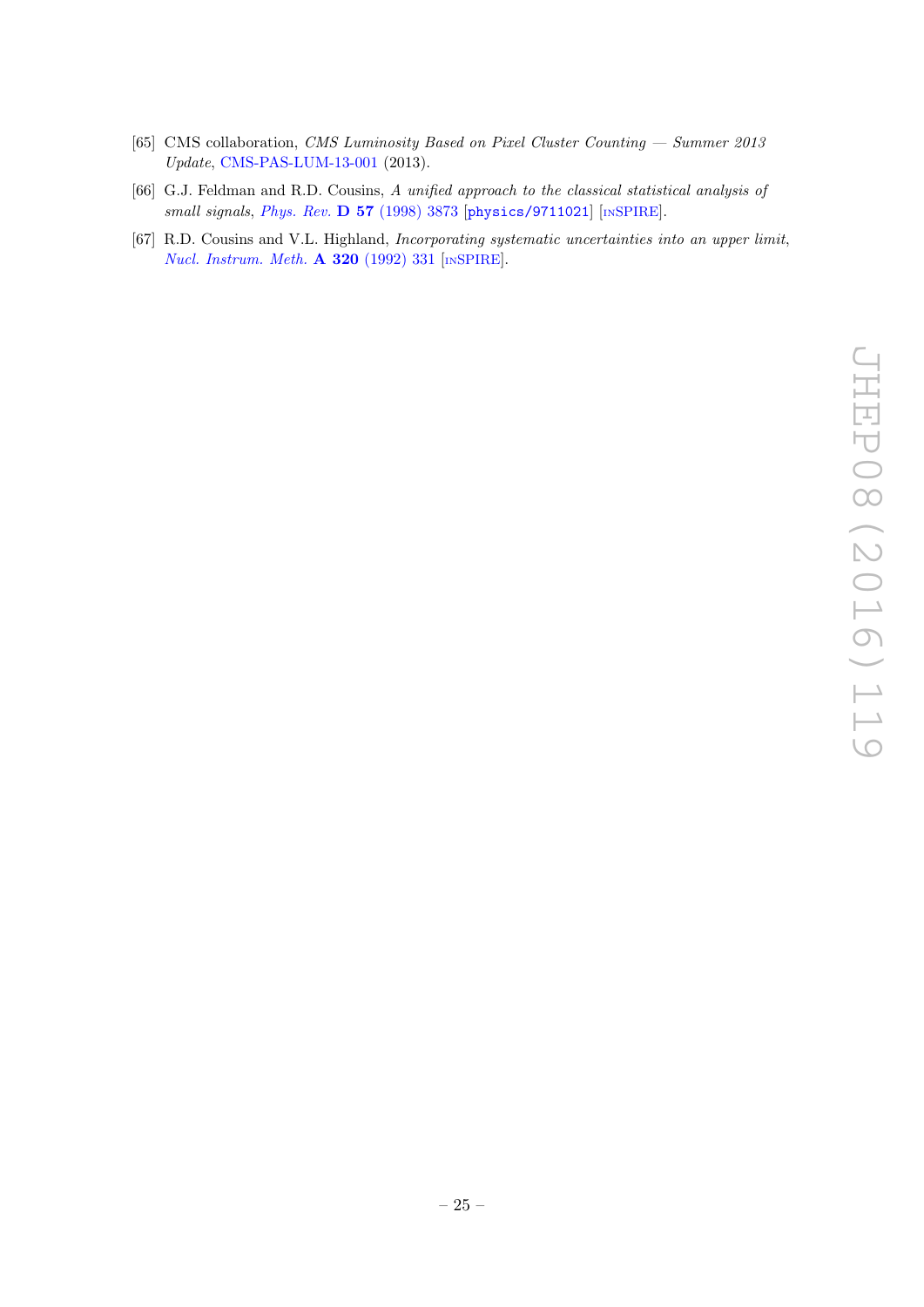## The CMS collaboration

#### <span id="page-26-0"></span>Yerevan Physics Institute, Yerevan, Armenia

V. Khachatryan, A.M. Sirunyan, A. Tumasyan

#### Institut für Hochenergiephysik der OeAW, Wien, Austria

W. Adam, E. Asilar, T. Bergauer, J. Brandstetter, E. Brondolin, M. Dragicevic, J. Erö, M. Flechl, M. Friedl, R. Frühwirth<sup>1</sup>, V.M. Ghete, C. Hartl, N. Hörmann, J. Hrubec, M. Jeitler<sup>1</sup>, V. Knünz, A. König, M. Krammer<sup>1</sup>, I. Krätschmer, D. Liko, T. Matsushita, I. Mikulec, D. Rabady<sup>2</sup>, N. Rad, B. Rahbaran, H. Rohringer, J. Schieck<sup>1</sup>, R. Schöfbeck, J. Strauss, W. Treberer-Treberspurg, W. Waltenberger, C.-E. Wulz<sup>1</sup>

#### National Centre for Particle and High Energy Physics, Minsk, Belarus

V. Mossolov, N. Shumeiko, J. Suarez Gonzalez

## Universiteit Antwerpen, Antwerpen, Belgium

S. Alderweireldt, T. Cornelis, E.A. De Wolf, X. Janssen, A. Knutsson, J. Lauwers, S. Luyckx, M. Van De Klundert, H. Van Haevermaet, P. Van Mechelen, N. Van Remortel, A. Van Spilbeeck

## Vrije Universiteit Brussel, Brussel, Belgium

S. Abu Zeid, F. Blekman, J. D'Hondt, N. Daci, I. De Bruyn, K. Deroover, N. Heracleous, J. Keaveney, S. Lowette, L. Moreels, A. Olbrechts, Q. Python, D. Strom, S. Tavernier, W. Van Doninck, P. Van Mulders, G.P. Van Onsem, I. Van Parijs

## Université Libre de Bruxelles, Bruxelles, Belgium

P. Barria, H. Brun, C. Caillol, B. Clerbaux, G. De Lentdecker, W. Fang, G. Fasanella, L. Favart, R. Goldouzian, A. Grebenyuk, G. Karapostoli, T. Lenzi, A. Léonard, T. Maerschalk, A. Marinov, L. Perniè, A. Randle-conde, T. Seva, C. Vander Velde, P. Vanlaer, R. Yonamine, F. Zenoni, F. Zhang<sup>3</sup>

#### Ghent University, Ghent, Belgium

K. Beernaert, L. Benucci, A. Cimmino, S. Crucy, D. Dobur, A. Fagot, G. Garcia, M. Gul, J. Mccartin, A.A. Ocampo Rios, D. Poyraz, D. Ryckbosch, S. Salva, M. Sigamani, M. Tytgat, W. Van Driessche, E. Yazgan, N. Zaganidis

#### Université Catholique de Louvain, Louvain-la-Neuve, Belgium

S. Basegmez, C. Beluffi<sup>4</sup>, O. Bondu, S. Brochet, G. Bruno, A. Caudron, L. Ceard,

S. De Visscher, C. Delaere, M. Delcourt, D. Favart, L. Forthomme, A. Giammanco,

A. Jafari, P. Jez, M. Komm, V. Lemaitre, A. Mertens, M. Musich, C. Nuttens, L. Perrini,

K. Piotrzkowski, A. Popov<sup>5</sup>, L. Quertenmont, M. Selvaggi, M. Vidal Marono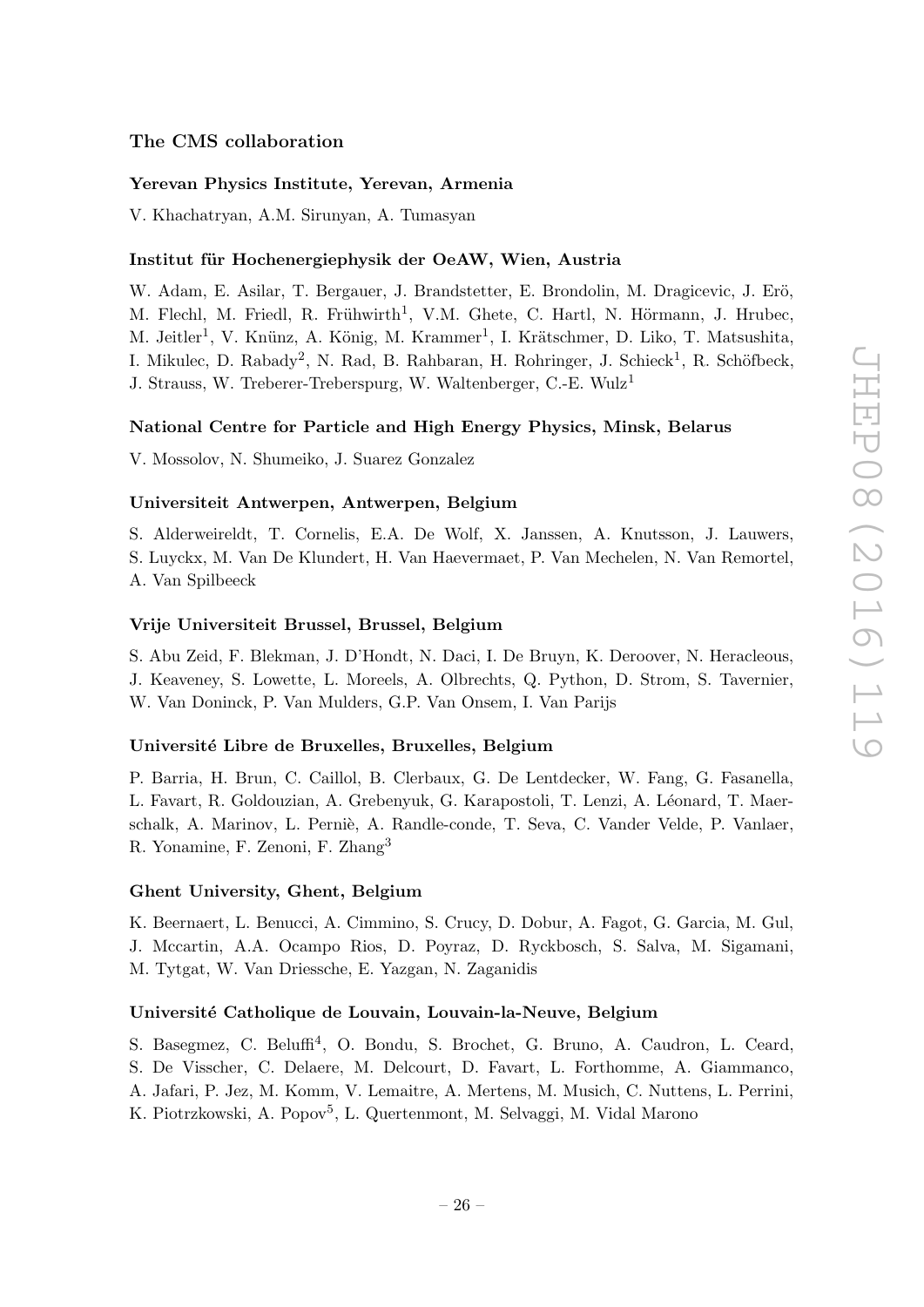#### Université de Mons, Mons, Belgium

N. Beliy, G.H. Hammad

#### Centro Brasileiro de Pesquisas Fisicas, Rio de Janeiro, Brazil

W.L. Aldá Júnior, F.L. Alves, G.A. Alves, L. Brito, M. Correa Martins Junior, M. Hamer, C. Hensel, A. Moraes, M.E. Pol, P. Rebello Teles

#### Universidade do Estado do Rio de Janeiro, Rio de Janeiro, Brazil

E. Belchior Batista Das Chagas, W. Carvalho, J. Chinellato<sup>6</sup>, A. Custódio, E.M. Da Costa, D. De Jesus Damiao, C. De Oliveira Martins, S. Fonseca De Souza, L.M. Huertas Guativa, H. Malbouisson, D. Matos Figueiredo, C. Mora Herrera, L. Mundim, H. Nogima, W.L. Prado Da Silva, A. Santoro, A. Sznajder, E.J. Tonelli Manganote<sup>6</sup>, A. Vilela Pereira

# Universidade Estadual Paulista  $^a,\,$  Universidade Federal do ABC  $^b,\,$  São Paulo, Brazil

S. Ahuja<sup>a</sup>, C.A. Bernardes<sup>b</sup>, A. De Souza Santos<sup>b</sup>, S. Dogra<sup>a</sup>, T.R. Fernandez Perez Tomei<sup>a</sup>, E.M. Gregores<sup>b</sup>, P.G. Mercadante<sup>b</sup>, C.S. Moon<sup>a,7</sup>, S.F. Novaes<sup>a</sup>, Sandra S. Padula<sup>a</sup>,  $D.$  Romero Abad<sup>b</sup>, J.C. Ruiz Vargas

#### Institute for Nuclear Research and Nuclear Energy, Sofia, Bulgaria

A. Aleksandrov, R. Hadjiiska, P. Iaydjiev, M. Rodozov, S. Stoykova, G. Sultanov, M. Vutova

#### University of Sofia, Sofia, Bulgaria

A. Dimitrov, I. Glushkov, L. Litov, B. Pavlov, P. Petkov

## Institute of High Energy Physics, Beijing, China

M. Ahmad, J.G. Bian, G.M. Chen, H.S. Chen, M. Chen, T. Cheng, R. Du, C.H. Jiang, D. Leggat, R. Plestina<sup>8</sup>, F. Romeo, S.M. Shaheen, A. Spiezia, J. Tao, C. Wang, Z. Wang, H. Zhang

# State Key Laboratory of Nuclear Physics and Technology, Peking University, Beijing, China

C. Asawatangtrakuldee, Y. Ban, Q. Li, S. Liu, Y. Mao, S.J. Qian, D. Wang, Z. Xu

#### Universidad de Los Andes, Bogota, Colombia

C. Avila, A. Cabrera, L.F. Chaparro Sierra, C. Florez, J.P. Gomez, B. Gomez Moreno, J.C. Sanabria

# University of Split, Faculty of Electrical Engineering, Mechanical Engineering and Naval Architecture, Split, Croatia

N. Godinovic, D. Lelas, I. Puljak, P.M. Ribeiro Cipriano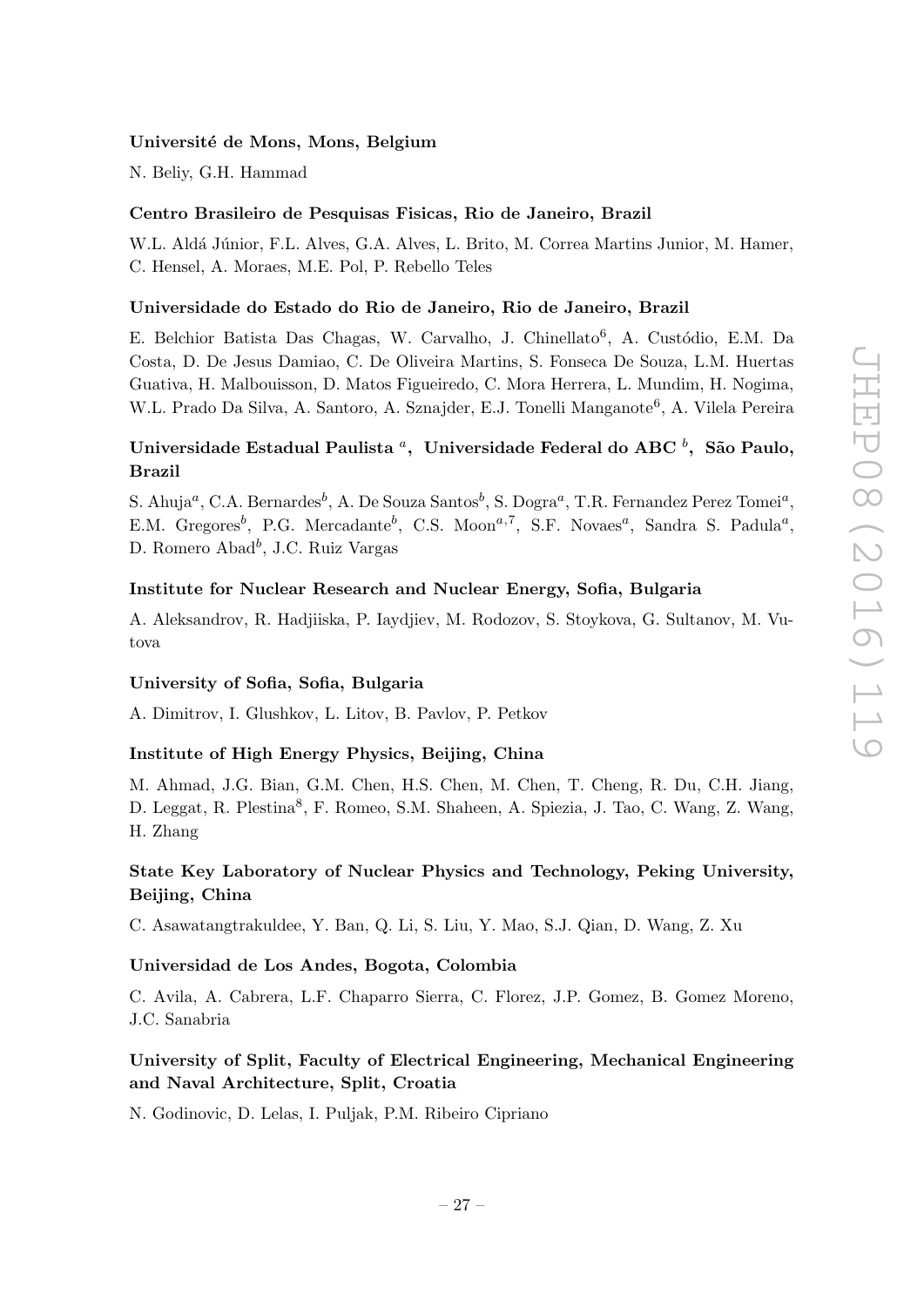#### University of Split, Faculty of Science, Split, Croatia

Z. Antunovic, M. Kovac

#### Institute Rudjer Boskovic, Zagreb, Croatia

V. Brigljevic, K. Kadija, J. Luetic, S. Micanovic, L. Sudic

#### University of Cyprus, Nicosia, Cyprus

A. Attikis, G. Mavromanolakis, J. Mousa, C. Nicolaou, F. Ptochos, P.A. Razis, H. Rykaczewski

#### Charles University, Prague, Czech Republic

M. Finger<sup>9</sup>, M. Finger Jr.<sup>9</sup>

# Academy of Scientific Research and Technology of the Arab Republic of Egypt, Egyptian Network of High Energy Physics, Cairo, Egypt

Y. Assran<sup>10,11</sup>, A. Ellithi Kamel<sup>12,12</sup>, A. Mahrous<sup>13</sup>, A. Mohamed<sup>14</sup>

## National Institute of Chemical Physics and Biophysics, Tallinn, Estonia

B. Calpas, M. Kadastik, M. Murumaa, M. Raidal, A. Tiko, C. Veelken

## Department of Physics, University of Helsinki, Helsinki, Finland

P. Eerola, J. Pekkanen, M. Voutilainen

#### Helsinki Institute of Physics, Helsinki, Finland

J. Härkönen, V. Karimäki, R. Kinnunen, T. Lampén, K. Lassila-Perini, S. Lehti, T. Lindén, P. Luukka, T. Peltola, J. Tuominiemi, E. Tuovinen, L. Wendland

#### Lappeenranta University of Technology, Lappeenranta, Finland

J. Talvitie, T. Tuuva

## DSM/IRFU, CEA/Saclay, Gif-sur-Yvette, France

M. Besancon, F. Couderc, M. Dejardin, D. Denegri, B. Fabbro, J.L. Faure, C. Favaro, F. Ferri, S. Ganjour, A. Givernaud, P. Gras, G. Hamel de Monchenault, P. Jarry, E. Locci, M. Machet, J. Malcles, J. Rander, A. Rosowsky, M. Titov, A. Zghiche

# Laboratoire Leprince-Ringuet, Ecole Polytechnique, IN2P3-CNRS, Palaiseau, France

A. Abdulsalam, I. Antropov, S. Baffioni, F. Beaudette, P. Busson, L. Cadamuro, E. Chapon, C. Charlot, O. Davignon, N. Filipovic, R. Granier de Cassagnac, M. Jo, S. Lisniak, L. Mastrolorenzo, P. Miné, I.N. Naranjo, M. Nguyen, C. Ochando, G. Ortona, P. Paganini, P. Pigard, S. Regnard, R. Salerno, J.B. Sauvan, Y. Sirois, T. Strebler, Y. Yilmaz, A. Zabi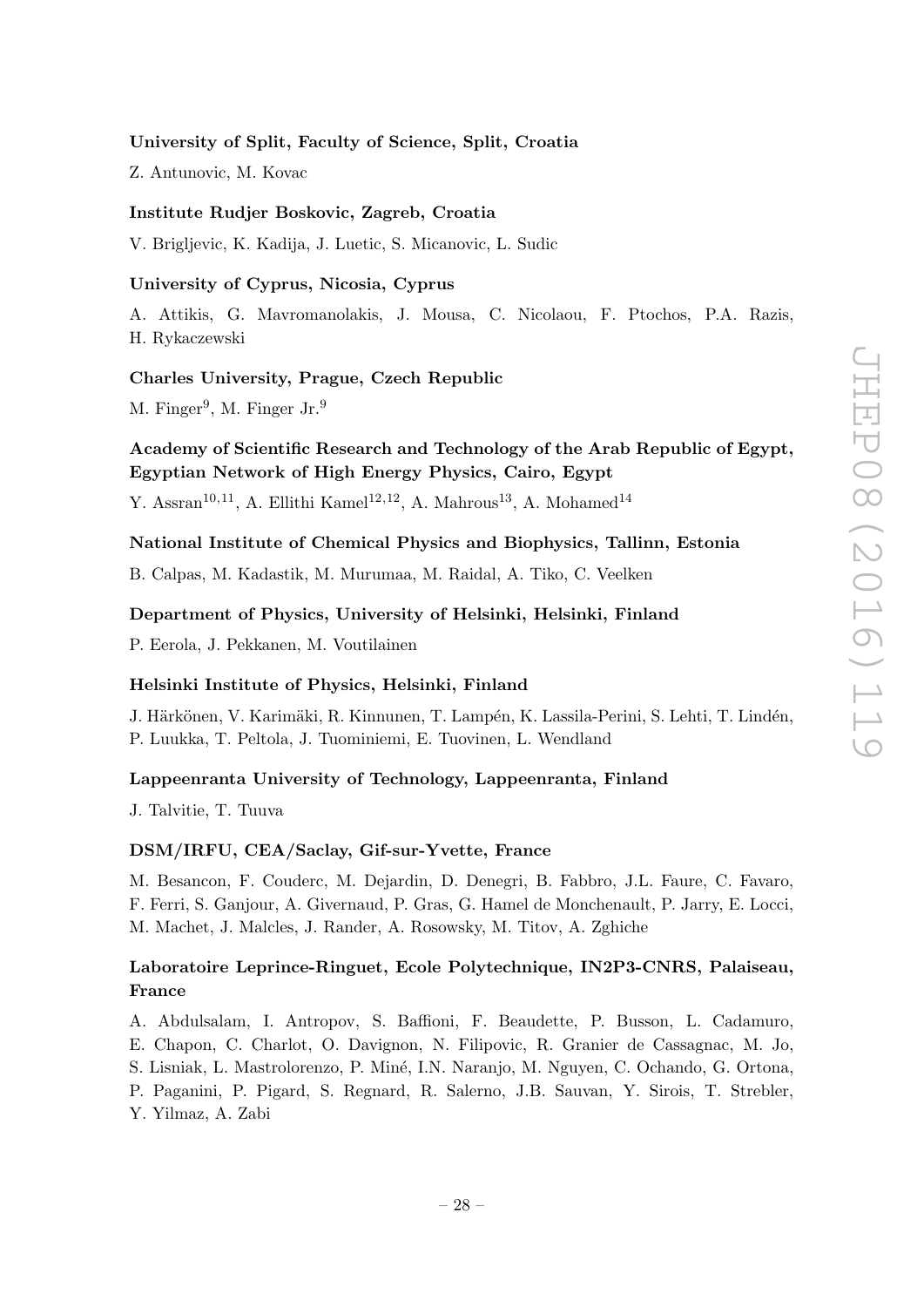# Institut Pluridisciplinaire Hubert Curien, Université de Strasbourg, Université de Haute Alsace Mulhouse, CNRS/IN2P3, Strasbourg, France

J.-L. Agram15, J. Andrea, A. Aubin, D. Bloch, J.-M. Brom, M. Buttignol, E.C. Chabert, N. Chanon, C. Collard, E. Conte<sup>15</sup>, X. Coubez, J.-C. Fontaine<sup>15</sup>, D. Gelé, U. Goerlach, C. Goetzmann, A.-C. Le Bihan, J.A. Merlin<sup>2</sup>, K. Skovpen, P. Van Hove

# Centre de Calcul de l'Institut National de Physique Nucleaire et de Physique des Particules, CNRS/IN2P3, Villeurbanne, France

S. Gadrat

# Université de Lyon, Université Claude Bernard Lyon 1, CNRS-IN2P3, Institut de Physique Nucléaire de Lyon, Villeurbanne, France

S. Beauceron, C. Bernet, G. Boudoul, E. Bouvier, C.A. Carrillo Montoya, R. Chierici, D. Contardo, B. Courbon, P. Depasse, H. El Mamouni, J. Fan, J. Fay, S. Gascon, M. Gouzevitch, B. Ille, F. Lagarde, I.B. Laktineh, M. Lethuillier, L. Mirabito, A.L. Pequegnot, S. Perries, J.D. Ruiz Alvarez, D. Sabes, V. Sordini, M. Vander Donckt, P. Verdier, S. Viret

## Georgian Technical University, Tbilisi, Georgia

T. Toriashvili $^{16}$ 

## Tbilisi State University, Tbilisi, Georgia

Z. Tsamalaidze<sup>9</sup>

## RWTH Aachen University, I. Physikalisches Institut, Aachen, Germany

C. Autermann, S. Beranek, L. Feld, A. Heister, M.K. Kiesel, K. Klein, M. Lipinski, A. Ostapchuk, M. Preuten, F. Raupach, S. Schael, J.F. Schulte, T. Verlage, H. Weber, V. Zhukov<sup>5</sup>

## RWTH Aachen University, III. Physikalisches Institut A, Aachen, Germany

M. Ata, M. Brodski, E. Dietz-Laursonn, D. Duchardt, M. Endres, M. Erdmann, S. Erdweg, T. Esch, R. Fischer, A. G¨uth, T. Hebbeker, C. Heidemann, K. Hoepfner, S. Knutzen, P. Kreuzer, M. Merschmeyer, A. Meyer, P. Millet, S. Mukherjee, M. Olschewski, K. Padeken, P. Papacz, T. Pook, M. Radziej, H. Reithler, M. Rieger, F. Scheuch, L. Sonnenschein, D. Teyssier, S. Thüer

## RWTH Aachen University, III. Physikalisches Institut B, Aachen, Germany

V. Cherepanov, Y. Erdogan, G. Fl¨ugge, H. Geenen, M. Geisler, F. Hoehle, B. Kargoll, T. Kress, A. Künsken, J. Lingemann, A. Nehrkorn, A. Nowack, I.M. Nugent, C. Pistone, O. Pooth, A. Stahl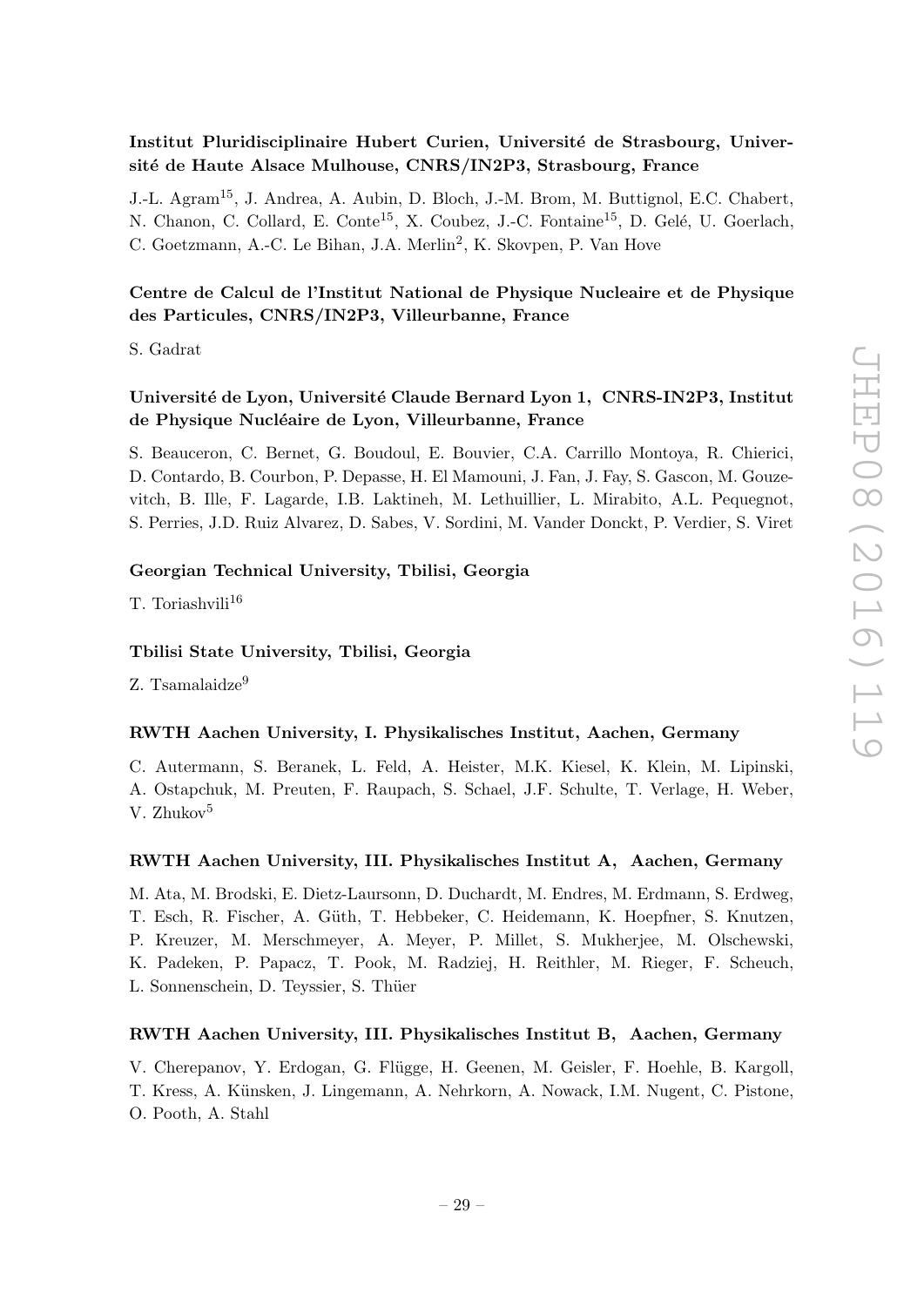#### Deutsches Elektronen-Synchrotron, Hamburg, Germany

M. Aldaya Martin, I. Asin, N. Bartosik, O. Behnke, U. Behrens, K. Borras<sup>17</sup>, A. Burgmeier, A. Campbell, C. Contreras-Campana, F. Costanza, C. Diez Pardos, G. Dolinska, S. Dooling, T. Dorland, G. Eckerlin, D. Eckstein, T. Eichhorn, G. Flucke, E. Gallo<sup>18</sup>, J. Garay Garcia, A. Geiser, A. Gizhko, P. Gunnellini, J. Hauk, M. Hempel<sup>19</sup>, H. Jung, A. Kalogeropoulos, O. Karacheban<sup>19</sup>, M. Kasemann, P. Katsas, J. Kieseler, C. Kleinwort, I. Korol, W. Lange, J. Leonard, K. Lipka, A. Lobanov, W. Lohmann<sup>19</sup>, R. Mankel, I.-A. Melzer-Pellmann, A.B. Meyer, G. Mittag, J. Mnich, A. Mussgiller, S. Naumann-Emme, A. Nayak, E. Ntomari, H. Perrey, D. Pitzl, R. Placakyte, A. Raspereza, B. Roland, M.O. Sahin, P. Saxena, T. Schoerner-Sadenius, C. Seitz, S. Spannagel, N. Stefaniuk, K.D. Trippkewitz, R. Walsh, C. Wissing

#### University of Hamburg, Hamburg, Germany

V. Blobel, M. Centis Vignali, A.R. Draeger, J. Erfle, E. Garutti, K. Goebel, D. Gonzalez, M. Görner, J. Haller, M. Hoffmann, R.S. Höing, A. Junkes, R. Klanner, R. Kogler, N. Kovalchuk, T. Lapsien, T. Lenz, I. Marchesini, D. Marconi, M. Meyer, D. Nowatschin, J. Ott, F. Pantaleo<sup>2</sup>, T. Peiffer, A. Perieanu, N. Pietsch, J. Poehlsen, C. Sander, C. Scharf, P. Schleper, E. Schlieckau, A. Schmidt, S. Schumann, J. Schwandt, V. Sola, H. Stadie, G. Steinbrück, F.M. Stober, H. Tholen, D. Troendle, E. Usai, L. Vanelderen, A. Vanhoefer, B. Vormwald

#### Institut für Experimentelle Kernphysik, Karlsruhe, Germany

C. Barth, C. Baus, J. Berger, C. Böser, E. Butz, T. Chwalek, F. Colombo, W. De Boer, A. Descroix, A. Dierlamm, S. Fink, F. Frensch, R. Friese, M. Giffels, A. Gilbert, D. Haitz, F. Hartmann<sup>2</sup>, S.M. Heindl, U. Husemann, I. Katkov<sup>5</sup>, A. Kornmayer<sup>2</sup>, P. Lobelle Pardo, B. Maier, H. Mildner, M.U. Mozer, T. Müller, Th. Müller, M. Plagge, G. Quast, K. Rabbertz, S. Röcker, F. Roscher, M. Schröder, G. Sieber, H.J. Simonis, R. Ulrich, J. Wagner-Kuhr, S. Wayand, M. Weber, T. Weiler, S. Williamson, C. Wöhrmann, R. Wolf

# Institute of Nuclear and Particle Physics (INPP), NCSR Demokritos, Aghia Paraskevi, Greece

G. Anagnostou, G. Daskalakis, T. Geralis, V.A. Giakoumopoulou, A. Kyriakis, D. Loukas, A. Psallidas, I. Topsis-Giotis

#### National and Kapodistrian University of Athens, Athens, Greece

A. Agapitos, S. Kesisoglou, A. Panagiotou, N. Saoulidou, E. Tziaferi

#### University of Ioánnina, Ioánnina, Greece

I. Evangelou, G. Flouris, C. Foudas, P. Kokkas, N. Loukas, N. Manthos, I. Papadopoulos, E. Paradas, J. Strologas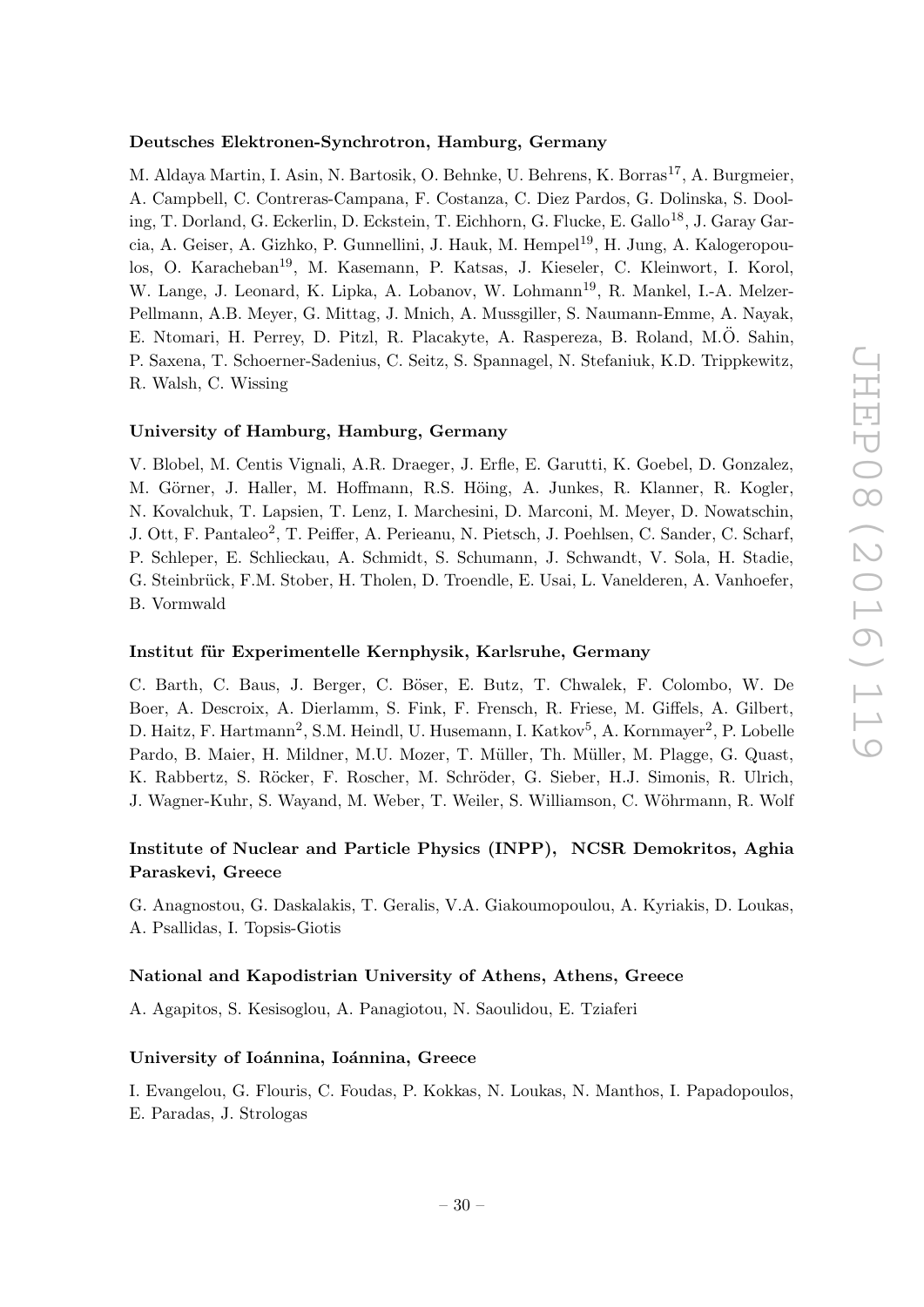#### Wigner Research Centre for Physics, Budapest, Hungary

G. Bencze, C. Hajdu, A. Hazi, P. Hidas, D. Horvath<sup>20</sup>, F. Sikler, V. Veszpremi, G. Vesztergombi $^{21}$ , A.J. Zsigmond

# Institute of Nuclear Research ATOMKI, Debrecen, Hungary

N. Beni, S. Czellar, J. Karancsi<sup>22</sup>, J. Molnar, Z. Szillasi<sup>2</sup>

## University of Debrecen, Debrecen, Hungary

M. Bartók<sup>23</sup>, A. Makovec, P. Raics, Z.L. Trocsanyi, B. Ujvari

#### National Institute of Science Education and Research, Bhubaneswar, India

S. Choudhury<sup>24</sup>, P. Mal, K. Mandal, D.K. Sahoo, N. Sahoo, S.K. Swain

## Panjab University, Chandigarh, India

S. Bansal, S.B. Beri, V. Bhatnagar, R. Chawla, R. Gupta, U.Bhawandeep, A.K. Kalsi, A. Kaur, M. Kaur, R. Kumar, A. Mehta, M. Mittal, J.B. Singh, G. Walia

#### University of Delhi, Delhi, India

Ashok Kumar, A. Bhardwaj, B.C. Choudhary, R.B. Garg, S. Malhotra, M. Naimuddin, N. Nishu, K. Ranjan, R. Sharma, V. Sharma

#### Saha Institute of Nuclear Physics, Kolkata, India

S. Bhattacharya, K. Chatterjee, S. Dey, S. Dutta, N. Majumdar, A. Modak, K. Mondal, S. Mukhopadhyay, A. Roy, D. Roy, S. Roy Chowdhury, S. Sarkar, M. Sharan

## Bhabha Atomic Research Centre, Mumbai, India

R. Chudasama, D. Dutta, V. Jha, V. Kumar, A.K. Mohanty<sup>2</sup>, L.M. Pant, P. Shukla, A. Topkar

## Tata Institute of Fundamental Research, Mumbai, India

T. Aziz, S. Banerjee, S. Bhowmik25, R.M. Chatterjee, R.K. Dewanjee, S. Dugad, S. Ganguly, S. Ghosh, M. Guchait, A. Gurtu26, Sa. Jain, G. Kole, S. Kumar, B. Mahakud, M. Maity<sup>25</sup>, G. Majumder, K. Mazumdar, S. Mitra, G.B. Mohanty, B. Parida, T. Sarkar<sup>25</sup>, N. Sur, B. Sutar, N. Wickramage<sup>27</sup>

#### Indian Institute of Science Education and Research (IISER), Pune, India

S. Chauhan, S. Dube, A. Kapoor, K. Kothekar, A. Rane, S. Sharma

## Institute for Research in Fundamental Sciences (IPM), Tehran, Iran

H. Bakhshiansohi, H. Behnamian, S.M. Etesami28, A. Fahim29, M. Khakzad, M. Mohammadi Najafabadi, M. Naseri, S. Paktinat Mehdiabadi, F. Rezaei Hosseinabadi, B. Safarzadeh<sup>30</sup>, M. Zeinali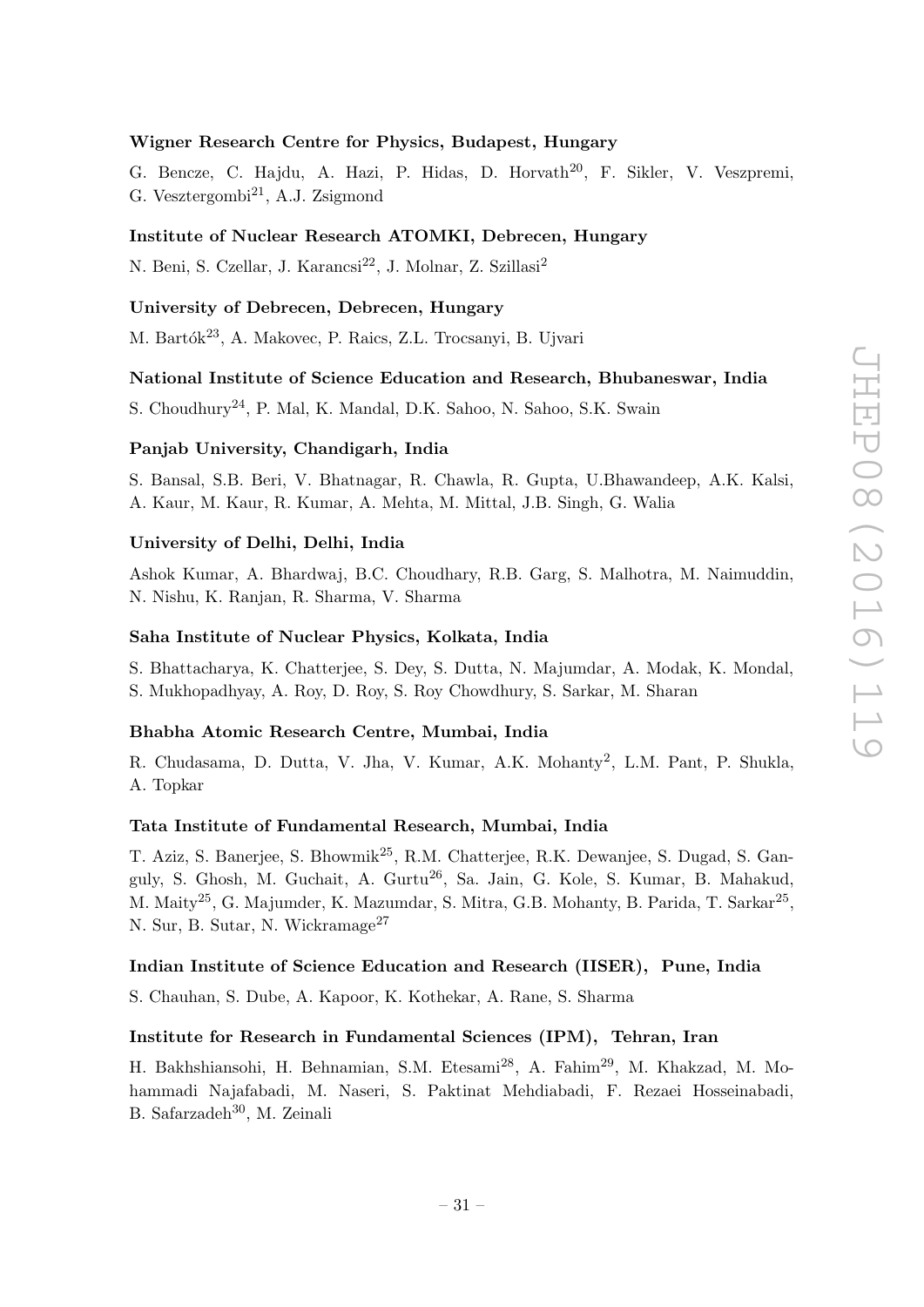#### University College Dublin, Dublin, Ireland

M. Felcini, M. Grunewald

# INFN Sezione di Bari <sup>a</sup>, Università di Bari  $^b$ , Politecnico di Bari  $^c$ , Bari, Italy

M. Abbrescia<sup>a,b</sup>, C. Calabria<sup>a,b</sup>, C. Caputo<sup>a,b</sup>, A. Colaleo<sup>a</sup>, D. Creanza<sup>a,c</sup>, L. Cristella<sup>a,b</sup>, N. De Filippis<sup>a,c</sup>, M. De Palma<sup>a,b</sup>, L. Fiore<sup>a</sup>, G. Iaselli<sup>a,c</sup>, G. Maggi<sup>a,c</sup>, M. Maggi<sup>a</sup>, G. Miniello<sup>a,b</sup>, S. My<sup>a,c</sup>, S. Nuzzo<sup>a,b</sup>, A. Pompili<sup>a,b</sup>, G. Pugliese<sup>a,c</sup>, R. Radogna<sup>a,b</sup>, A. Ranieri<sup>a</sup>, G. Selvaggi<sup>a,b</sup>, L. Silvestris<sup>a,2</sup>, R. Venditti<sup>a,b</sup>

# INFN Sezione di Bologna <sup>a</sup>, Università di Bologna  $^b$ , Bologna, Italy

G. Abbiendi<sup>a</sup>, C. Battilana<sup>2</sup>, D. Bonacorsi<sup>a,b</sup>, S. Braibant-Giacomelli<sup>a,b</sup>, L. Brigliadori<sup>a,b</sup>, R. Campanini<sup>a,b</sup>, P. Capiluppi<sup>a,b</sup>, A. Castro<sup>a,b</sup>, F.R. Cavallo<sup>a</sup>, S.S. Chhibra<sup>a,b</sup>, G. Codispoti<sup>a,b</sup>, M. Cuffiani<sup>a,b</sup>, G.M. Dallavalle<sup>a</sup>, F. Fabbri<sup>a</sup>, A. Fanfani<sup>a,b</sup>, D. Fasanella<sup>a,b</sup>, P. Giacomelli<sup>a</sup>, C. Grandi<sup>a</sup>, L. Guiducci<sup>a,b</sup>, S. Marcellini<sup>a</sup>, G. Masetti<sup>a</sup>, A. Montanari<sup>a</sup>, F.L. Navarria<sup>a,b</sup>, A. Perrotta<sup>a</sup>, A.M. Rossi<sup>a,b</sup>, T. Rovelli<sup>a,b</sup>, G.P. Siroli<sup>a,b</sup>, N. Tosi<sup>a,b,2</sup>

# INFN Sezione di Catania <sup>a</sup>, Università di Catania  $^b$ , Catania, Italy

G. Cappello<sup>b</sup>, M. Chiorboli<sup>a,b</sup>, S. Costa<sup>a,b</sup>, A. Di Mattia<sup>a</sup>, F. Giordano<sup>a,b</sup>, R. Potenza<sup>a,b</sup>, A. Tricomi<sup>a,b</sup>, C. Tuve<sup>a,b</sup>

# INFN Sezione di Firenze <sup>a</sup>, Università di Firenze  $^b$ , Firenze, Italy

G. Barbagli<sup>a</sup>, V. Ciulli<sup>a,b</sup>, C. Civinini<sup>a</sup>, R. D'Alessandro<sup>a,b</sup>, E. Focardi<sup>a,b</sup>, V. Gori<sup>a,b</sup>, P. Lenzi<sup>a,b</sup>, M. Meschini<sup>a</sup>, S. Paoletti<sup>a</sup>, G. Sguazzoni<sup>a</sup>, L. Viliani<sup>a,b,2</sup>

## INFN Laboratori Nazionali di Frascati, Frascati, Italy

L. Benussi, S. Bianco, F. Fabbri, D. Piccolo, F. Primavera<sup>2</sup>

# INFN Sezione di Genova <sup>a</sup>, Università di Genova  $^b$ , Genova, Italy

V. Calvelli<sup>a, b</sup>, F. Ferro<sup>a</sup>, M. Lo Vetere<sup>a, b</sup>, M.R. Monge<sup>a, b</sup>, E. Robutti<sup>a</sup>, S. Tosi<sup>a, b</sup>

# INFN Sezione di Milano-Bicocca <sup>a</sup>, Università di Milano-Bicocca <sup>b</sup>, Milano, Italy

L. Brianza, M.E. Dinardo<sup>a,b</sup>, S. Fiorendi<sup>a,b</sup>, S. Gennai<sup>a</sup>, R. Gerosa<sup>a,b</sup>, A. Ghezzi<sup>a,b</sup>, P. Govoni<sup>a, b</sup>, S. Malvezzi<sup>a</sup>, R.A. Manzoni<sup>a, b, 2</sup>, B. Marzocchi<sup>a, b</sup>, D. Menasce<sup>a</sup>, L. Moroni<sup>a</sup>, M. Paganoni<sup>a, b</sup>, D. Pedrini<sup>a</sup>, S. Ragazzi<sup>a, b</sup>, N. Redaelli<sup>a</sup>, T. Tabarelli de Fatis<sup>a, b</sup>

# INFN Sezione di Napoli <sup>a</sup>, Università di Napoli 'Federico II'  $^b$ , Napoli, Italy, Università della Basilicata  $^c$ , Potenza, Italy, Università G. Marconi  $^d$ , Roma, Italy

S. Buontempo<sup>a</sup>, N. Cavallo<sup>a,c</sup>, S. Di Guida<sup>a,d,2</sup>, M. Esposito<sup>a,b</sup>, F. Fabozzi<sup>a,c</sup>, A.O.M. Iorio<sup>a,b</sup>, G. Lanza<sup>a</sup>, L. Lista<sup>a</sup>, S. Meola<sup>a,d,2</sup>, M. Merola<sup>a</sup>, P. Paolucci<sup>a,2</sup>, C. Sciacca<sup> $a,b$ </sup>, F. Thyssen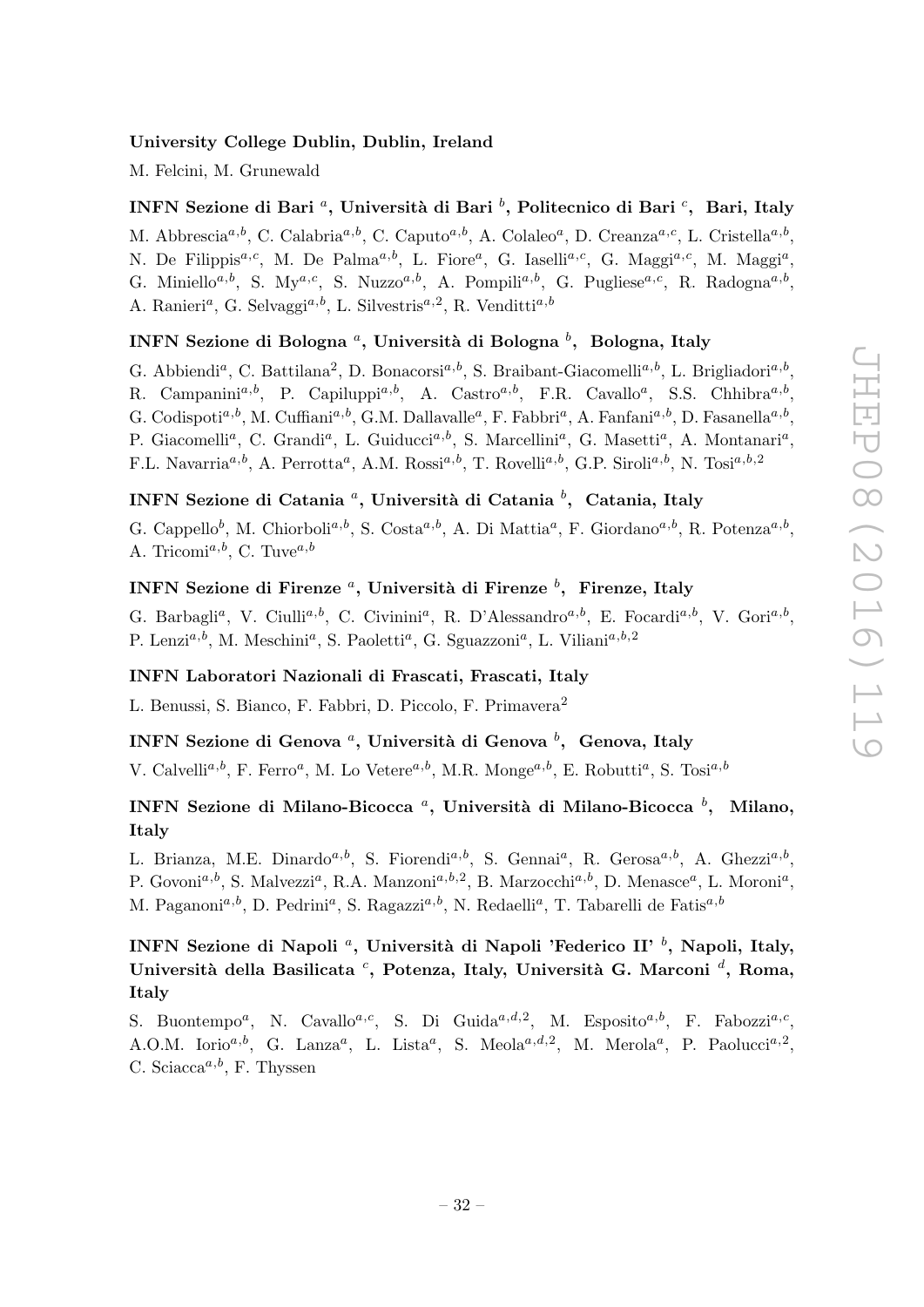# INFN Sezione di Padova <sup>a</sup>, Università di Padova  $^b$ , Padova, Italy, Università di  $Trento<sup>c</sup>$ , Trento, Italy

P. Azzi<sup>a,2</sup>, N. Bacchetta<sup>a</sup>, L. Benato<sup>a,b</sup>, D. Bisello<sup>a,b</sup>, A. Boletti<sup>a,b</sup>, A. Branca<sup>a,b</sup>, R. Carlin<sup>a,b</sup>, P. Checchia<sup>a</sup>, M. Dall'Osso<sup>a,b,2</sup>, T. Dorigo<sup>a</sup>, U. Dosselli<sup>a</sup>, F. Fanzago<sup>a</sup>, U. Gasparini<sup>a,b</sup>, F. Gonella<sup>a</sup>, A. Gozzelino<sup>a</sup>, K. Kanishchev<sup>a,c</sup>, S. Lacaprara<sup>a</sup>, M. Margoni<sup>a,b</sup>, G. Maron<sup>a,31</sup>, A.T. Meneguzzo<sup>a,b</sup>, J. Pazzini<sup>a,b,2</sup>, N. Pozzobon<sup>a,b</sup>, P. Ronchese<sup>a,b</sup>, F. Simonetto<sup>a,b</sup>, E. Torassa<sup>a</sup>, M. Tosi<sup>a,b</sup>, M. Zanetti, P. Zotto<sup>a,b</sup>, A. Zucchetta $a,b,2$ 

# INFN Sezione di Pavia <sup>a</sup>, Università di Pavia  $^b$ , Pavia, Italy

A. Braghieri<sup>a</sup>, A. Magnani<sup>a,b</sup>, P. Montagna<sup>a,b</sup>, S.P. Ratti<sup>a,b</sup>, V. Re<sup>a</sup>, C. Riccardi<sup>a,b</sup>, P. Salvini<sup>a</sup>, I. Vai<sup> $a,b$ </sup>, P. Vitulo $a,b$ 

# INFN Sezione di Perugia <sup>a</sup>, Università di Perugia  $^b$ , Perugia, Italy

L. Alunni Solestizi<sup>a,b</sup>, G.M. Bilei<sup>a</sup>, D. Ciangottini<sup>a,b</sup>, L. Fanò<sup>a,b</sup>, P. Lariccia<sup>a,b</sup>, G. Mantovani<sup>a,b</sup>, M. Menichelli<sup>a</sup>, A. Saha<sup>a</sup>, A. Santocchia<sup>a,b</sup>

# INFN Sezione di Pisa <sup>a</sup>, Università di Pisa <sup>b</sup>, Scuola Normale Superiore di Pisa<sup>c</sup>, Pisa, Italy

K. Androsov<sup>a,32</sup>, P. Azzurri<sup>a,2</sup>, G. Bagliesi<sup>a</sup>, J. Bernardini<sup>a</sup>, T. Boccali<sup>a</sup>, R. Castaldi<sup>a</sup>, M.A. Ciocci<sup>a,32</sup>, R. Dell'Orso<sup>a</sup>, S. Donato<sup>a,c</sup>, G. Fedi, L. Foà<sup>a,c†</sup>, A. Giassi<sup>a</sup>, M.T. Grippo<sup>a,32</sup>, F. Ligabue<sup>a,c</sup>, T. Lomtadze<sup>a</sup>, L. Martini<sup>a,b</sup>, A. Messineo<sup>a,b</sup>, F. Palla<sup>a</sup>, A. Rizzi<sup>a,b</sup>, A. Savoy-Navarro<sup>a,33</sup>, P. Spagnolo<sup>a</sup>, R. Tenchini<sup>a</sup>, G. Tonelli<sup>a,b</sup>, A. Venturi<sup>a</sup>, P.G. Verdini $^a$ 

# INFN Sezione di Roma  $^a,$  Università di Roma  $^b, \, \,$  Roma, Italy

L. Barone<sup>a,b</sup>, F. Cavallari<sup>a</sup>, G. D'imperio<sup>a,b,2</sup>, D. Del Re<sup>a,b,2</sup>, M. Diemoz<sup>a</sup>, S. Gelli<sup>a,b</sup>, C. Jorda<sup>a</sup>, E. Longo<sup>a,b</sup>, F. Margaroli<sup>a,b</sup>, P. Meridiani<sup>a</sup>, G. Organtini<sup>a,b</sup>, R. Paramatti<sup>a</sup>, F. Preiato<sup>*a*,*b*</sup>, S. Rahatlou<sup>*a*,*b*</sup>, C. Rovelli<sup>*a*</sup>, F. Santanastasio<sup>*a*,*b*</sup>

# INFN Sezione di Torino <sup>a</sup>, Università di Torino  $^b,$  Torino, Italy, Università del Piemonte Orientale  $^c$ , Novara, Italy

N. Amapane<sup>a,b</sup>, R. Arcidiacono<sup>a,c,2</sup>, S. Argiro<sup>a,b</sup>, M. Arneodo<sup>a,c</sup>, R. Bellan<sup>a,b</sup>, C. Biino<sup>a</sup>, N. Cartiglia<sup>a</sup>, M. Costa<sup>a,b</sup>, R. Covarelli<sup>a,b</sup>, A. Degano<sup>a,b</sup>, N. Demaria<sup>a</sup>, L. Finco<sup>a,b</sup>, B. Kiani<sup>a,b</sup>, C. Mariotti<sup>a</sup>, S. Maselli<sup>a</sup>, E. Migliore<sup>a,b</sup>, V. Monaco<sup>a,b</sup>, E. Monteil<sup>a,b</sup>, M.M. Obertino<sup>a,b</sup>, L. Pacher<sup>a,b</sup>, N. Pastrone<sup>a</sup>, M. Pelliccioni<sup>a</sup>, G.L. Pinna Angioni<sup>a,b</sup>, F. Ravera<sup>a,b</sup>, A. Romero<sup>a,b</sup>, M. Ruspa<sup>a,c</sup>, R. Sacchi<sup>a,b</sup>, A. Solano<sup>a,b</sup>, A. Staiano<sup>a</sup>

# INFN Sezione di Trieste <sup>a</sup>, Università di Trieste  $^b$ , Trieste, Italy

S. Belforte<sup>a</sup>, V. Candelise<sup>a,b</sup>, M. Casarsa<sup>a</sup>, F. Cossutti<sup>a</sup>, G. Della Ricca<sup>a,b</sup>, B. Gobbo<sup>a</sup>, C. La Licata<sup>a,b</sup>, M. Marone<sup>a,b</sup>, A. Schizzi<sup>a,b</sup>, A. Zanetti<sup>a</sup>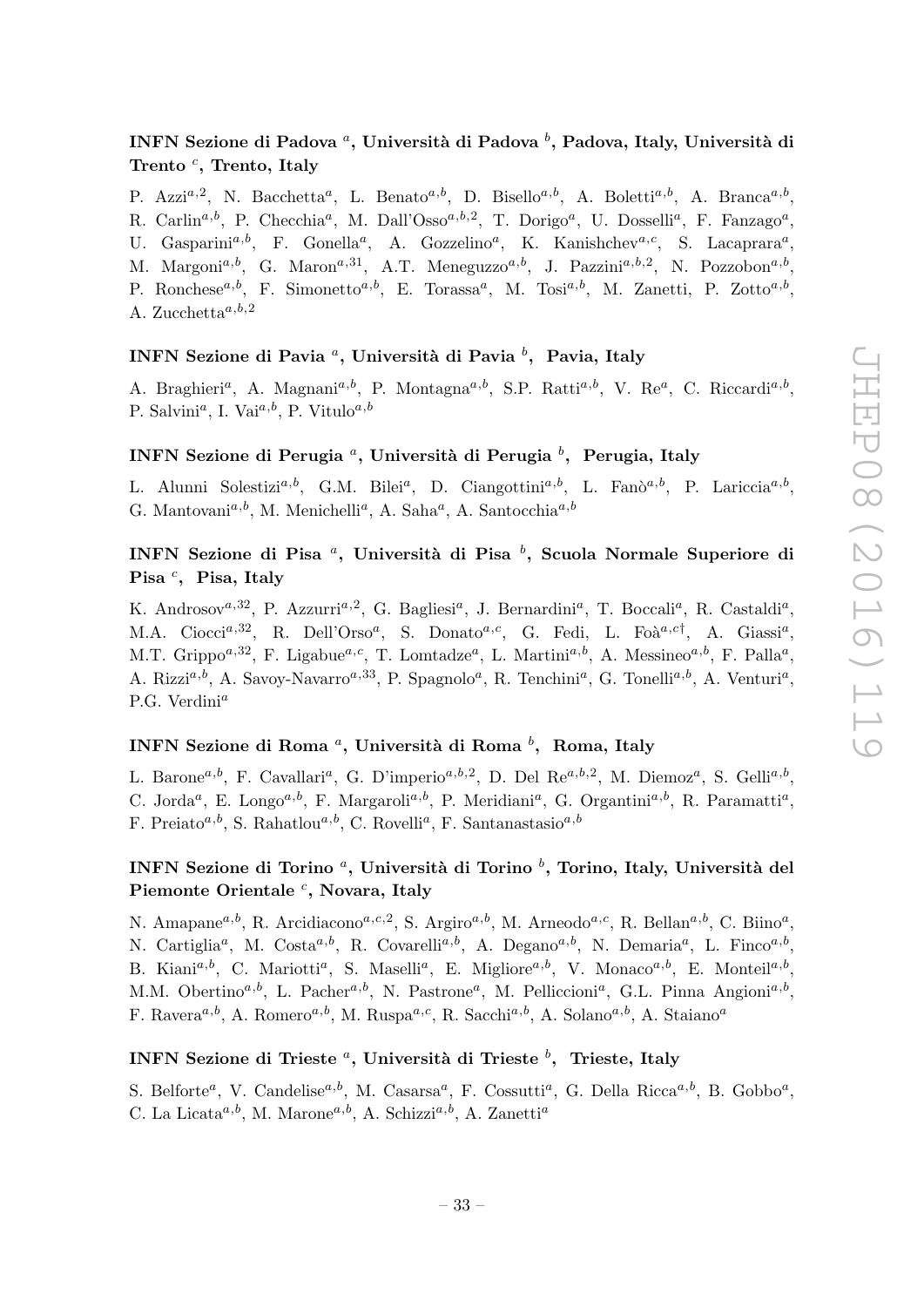#### Kangwon National University, Chunchon, Korea

A. Kropivnitskaya, S.K. Nam

#### Kyungpook National University, Daegu, Korea

D.H. Kim, G.N. Kim, M.S. Kim, D.J. Kong, S. Lee, Y.D. Oh, A. Sakharov, D.C. Son

#### Chonbuk National University, Jeonju, Korea

J.A. Brochero Cifuentes, H. Kim, T.J. Kim<sup>34</sup>

# Chonnam National University, Institute for Universe and Elementary Particles, Kwangju, Korea

S. Song

#### Korea University, Seoul, Korea

S. Cho, S. Choi, Y. Go, D. Gyun, B. Hong, H. Kim, Y. Kim, B. Lee, K. Lee, K.S. Lee, S. Lee, J. Lim, S.K. Park, Y. Roh

#### Seoul National University, Seoul, Korea

H.D. Yoo

## University of Seoul, Seoul, Korea

M. Choi, H. Kim, J.H. Kim, J.S.H. Lee, I.C. Park, G. Ryu, M.S. Ryu

#### Sungkyunkwan University, Suwon, Korea

Y. Choi, J. Goh, D. Kim, E. Kwon, J. Lee, I. Yu

## Vilnius University, Vilnius, Lithuania

V. Dudenas, A. Juodagalvis, J. Vaitkus

# National Centre for Particle Physics, Universiti Malaya, Kuala Lumpur, Malaysia

I. Ahmed, Z.A. Ibrahim, J.R. Komaragiri, M.A.B. Md Ali<sup>35</sup>, F. Mohamad Idris<sup>36</sup>, W.A.T. Wan Abdullah, M.N. Yusli, Z. Zolkapli

#### Centro de Investigacion y de Estudios Avanzados del IPN, Mexico City, Mexico

E. Casimiro Linares, H. Castilla-Valdez, E. De La Cruz-Burelo, I. Heredia-De La Cruz<sup>37</sup>, A. Hernandez-Almada, R. Lopez-Fernandez, J. Mejia Guisao, A. Sanchez-Hernandez

#### Universidad Iberoamericana, Mexico City, Mexico

S. Carrillo Moreno, F. Vazquez Valencia

#### Benemerita Universidad Autonoma de Puebla, Puebla, Mexico

I. Pedraza, H.A. Salazar Ibarguen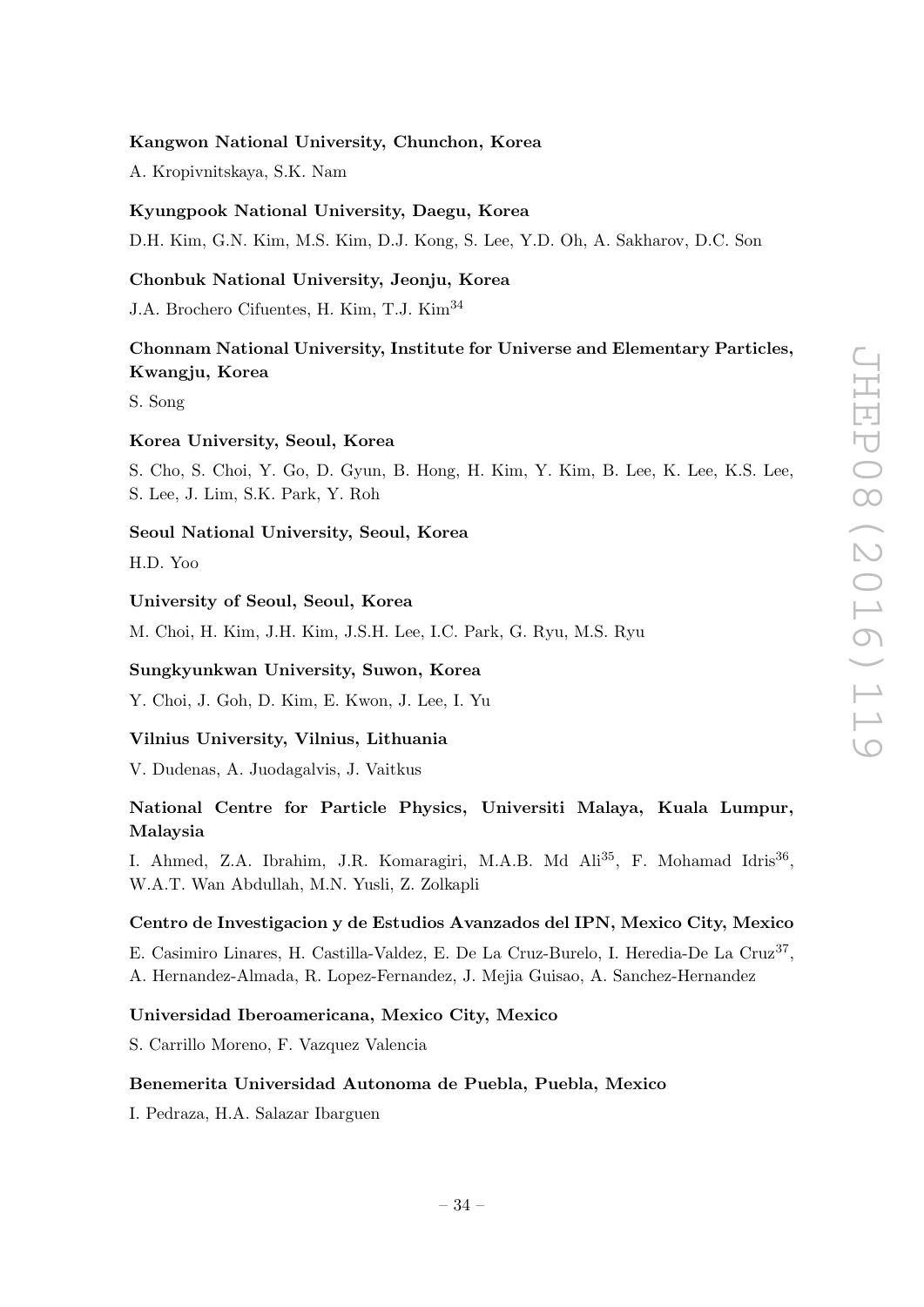#### Universidad Autónoma de San Luis Potosí, San Luis Potosí, Mexico

A. Morelos Pineda

#### University of Auckland, Auckland, New Zealand

D. Krofcheck

## University of Canterbury, Christchurch, New Zealand

P.H. Butler

#### National Centre for Physics, Quaid-I-Azam University, Islamabad, Pakistan

A. Ahmad, M. Ahmad, Q. Hassan, H.R. Hoorani, W.A. Khan, T. Khurshid, M. Shoaib, M. Waqas

#### National Centre for Nuclear Research, Swierk, Poland

H. Bialkowska, M. Bluj, B. Boimska, T. Frueboes, M. Górski, M. Kazana, K. Nawrocki, K. Romanowska-Rybinska, M. Szleper, P. Traczyk, P. Zalewski

# Institute of Experimental Physics, Faculty of Physics, University of Warsaw, Warsaw, Poland

G. Brona, K. Bunkowski, A. Byszuk38, K. Doroba, A. Kalinowski, M. Konecki, J. Krolikowski, M. Misiura, M. Olszewski, M. Walczak

# Laboratório de Instrumentação e Física Experimental de Partículas, Lisboa, Portugal

P. Bargassa, C. Beirão Da Cruz E Silva, A. Di Francesco, P. Faccioli, P.G. Ferreira Parracho, M. Gallinaro, J. Hollar, N. Leonardo, L. Lloret Iglesias, F. Nguyen, J. Rodrigues Antunes, J. Seixas, O. Toldaiev, D. Vadruccio, J. Varela, P. Vischia

#### Joint Institute for Nuclear Research, Dubna, Russia

S. Afanasiev, P. Bunin, M. Gavrilenko, I. Golutvin, I. Gorbunov, A. Kamenev, V. Karjavin, A. Lanev, A. Malakhov, V. Matveev<sup>39,40</sup>, P. Moisenz, V. Palichik, V. Perelygin, S. Shmatov, S. Shulha, N. Skatchkov, V. Smirnov, A. Zarubin

## Petersburg Nuclear Physics Institute, Gatchina (St. Petersburg), Russia

V. Golovtsov, Y. Ivanov, V. Kim<sup>41</sup>, E. Kuznetsova, P. Levchenko, V. Murzin, V. Oreshkin, I. Smirnov, V. Sulimov, L. Uvarov, S. Vavilov, A. Vorobyev

## Institute for Nuclear Research, Moscow, Russia

Yu. Andreev, A. Dermenev, S. Gninenko, N. Golubev, A. Karneyeu, M. Kirsanov, N. Krasnikov, A. Pashenkov, D. Tlisov, A. Toropin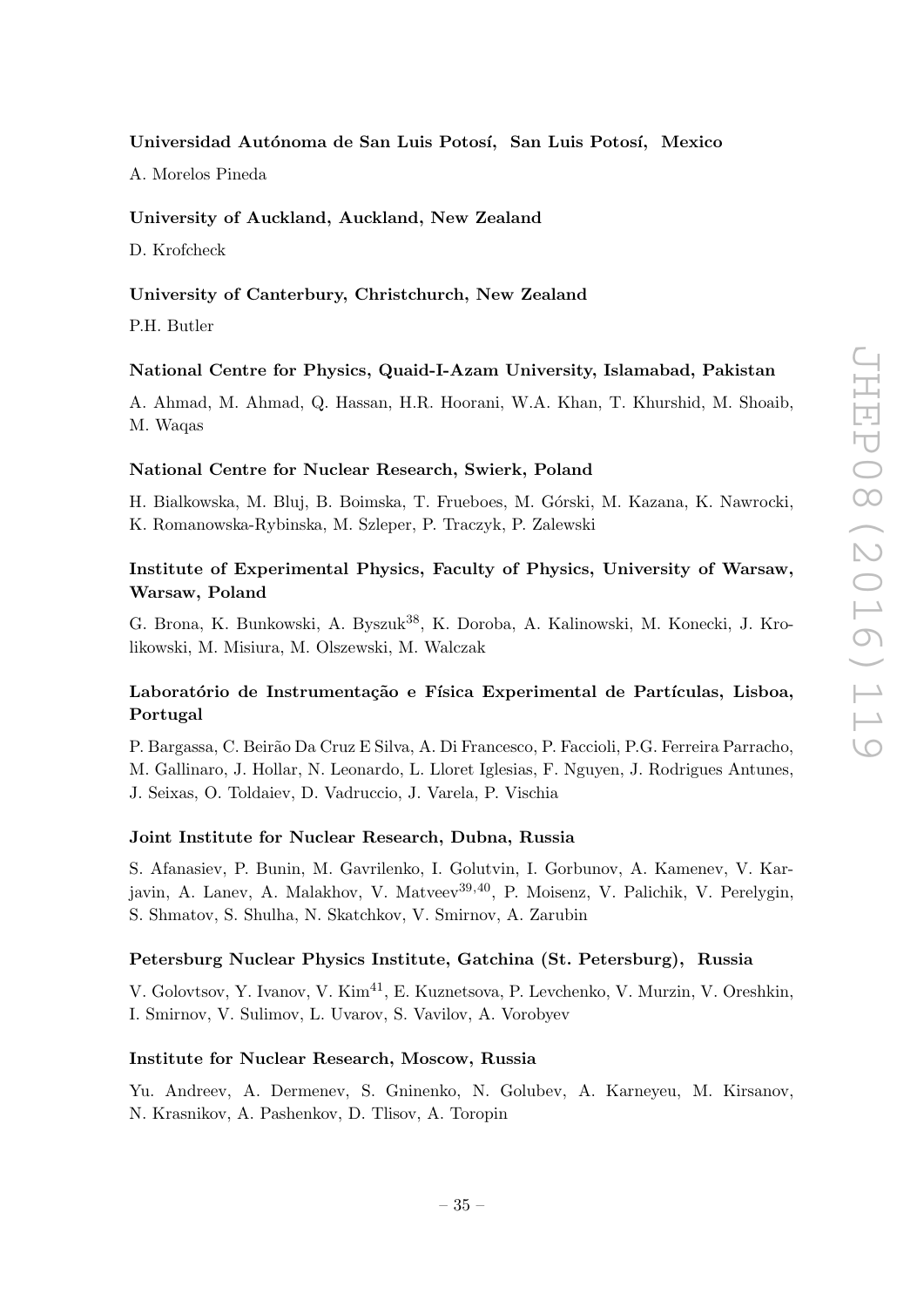#### Institute for Theoretical and Experimental Physics, Moscow, Russia

V. Epshteyn, V. Gavrilov, N. Lychkovskaya, V. Popov, I. Pozdnyakov, G. Safronov, A. Spiridonov, E. Vlasov, A. Zhokin

# National Research Nuclear University 'Moscow Engineering Physics Institute' (MEPhI), Moscow, Russia

M. Chadeeva, R. Chistov, M. Danilov, V. Rusinov, E. Tarkovskii

## P.N. Lebedev Physical Institute, Moscow, Russia

V. Andreev, M. Azarkin<sup>40</sup>, I. Dremin<sup>40</sup>, M. Kirakosyan, A. Leonidov<sup>40</sup>, G. Mesyats, S.V. Rusakov

# Skobeltsyn Institute of Nuclear Physics, Lomonosov Moscow State University, Moscow, Russia

A. Baskakov, A. Belyaev, E. Boos, A. Ershov, A. Gribushin, L. Khein, V. Klyukhin, O. Kodolova, I. Lokhtin, O. Lukina, I. Miagkov, S. Obraztsov, S. Petrushanko, V. Savrin, A. Snigirev

# State Research Center of Russian Federation, Institute for High Energy Physics, Protvino, Russia

I. Azhgirey, I. Bayshev, S. Bitioukov, V. Kachanov, A. Kalinin, D. Konstantinov, V. Krychkine, V. Petrov, R. Ryutin, A. Sobol, L. Tourtchanovitch, S. Troshin, N. Tyurin, A. Uzunian, A. Volkov

# University of Belgrade, Faculty of Physics and Vinca Institute of Nuclear Sciences, Belgrade, Serbia

P. Adzic42, P. Cirkovic, D. Devetak, J. Milosevic, V. Rekovic

# Centro de Investigaciones Energéticas Medioambientales y Tecnológicas (CIEMAT), Madrid, Spain

J. Alcaraz Maestre, E. Calvo, M. Cerrada, M. Chamizo Llatas, N. Colino, B. De La Cruz, A. Delgado Peris, A. Escalante Del Valle, C. Fernandez Bedova, J.P. Fernández Ramos, J. Flix, M.C. Fouz, P. Garcia-Abia, O. Gonzalez Lopez, S. Goy Lopez, J.M. Hernandez, M.I. Josa, E. Navarro De Martino, A. Pérez-Calero Yzquierdo, J. Puerta Pelayo, A. Quintario Olmeda, I. Redondo, L. Romero, M.S. Soares

#### Universidad Autónoma de Madrid, Madrid, Spain

C. Albajar, J.F. de Trocóniz, M. Missiroli, D. Moran

#### Universidad de Oviedo, Oviedo, Spain

J. Cuevas, J. Fernandez Menendez, S. Folgueras, I. Gonzalez Caballero, E. Palencia Cortezon, J.M. Vizan Garcia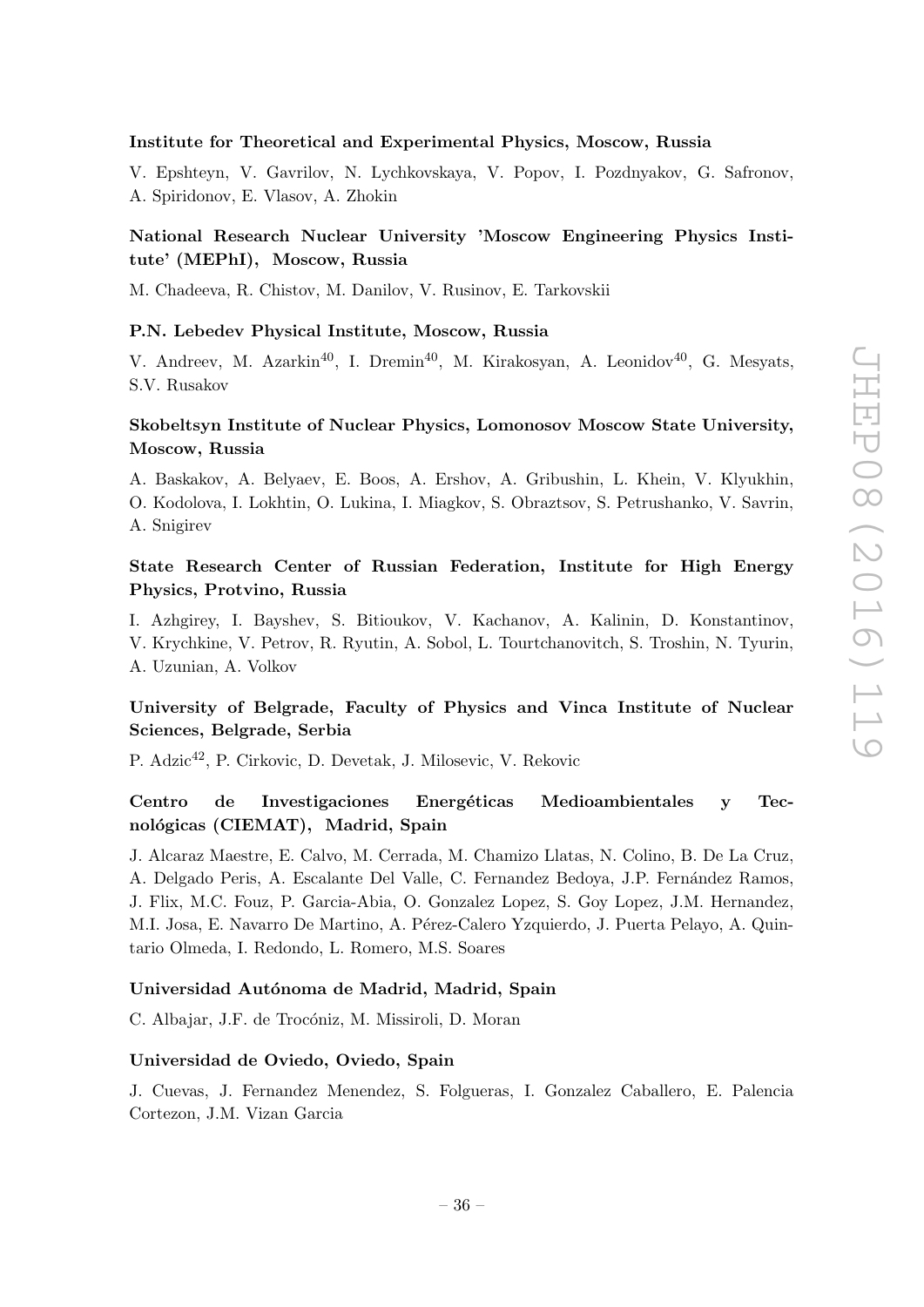# Instituto de Física de Cantabria (IFCA), CSIC-Universidad de Cantabria, Santander, Spain

I.J. Cabrillo, A. Calderon, J.R. Castiñeiras De Saa, E. Curras, P. De Castro Manzano, M. Fernandez, J. Garcia-Ferrero, G. Gomez, A. Lopez Virto, J. Marco, R. Marco, C. Martinez Rivero, F. Matorras, J. Piedra Gomez, T. Rodrigo, A.Y. Rodríguez-Marrero, A. Ruiz-Jimeno, L. Scodellaro, N. Trevisani, I. Vila, R. Vilar Cortabitarte

#### CERN, European Organization for Nuclear Research, Geneva, Switzerland

D. Abbaneo, E. Auffray, G. Auzinger, M. Bachtis, P. Baillon, A.H. Ball, D. Barney, A. Benaglia, J. Bendavid, L. Benhabib, G.M. Berruti, P. Bloch, A. Bocci, A. Bonato, C. Botta, H. Breuker, T. Camporesi, R. Castello, M. Cepeda, G. Cerminara, M. D'Alfonso, D. d'Enterria, A. Dabrowski, V. Daponte, A. David, M. De Gruttola, F. De Guio, A. De Roeck, E. Di Marco<sup>43</sup>, M. Dobson, M. Dordevic, B. Dorney, T. du Pree, D. Duggan, M. Dünser, N. Dupont, A. Elliott-Peisert, G. Franzoni, J. Fulcher, W. Funk, D. Gigi, K. Gill, D. Giordano, M. Girone, F. Glege, R. Guida, S. Gundacker, M. Guthoff, J. Hammer, P. Harris, J. Hegeman, V. Innocente, P. Janot, H. Kirschenmann, M.J. Kortelainen, K. Kousouris, P. Lecoq, C. Lourenço, M.T. Lucchini, N. Magini, L. Malgeri, M. Mannelli, A. Martelli, L. Masetti, F. Meijers, S. Mersi, E. Meschi, F. Moortgat, S. Morovic, M. Mulders, M.V. Nemallapudi, H. Neugebauer, S. Orfanelli<sup>44</sup>, L. Orsini, L. Pape, E. Perez, M. Peruzzi, A. Petrilli, G. Petrucciani, A. Pfeiffer, M. Pierini, D. Piparo, A. Racz, T. Reis, G. Rolandi<sup>45</sup>, M. Rovere, M. Ruan, H. Sakulin, C. Schäfer, C. Schwick, M. Seidel, A. Sharma, P. Silva, M. Simon, P. Sphicas<sup>46</sup>, J. Steggemann, B. Stieger, M. Stoye, Y. Takahashi, D. Treille, A. Triossi, A. Tsirou, G.I. Veres<sup>47</sup>, N. Wardle, H.K. Wöhri, A. Zagozdzinska38, W.D. Zeuner

## Paul Scherrer Institut, Villigen, Switzerland

W. Bertl, K. Deiters, W. Erdmann, R. Horisberger, Q. Ingram, H.C. Kaestli, D. Kotlinski, U. Langenegger, T. Rohe

## Institute for Particle Physics, ETH Zurich, Zurich, Switzerland

F. Bachmair, L. Bäni, L. Bianchini, B. Casal, G. Dissertori, M. Dittmar, M. Donegà, P. Eller, C. Grab, C. Heidegger, D. Hits, J. Hoss, G. Kasieczka, P. Lecomte† , W. Lustermann, B. Mangano, M. Marionneau, P. Martinez Ruiz del Arbol, M. Masciovecchio, M.T. Meinhard, D. Meister, F. Micheli, P. Musella, F. Nessi-Tedaldi, F. Pandolfi, J. Pata, F. Pauss, G. Perrin, L. Perrozzi, M. Quittnat, M. Rossini, M. Schönenberger, A. Starodumov48, M. Takahashi, V.R. Tavolaro, K. Theofilatos, R. Wallny

#### Universität Zürich, Zurich, Switzerland

T.K. Aarrestad, C. Amsler<sup>49</sup>, L. Caminada, M.F. Canelli, V. Chiochia, A. De Cosa, C. Galloni, A. Hinzmann, T. Hreus, B. Kilminster, C. Lange, J. Ngadiuba, D. Pinna, G. Rauco, P. Robmann, D. Salerno, Y. Yang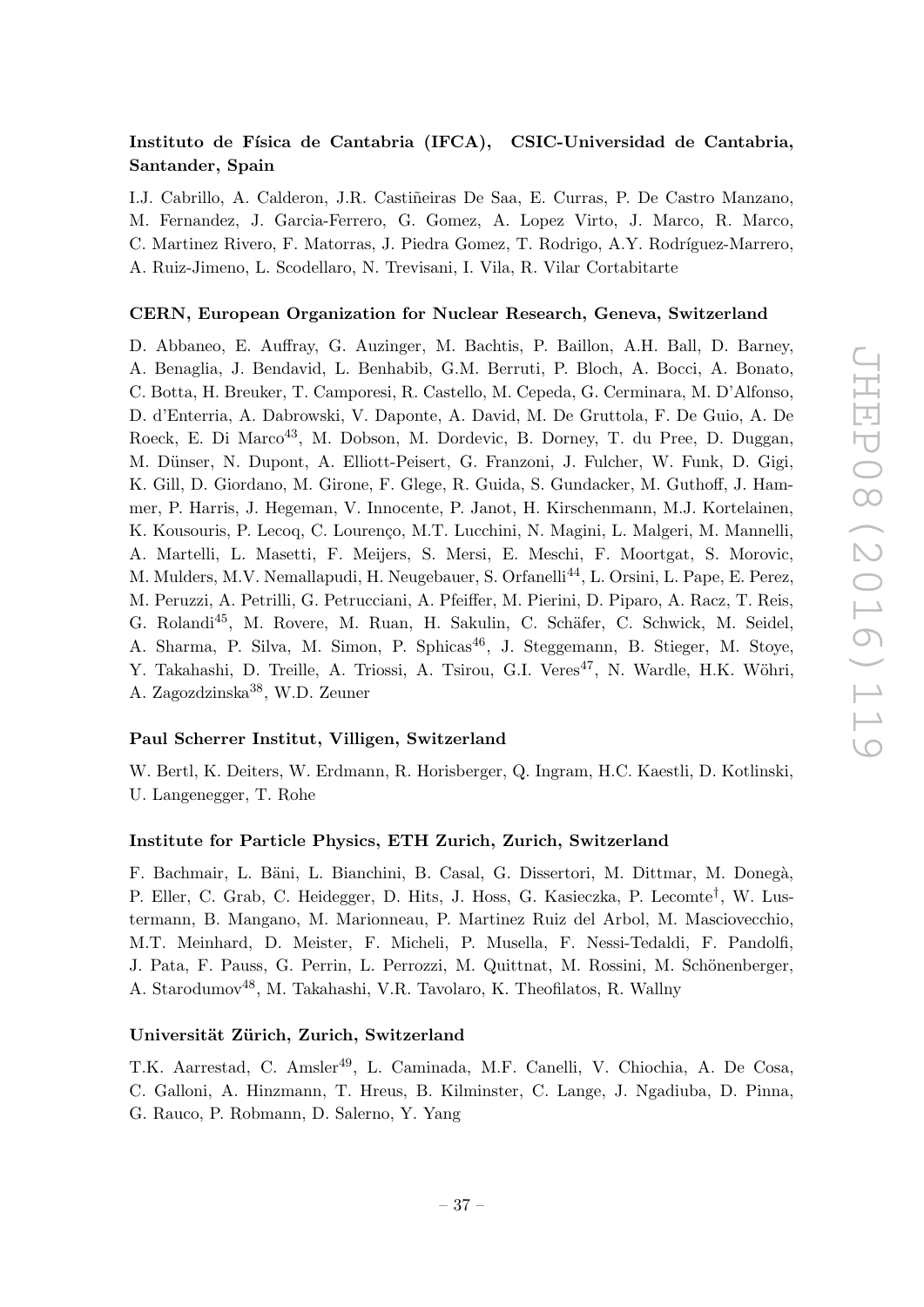## National Central University, Chung-Li, Taiwan

K.H. Chen, T.H. Doan, Sh. Jain, R. Khurana, M. Konyushikhin, C.M. Kuo, W. Lin, Y.J. Lu, A. Pozdnyakov, S.S. Yu

#### National Taiwan University (NTU), Taipei, Taiwan

Arun Kumar, P. Chang, Y.H. Chang, Y.W. Chang, Y. Chao, K.F. Chen, P.H. Chen, C. Dietz, F. Fiori, U. Grundler, W.-S. Hou, Y. Hsiung, Y.F. Liu, R.-S. Lu, M. Miñano Moya, E. Petrakou, J.f. Tsai, Y.M. Tzeng

# Chulalongkorn University, Faculty of Science, Department of Physics, Bangkok, Thailand

B. Asavapibhop, K. Kovitanggoon, G. Singh, N. Srimanobhas, N. Suwonjandee

#### Cukurova University, Adana, Turkey

A. Adiguzel, S. Damarseckin, Z.S. Demiroglu, C. Dozen, I. Dumanoglu, S. Girgis, G. Gokbulut, Y. Guler, E. Gurpinar, I. Hos, E.E. Kangal<sup>50</sup>, A. Kayis Topaksu, G. Onengut<sup>51</sup>, K. Ozdemir<sup>52</sup>, S. Ozturk<sup>53</sup>, D. Sunar Cerci<sup>54</sup>, B. Tali<sup>54</sup>, H. Topakli<sup>53</sup>, C. Zorbilmez

## Middle East Technical University, Physics Department, Ankara, Turkey

B. Bilin, S. Bilmis, B. Isildak<sup>55</sup>, G. Karapinar<sup>56</sup>, M. Yalvac, M. Zeyrek

## Bogazici University, Istanbul, Turkey

E. Gülmez, M. Kaya<sup>57</sup>, O. Kaya<sup>58</sup>, E.A. Yetkin<sup>59</sup>, T. Yetkin<sup>60</sup>

#### Istanbul Technical University, Istanbul, Turkey

A. Cakir, K. Cankocak, S. Sen<sup>61</sup>, F.I. Vardarlı

# Institute for Scintillation Materials of National Academy of Science of Ukraine, Kharkov, Ukraine

B. Grynyov

# National Scientific Center, Kharkov Institute of Physics and Technology, Kharkov, Ukraine

L. Levchuk, P. Sorokin

## University of Bristol, Bristol, United Kingdom

R. Aggleton, F. Ball, L. Beck, J.J. Brooke, D. Burns, E. Clement, D. Cussans, H. Flacher, J. Goldstein, M. Grimes, G.P. Heath, H.F. Heath, J. Jacob, L. Kreczko, C. Lucas, Z. Meng, D.M. Newbold<sup>62</sup>, S. Paramesvaran, A. Poll, T. Sakuma, S. Seif El Nasr-storey, S. Senkin, D. Smith, V.J. Smith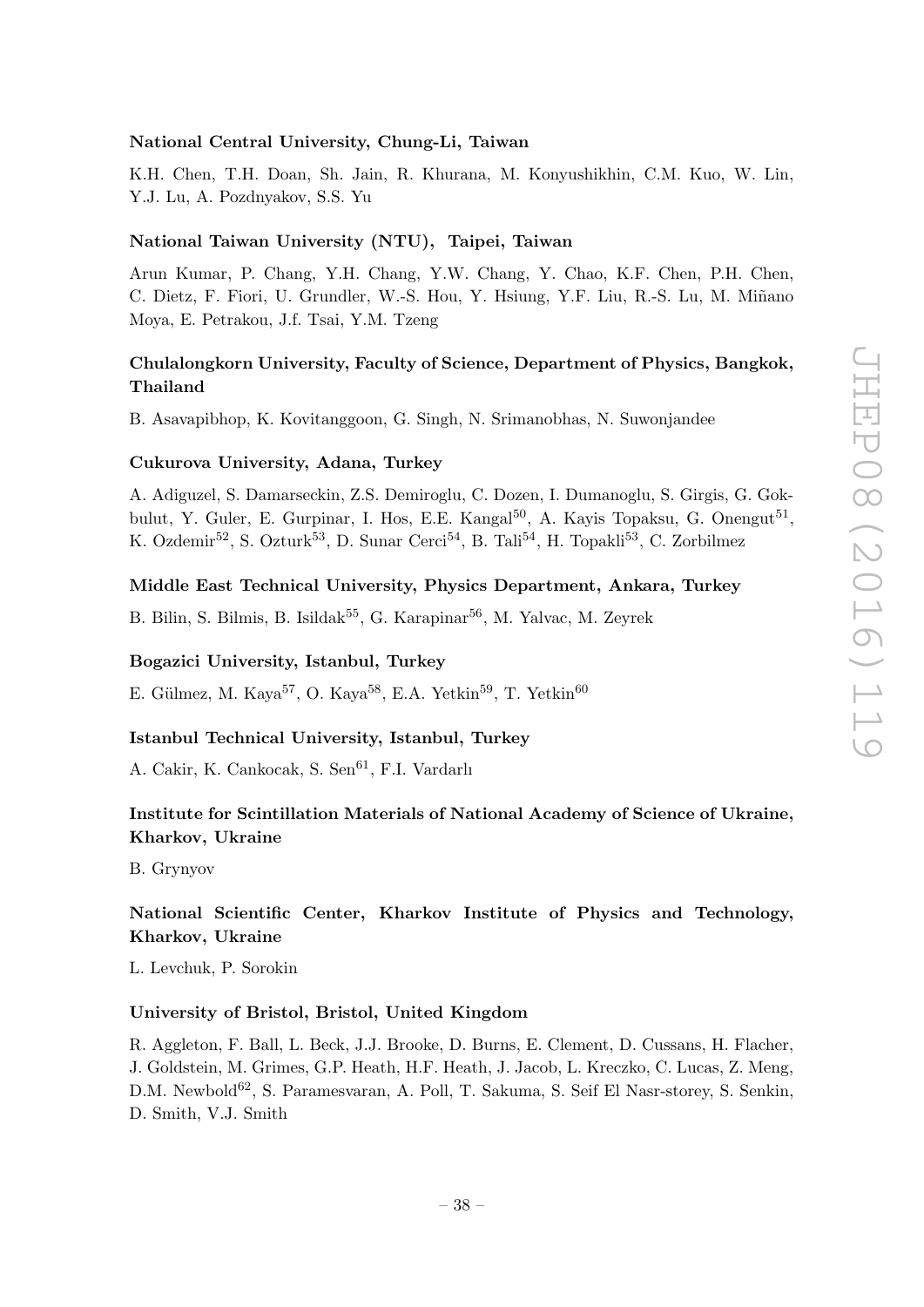#### Rutherford Appleton Laboratory, Didcot, United Kingdom

K.W. Bell, A. Belyaev<sup>63</sup>, C. Brew, R.M. Brown, L. Calligaris, D. Cieri, D.J.A. Cockerill, J.A. Coughlan, K. Harder, S. Harper, E. Olaiya, D. Petyt, C.H. Shepherd-Themistocleous, A. Thea, I.R. Tomalin, T. Williams, S.D. Worm

#### Imperial College, London, United Kingdom

M. Baber, R. Bainbridge, O. Buchmuller, A. Bundock, D. Burton, S. Casasso, M. Citron, D. Colling, L. Corpe, P. Dauncey, G. Davies, A. De Wit, M. Della Negra, P. Dunne, A. Elwood, D. Futyan, G. Hall, G. Iles, R. Lane, R. Lucas<sup>62</sup>, L. Lyons, A.-M. Magnan, S. Malik, J. Nash, A. Nikitenko<sup>48</sup>, J. Pela, M. Pesaresi, D.M. Raymond, A. Richards, A. Rose, C. Seez, A. Tapper, K. Uchida, M. Vazquez Acosta<sup>64</sup>, T. Virdee, S.C. Zenz

## Brunel University, Uxbridge, United Kingdom

J.E. Cole, P.R. Hobson, A. Khan, P. Kyberd, D. Leslie, I.D. Reid, P. Symonds, L. Teodorescu, M. Turner

#### Baylor University, Waco, USA

A. Borzou, K. Call, J. Dittmann, K. Hatakeyama, H. Liu, N. Pastika

#### The University of Alabama, Tuscaloosa, USA

O. Charaf, S.I. Cooper, C. Henderson, P. Rumerio

#### Boston University, Boston, USA

D. Arcaro, A. Avetisyan, T. Bose, D. Gastler, D. Rankin, C. Richardson, J. Rohlf, L. Sulak, D. Zou

#### Brown University, Providence, USA

J. Alimena, G. Benelli, E. Berry, D. Cutts, A. Ferapontov, A. Garabedian, J. Hakala, U. Heintz, O. Jesus, E. Laird, G. Landsberg, Z. Mao, M. Narain, S. Piperov, S. Sagir, R. Syarif

#### University of California, Davis, Davis, USA

R. Breedon, G. Breto, M. Calderon De La Barca Sanchez, S. Chauhan, M. Chertok, J. Conway, R. Conway, P.T. Cox, R. Erbacher, G. Funk, M. Gardner, W. Ko, R. Lander, C. Mclean, M. Mulhearn, D. Pellett, J. Pilot, F. Ricci-Tam, S. Shalhout, J. Smith, M. Squires, D. Stolp, M. Tripathi, S. Wilbur, R. Yohay

#### University of California, Los Angeles, USA

R. Cousins, P. Everaerts, A. Florent, J. Hauser, M. Ignatenko, D. Saltzberg, E. Takasugi, V. Valuev, M. Weber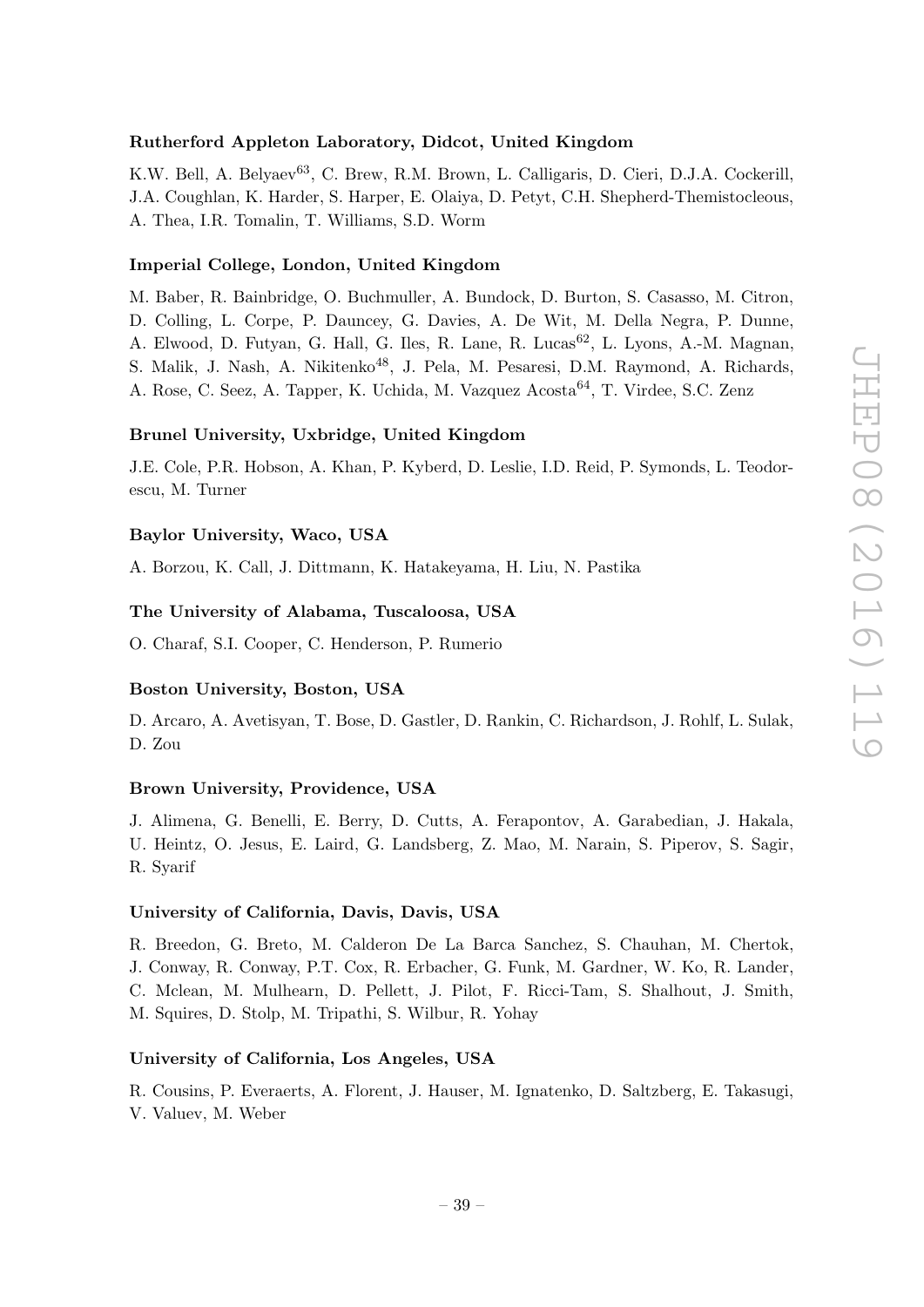#### University of California, Riverside, Riverside, USA

K. Burt, R. Clare, J. Ellison, J.W. Gary, G. Hanson, J. Heilman, M. Ivova PANEVA, P. Jandir, E. Kennedy, F. Lacroix, O.R. Long, M. Malberti, M. Olmedo Negrete, A. Shrinivas, H. Wei, S. Wimpenny, B. R. Yates

#### University of California, San Diego, La Jolla, USA

J.G. Branson, G.B. Cerati, S. Cittolin, R.T. D'Agnolo, M. Derdzinski, A. Holzner, R. Kelley, D. Klein, J. Letts, I. Macneill, D. Olivito, S. Padhi, M. Pieri, M. Sani, V. Sharma, S. Simon, M. Tadel, A. Vartak, S. Wasserbaech<sup>65</sup>, C. Welke, F. Würthwein, A. Yagil, G. Zevi Della Porta

#### University of California, Santa Barbara, Santa Barbara, USA

J. Bradmiller-Feld, C. Campagnari, A. Dishaw, V. Dutta, K. Flowers, M. Franco Sevilla, P. Geffert, C. George, F. Golf, L. Gouskos, J. Gran, J. Incandela, N. Mccoll, S.D. Mullin, J. Richman, D. Stuart, I. Suarez, C. West, J. Yoo

#### California Institute of Technology, Pasadena, USA

D. Anderson, A. Apresyan, A. Bornheim, J. Bunn, Y. Chen, J. Duarte, A. Mott, H.B. Newman, C. Pena, M. Spiropulu, J.R. Vlimant, S. Xie, R.Y. Zhu

#### Carnegie Mellon University, Pittsburgh, USA

M.B. Andrews, V. Azzolini, A. Calamba, B. Carlson, T. Ferguson, M. Paulini, J. Russ, M. Sun, H. Vogel, I. Vorobiev

#### University of Colorado Boulder, Boulder, USA

J.P. Cumalat, W.T. Ford, A. Gaz, F. Jensen, A. Johnson, M. Krohn, T. Mulholland, U. Nauenberg, K. Stenson, S.R. Wagner

#### Cornell University, Ithaca, USA

J. Alexander, A. Chatterjee, J. Chaves, J. Chu, S. Dittmer, N. Eggert, N. Mirman, G. Nicolas Kaufman, J.R. Patterson, A. Rinkevicius, A. Ryd, L. Skinnari, L. Soffi, W. Sun, S.M. Tan, W.D. Teo, J. Thom, J. Thompson, J. Tucker, Y. Weng, P. Wittich

#### Fermi National Accelerator Laboratory, Batavia, USA

S. Abdullin, M. Albrow, G. Apollinari, S. Banerjee, L.A.T. Bauerdick, A. Beretvas, J. Berryhill, P.C. Bhat, G. Bolla, K. Burkett, J.N. Butler, H.W.K. Cheung, F. Chlebana, S. Cihangir, V.D. Elvira, I. Fisk, J. Freeman, E. Gottschalk, L. Gray, D. Green, S. Grünendahl, O. Gutsche, J. Hanlon, D. Hare, R.M. Harris, S. Hasegawa, J. Hirschauer, Z. Hu, B. Jayatilaka, S. Jindariani, M. Johnson, U. Joshi, B. Klima, B. Kreis, S. Lammel, J. Lewis, J. Linacre, D. Lincoln, R. Lipton, T. Liu, R. Lopes De Sá, J. Lykken, K. Maeshima, J.M. Marraffino, S. Maruyama, D. Mason, P. McBride, P. Merkel, S. Mrenna, S. Nahn, C. Newman-Holmes† , V. O'Dell, K. Pedro, O. Prokofyev, G. Rakness, E. Sexton-Kennedy, A. Soha, W.J. Spalding, L. Spiegel, S. Stoynev, N. Strobbe, L. Taylor, S. Tkaczyk,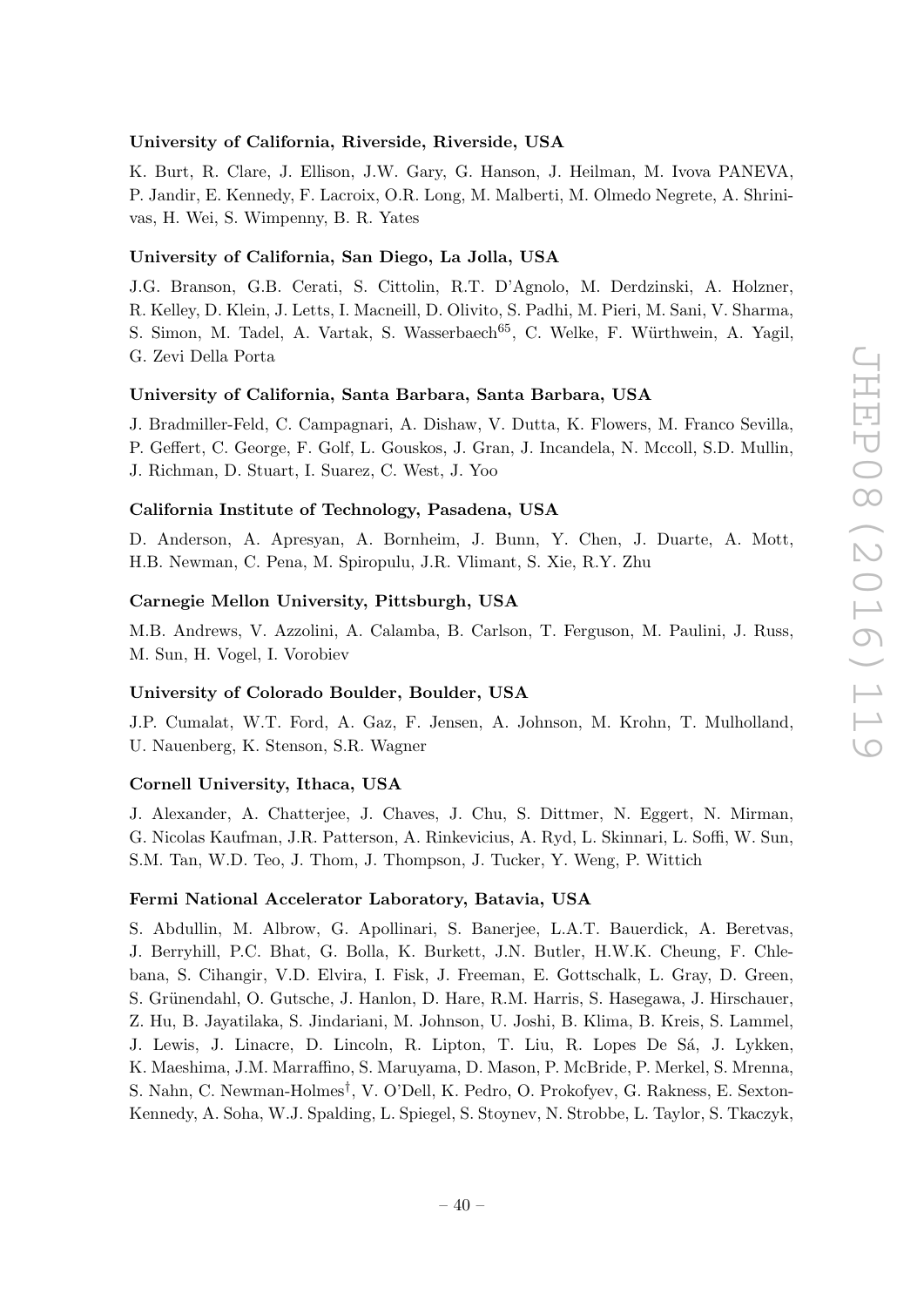N.V. Tran, L. Uplegger, E.W. Vaandering, C. Vernieri, M. Verzocchi, R. Vidal, M. Wang, H.A. Weber, A. Whitbeck

#### University of Florida, Gainesville, USA

D. Acosta, P. Avery, P. Bortignon, D. Bourilkov, A. Brinkerhoff, A. Carnes, M. Carver, D. Curry, S. Das, R.D. Field, I.K. Furic, J. Konigsberg, A. Korytov, K. Kotov, P. Ma, K. Matchev, H. Mei, P. Milenovic<sup>66</sup>, G. Mitselmakher, D. Rank, R. Rossin, L. Shchutska, M. Snowball, D. Sperka, N. Terentyev, L. Thomas, J. Wang, S. Wang, J. Yelton

#### Florida International University, Miami, USA

S. Linn, P. Markowitz, G. Martinez, J.L. Rodriguez

#### Florida State University, Tallahassee, USA

A. Ackert, J.R. Adams, T. Adams, A. Askew, S. Bein, J. Bochenek, B. Diamond, J. Haas, S. Hagopian, V. Hagopian, K.F. Johnson, A. Khatiwada, H. Prosper, M. Weinberg

## Florida Institute of Technology, Melbourne, USA

M.M. Baarmand, V. Bhopatkar, S. Colafranceschi<sup>67</sup>, M. Hohlmann, H. Kalakhety, D. Noonan, T. Roy, F. Yumiceva

## University of Illinois at Chicago (UIC), Chicago, USA

M.R. Adams, L. Apanasevich, D. Berry, R.R. Betts, I. Bucinskaite, R. Cavanaugh, O. Evdokimov, L. Gauthier, C.E. Gerber, D.J. Hofman, P. Kurt, C. O'Brien, I.D. Sandoval Gonzalez, P. Turner, N. Varelas, Z. Wu, M. Zakaria, J. Zhang

# The University of Iowa, Iowa City, USA

B. Bilki<sup>68</sup>, W. Clarida, K. Dilsiz, S. Durgut, R.P. Gandrajula, M. Haytmyradov, V. Khristenko, J.-P. Merlo, H. Mermerkaya<sup>69</sup>, A. Mestvirishvili, A. Moeller, J. Nachtman, H. Ogul, Y. Onel, F. Ozok<sup>70</sup>, A. Penzo, C. Snyder, E. Tiras, J. Wetzel, K. Yi

## Johns Hopkins University, Baltimore, USA

I. Anderson, B.A. Barnett, B. Blumenfeld, A. Cocoros, N. Eminizer, D. Fehling, L. Feng, A.V. Gritsan, P. Maksimovic, M. Osherson, J. Roskes, U. Sarica, M. Swartz, M. Xiao, Y. Xin, C. You

## The University of Kansas, Lawrence, USA

P. Baringer, A. Bean, C. Bruner, R.P. Kenny III, D. Majumder, M. Malek, W. Mcbrayer, M. Murray, S. Sanders, R. Stringer, Q. Wang

## Kansas State University, Manhattan, USA

A. Ivanov, K. Kaadze, S. Khalil, M. Makouski, Y. Maravin, A. Mohammadi, L.K. Saini, N. Skhirtladze, S. Toda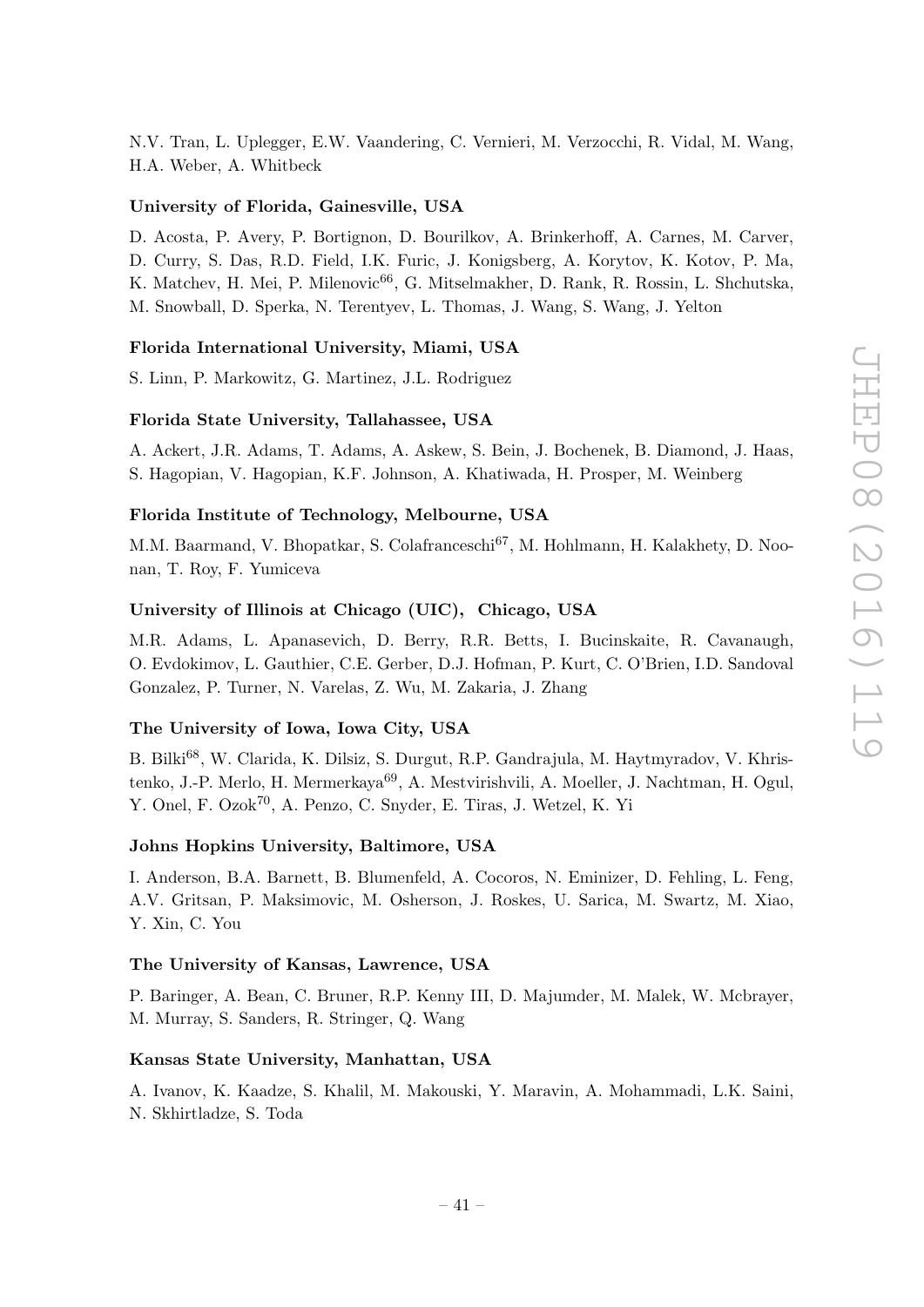#### Lawrence Livermore National Laboratory, Livermore, USA

D. Lange, F. Rebassoo, D. Wright

## University of Maryland, College Park, USA

C. Anelli, A. Baden, O. Baron, A. Belloni, B. Calvert, S.C. Eno, C. Ferraioli, J.A. Gomez, N.J. Hadley, S. Jabeen, R.G. Kellogg, T. Kolberg, J. Kunkle, Y. Lu, A.C. Mignerey, Y.H. Shin, A. Skuja, M.B. Tonjes, S.C. Tonwar

## Massachusetts Institute of Technology, Cambridge, USA

A. Apyan, R. Barbieri, A. Baty, R. Bi, K. Bierwagen, S. Brandt, W. Busza, I.A. Cali, Z. Demiragli, L. Di Matteo, G. Gomez Ceballos, M. Goncharov, D. Gulhan, Y. Iiyama, G.M. Innocenti, M. Klute, D. Kovalskyi, K. Krajczar, Y.S. Lai, Y.-J. Lee, A. Levin, P.D. Luckey, A.C. Marini, C. Mcginn, C. Mironov, S. Narayanan, X. Niu, C. Paus, C. Roland, G. Roland, J. Salfeld-Nebgen, G.S.F. Stephans, K. Sumorok, K. Tatar, M. Varma, D. Velicanu, J. Veverka, J. Wang, T.W. Wang, B. Wyslouch, M. Yang, V. Zhukova

## University of Minnesota, Minneapolis, USA

A.C. Benvenuti, B. Dahmes, A. Evans, A. Finkel, A. Gude, P. Hansen, S. Kalafut, S.C. Kao, K. Klapoetke, Y. Kubota, Z. Lesko, J. Mans, S. Nourbakhsh, N. Ruckstuhl, R. Rusack, N. Tambe, J. Turkewitz

#### University of Mississippi, Oxford, USA

J.G. Acosta, S. Oliveros

#### University of Nebraska-Lincoln, Lincoln, USA

E. Avdeeva, R. Bartek, K. Bloom, S. Bose, D.R. Claes, A. Dominguez, C. Fangmeier, R. Gonzalez Suarez, R. Kamalieddin, D. Knowlton, I. Kravchenko, F. Meier, J. Monroy, F. Ratnikov, J.E. Siado, G.R. Snow

#### State University of New York at Buffalo, Buffalo, USA

M. Alyari, J. Dolen, J. George, A. Godshalk, C. Harrington, I. Iashvili, J. Kaisen, A. Kharchilava, A. Kumar, S. Rappoccio, B. Roozbahani

#### Northeastern University, Boston, USA

G. Alverson, E. Barberis, D. Baumgartel, M. Chasco, A. Hortiangtham, A. Massironi, D.M. Morse, D. Nash, T. Orimoto, R. Teixeira De Lima, D. Trocino, R.-J. Wang, D. Wood, J. Zhang

#### Northwestern University, Evanston, USA

S. Bhattacharya, K.A. Hahn, A. Kubik, J.F. Low, N. Mucia, N. Odell, B. Pollack, M. Schmitt, K. Sung, M. Trovato, M. Velasco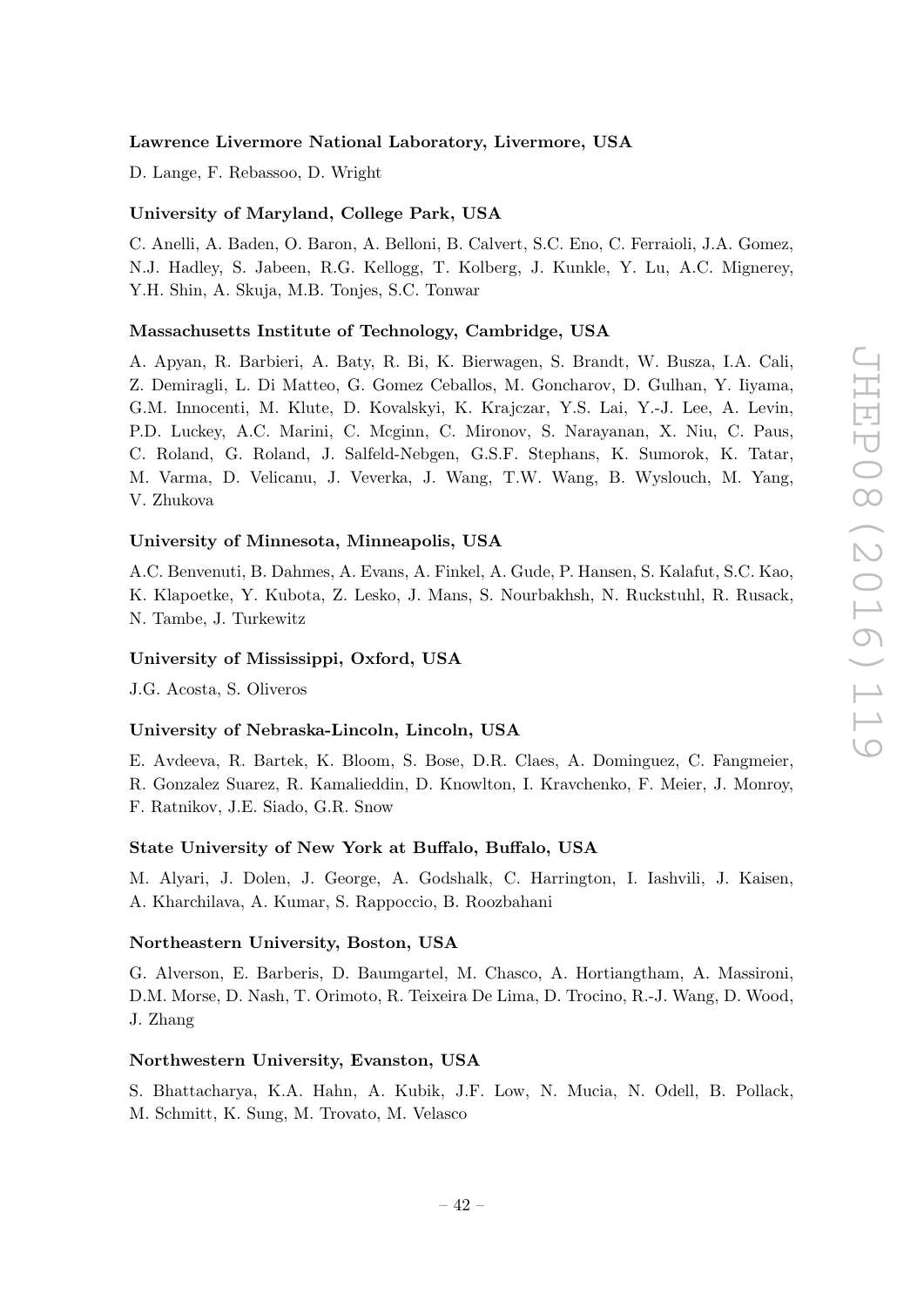#### University of Notre Dame, Notre Dame, USA

N. Dev, M. Hildreth, C. Jessop, D.J. Karmgard, N. Kellams, K. Lannon, N. Marinelli, F. Meng, C. Mueller, Y. Musienko<sup>39</sup>, M. Planer, A. Reinsvold, R. Ruchti, N. Rupprecht, G. Smith, S. Taroni, N. Valls, M. Wayne, M. Wolf, A. Woodard

#### The Ohio State University, Columbus, USA

L. Antonelli, J. Brinson, B. Bylsma, L.S. Durkin, S. Flowers, A. Hart, C. Hill, R. Hughes, W. Ji, T.Y. Ling, B. Liu, W. Luo, D. Puigh, M. Rodenburg, B.L. Winer, H.W. Wulsin

#### Princeton University, Princeton, USA

O. Driga, P. Elmer, J. Hardenbrook, P. Hebda, S.A. Koay, P. Lujan, D. Marlow, T. Medvedeva, M. Mooney, J. Olsen, C. Palmer, P. Piroué, D. Stickland, C. Tully, A. Zuranski

#### University of Puerto Rico, Mayaguez, USA

S. Malik

## Purdue University, West Lafayette, USA

A. Barker, V.E. Barnes, D. Benedetti, D. Bortoletto, L. Gutay, M.K. Jha, M. Jones, A.W. Jung, K. Jung, A. Kumar, D.H. Miller, N. Neumeister, B.C. Radburn-Smith, X. Shi, I. Shipsey, D. Silvers, J. Sun, A. Svyatkovskiy, F. Wang, W. Xie, L. Xu

#### Purdue University Calumet, Hammond, USA

N. Parashar, J. Stupak

## Rice University, Houston, USA

A. Adair, B. Akgun, Z. Chen, K.M. Ecklund, F.J.M. Geurts, M. Guilbaud, W. Li, B. Michlin, M. Northup, B.P. Padley, R. Redjimi, J. Roberts, J. Rorie, Z. Tu, J. Zabel

## University of Rochester, Rochester, USA

B. Betchart, A. Bodek, P. de Barbaro, R. Demina, Y. Eshaq, T. Ferbel, M. Galanti, A. Garcia-Bellido, J. Han, O. Hindrichs, A. Khukhunaishvili, K.H. Lo, P. Tan, M. Verzetti

#### The Rockefeller University, New York, USA

R. Ciesielski

#### Rutgers, The State University of New Jersey, Piscataway, USA

J.P. Chou, E. Contreras-Campana, D. Ferencek, Y. Gershtein, E. Halkiadakis, M. Heindl, D. Hidas, E. Hughes, S. Kaplan, R. Kunnawalkam Elayavalli, A. Lath, K. Nash, H. Saka, S. Salur, S. Schnetzer, D. Sheffield, S. Somalwar, R. Stone, S. Thomas, P. Thomassen, M. Walker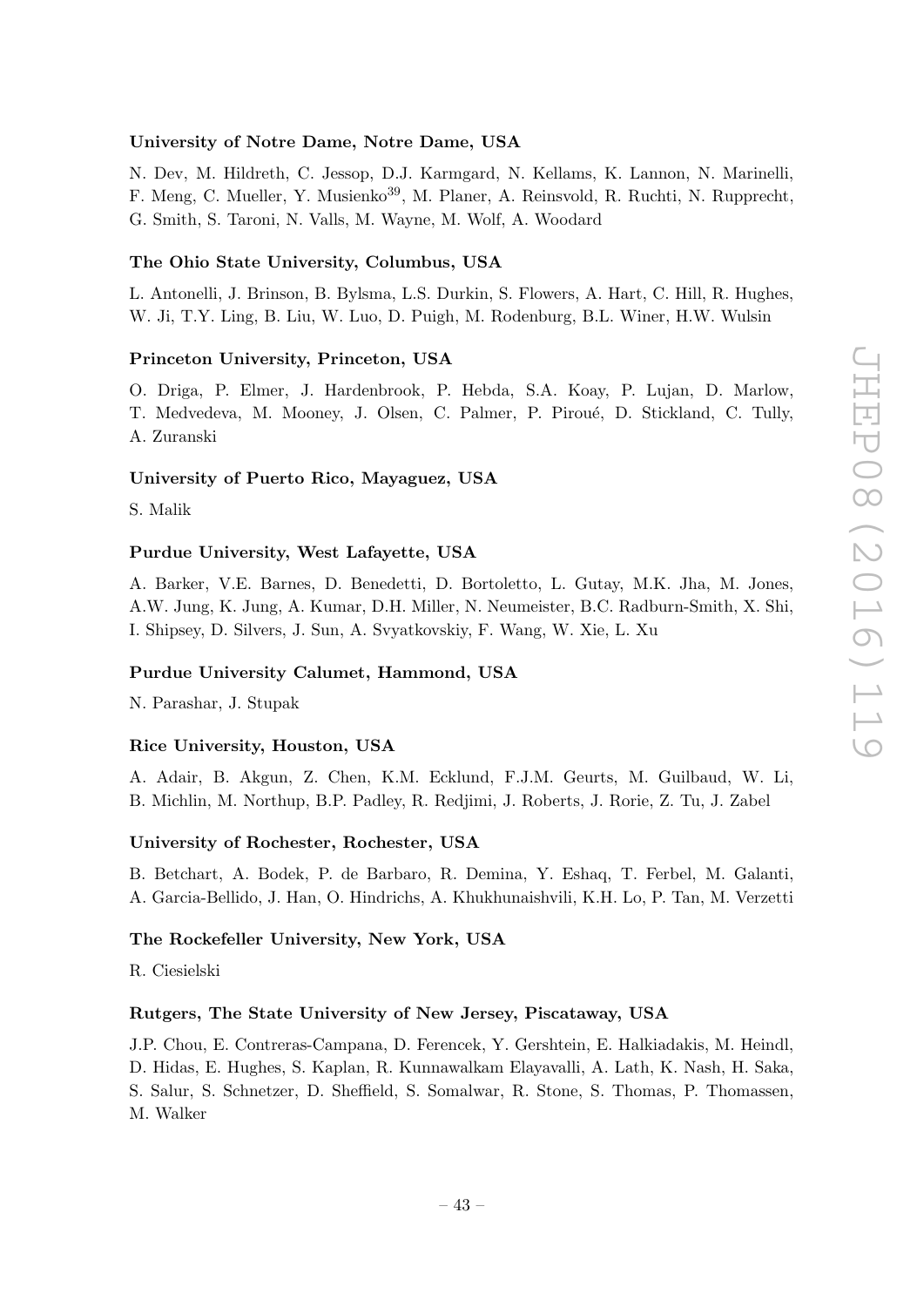#### University of Tennessee, Knoxville, USA

M. Foerster, G. Riley, K. Rose, S. Spanier, K. Thapa

#### Texas A&M University, College Station, USA

O. Bouhali<sup>71</sup>, A. Castaneda Hernandez<sup>71</sup>, A. Celik, M. Dalchenko, M. De Mattia, A. Delgado, S. Dildick, R. Eusebi, J. Gilmore, T. Huang, T. Kamon<sup>72</sup>, V. Krutelyov, R. Mueller, I. Osipenkov, Y. Pakhotin, R. Patel, A. Perloff, D. Rathjens, A. Rose, A. Safonov, A. Tatarinov, K.A. Ulmer

#### Texas Tech University, Lubbock, USA

N. Akchurin, C. Cowden, J. Damgov, C. Dragoiu, P.R. Dudero, J. Faulkner, S. Kunori, K. Lamichhane, S.W. Lee, T. Libeiro, S. Undleeb, I. Volobouev

#### Vanderbilt University, Nashville, USA

E. Appelt, A.G. Delannoy, S. Greene, A. Gurrola, R. Janjam, W. Johns, C. Maguire, Y. Mao, A. Melo, H. Ni, P. Sheldon, S. Tuo, J. Velkovska, Q. Xu

#### University of Virginia, Charlottesville, USA

M.W. Arenton, B. Cox, B. Francis, J. Goodell, R. Hirosky, A. Ledovskoy, H. Li, C. Neu, T. Sinthuprasith, X. Sun, Y. Wang, E. Wolfe, J. Wood, F. Xia

#### Wayne State University, Detroit, USA

C. Clarke, R. Harr, P.E. Karchin, C. Kottachchi Kankanamge Don, P. Lamichhane, J. Sturdy

#### University of Wisconsin - Madison, Madison, WI, USA

D.A. Belknap, D. Carlsmith, S. Dasu, L. Dodd, S. Duric, B. Gomber, M. Grothe, M. Herndon, A. Herv´e, P. Klabbers, A. Lanaro, A. Levine, K. Long, R. Loveless, A. Mohapatra, I. Ojalvo, T. Perry, G.A. Pierro, G. Polese, T. Ruggles, T. Sarangi, A. Savin, A. Sharma, N. Smith, W.H. Smith, D. Taylor, P. Verwilligen, N. Woods

- †: Deceased
- 1: Also at Vienna University of Technology, Vienna, Austria
- 2: Also at CERN, European Organization for Nuclear Research, Geneva, Switzerland
- 3: Also at State Key Laboratory of Nuclear Physics and Technology, Peking University, Beijing, China
- 4: Also at Institut Pluridisciplinaire Hubert Curien, Université de Strasbourg, Université de Haute Alsace Mulhouse, CNRS/IN2P3, Strasbourg, France
- 5: Also at Skobeltsyn Institute of Nuclear Physics, Lomonosov Moscow State University, Moscow, Russia
- 6: Also at Universidade Estadual de Campinas, Campinas, Brazil
- 7: Also at Centre National de la Recherche Scientifique (CNRS) IN2P3, Paris, France
- 8: Also at Laboratoire Leprince-Ringuet, Ecole Polytechnique, IN2P3-CNRS, Palaiseau, France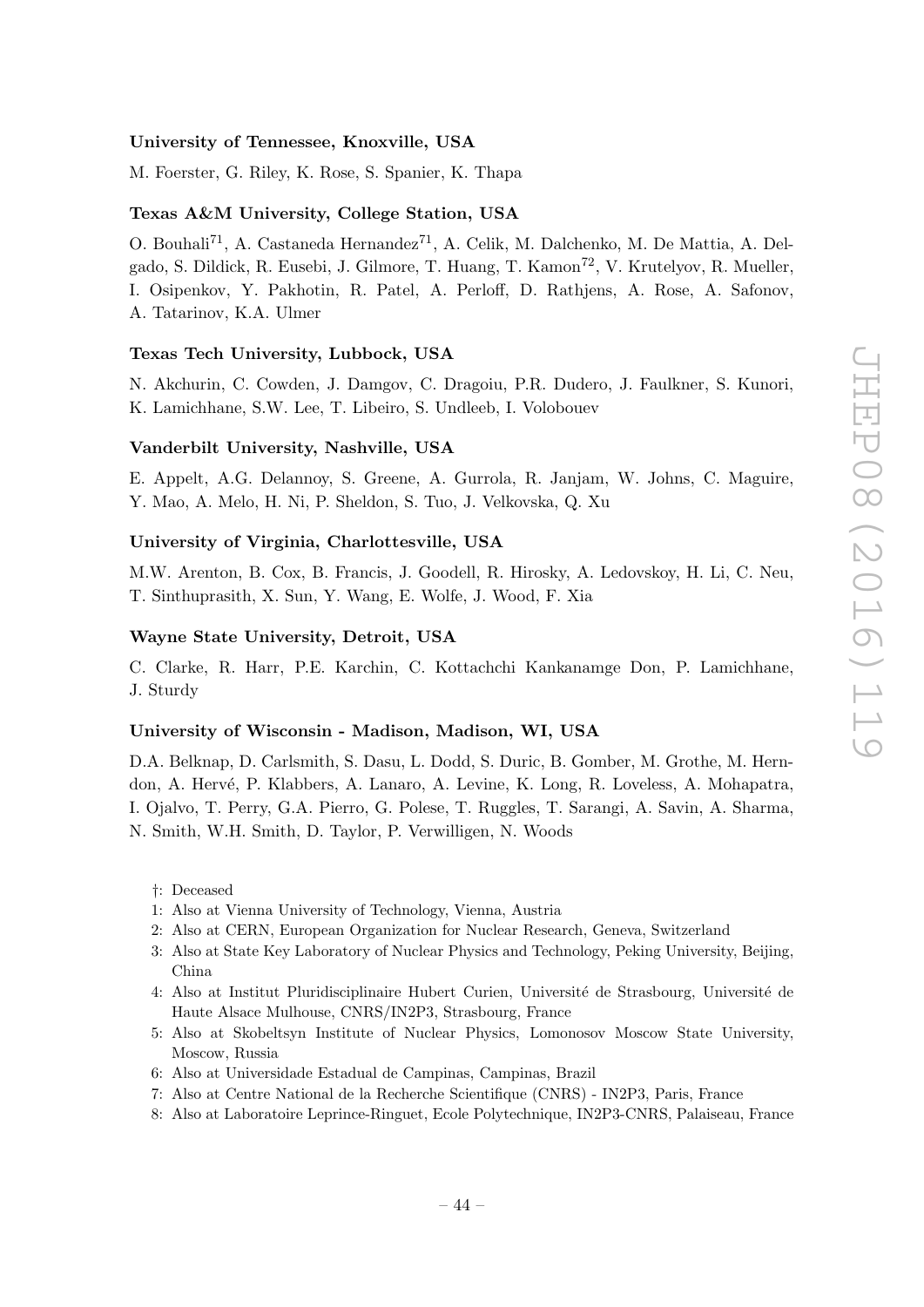- 9: Also at Joint Institute for Nuclear Research, Dubna, Russia
- 10: Also at Suez University, Suez, Egypt
- 11: Now at British University in Egypt, Cairo, Egypt
- 12: Also at Cairo University, Cairo, Egypt
- 13: Now at Helwan University, Cairo, Egypt
- 14: Also at Zewail City of Science and Technology, Zewail, Egypt
- 15: Also at Université de Haute Alsace, Mulhouse, France
- 16: Also at Tbilisi State University, Tbilisi, Georgia
- 17: Also at RWTH Aachen University, III. Physikalisches Institut A, Aachen, Germany
- 18: Also at University of Hamburg, Hamburg, Germany
- 19: Also at Brandenburg University of Technology, Cottbus, Germany
- 20: Also at Institute of Nuclear Research ATOMKI, Debrecen, Hungary
- 21: Also at Eötvös Loránd University, Budapest, Hungary
- 22: Also at University of Debrecen, Debrecen, Hungary
- 23: Also at Wigner Research Centre for Physics, Budapest, Hungary
- 24: Also at Indian Institute of Science Education and Research, Bhopal, India
- 25: Also at University of Visva-Bharati, Santiniketan, India
- 26: Now at King Abdulaziz University, Jeddah, Saudi Arabia
- 27: Also at University of Ruhuna, Matara, Sri Lanka
- 28: Also at Isfahan University of Technology, Isfahan, Iran
- 29: Also at University of Tehran, Department of Engineering Science, Tehran, Iran
- 30: Also at Plasma Physics Research Center, Science and Research Branch, Islamic Azad University, Tehran, Iran
- 31: Also at Laboratori Nazionali di Legnaro dell'INFN, Legnaro, Italy
- 32: Also at Università degli Studi di Siena, Siena, Italy
- 33: Also at Purdue University, West Lafayette, USA
- 34: Now at Hanyang University, Seoul, Korea
- 35: Also at International Islamic University of Malaysia, Kuala Lumpur, Malaysia
- 36: Also at Malaysian Nuclear Agency, MOSTI, Kajang, Malaysia
- 37: Also at Consejo Nacional de Ciencia y Tecnología, Mexico city, Mexico
- 38: Also at Warsaw University of Technology, Institute of Electronic Systems, Warsaw, Poland
- 39: Also at Institute for Nuclear Research, Moscow, Russia
- 40: Now at National Research Nuclear University 'Moscow Engineering Physics Institute' (MEPhI), Moscow, Russia
- 41: Also at St. Petersburg State Polytechnical University, St. Petersburg, Russia
- 42: Also at Faculty of Physics, University of Belgrade, Belgrade, Serbia
- 43: Also at INFN Sezione di Roma; Università di Roma, Roma, Italy
- 44: Also at National Technical University of Athens, Athens, Greece
- 45: Also at Scuola Normale e Sezione dell'INFN, Pisa, Italy
- 46: Also at National and Kapodistrian University of Athens, Athens, Greece
- 47: Also at MTA-ELTE Lendület CMS Particle and Nuclear Physics Group, Eötvös Loránd University, Budapest, Hungary
- 48: Also at Institute for Theoretical and Experimental Physics, Moscow, Russia
- 49: Also at Albert Einstein Center for Fundamental Physics, Bern, Switzerland
- 50: Also at Mersin University, Mersin, Turkey
- 51: Also at Cag University, Mersin, Turkey
- 52: Also at Piri Reis University, Istanbul, Turkey
- 53: Also at Gaziosmanpasa University, Tokat, Turkey